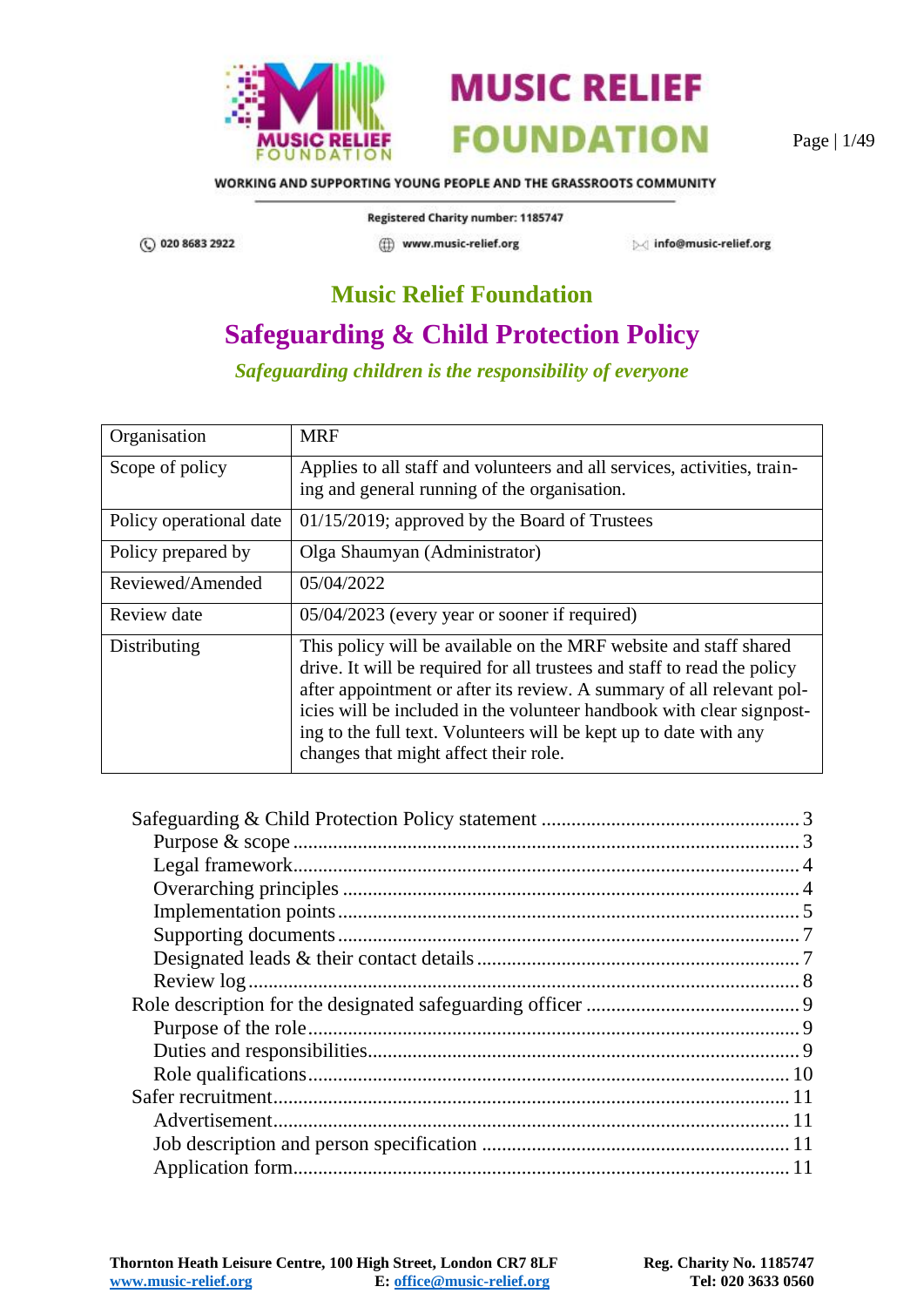

Page | 2/49

WORKING AND SUPPORTING YOUNG PEOPLE AND THE GRASSROOTS COMMUNITY

Registered Charity number: 1185747 ◯ 020 8683 2922 (fi) www.music-relief.org info@music-relief.org [References..............................................................................................................](#page-11-0) 12 [Right to work in the UK and certificates](#page-11-1) .............................................................. 12 [Interview................................................................................................................](#page-11-2) 12 Offer of employment [.............................................................................................](#page-12-0) 13 [Dealing with convictions.......................................................................................](#page-12-1) 13 [Induction and support............................................................................................](#page-12-2) 13 Ongoing supervision and training [.........................................................................](#page-13-0) 14 [Child and young person admission procedures.........................................................](#page-13-1) 14 Parental consent & contact details [........................................................................](#page-13-2) 14 [Designated person..................................................................................................](#page-13-3) 14 Named person [........................................................................................................](#page-14-0) 15 [Photography, video, etc.........................................................................................](#page-14-1) 15 [Dealing with disclosures and concerns about a child/young person](#page-14-2) ........................ 15 [Recognition of abuse or neglect............................................................................](#page-14-3) 15 [What to do if children talk to you about abuse or neglect....................................](#page-18-0) 19 [Reporting concerns about a child's wellbeing......................................................](#page-19-0) 20 [Action to be taken following the referral..............................................................](#page-20-0) 21 [Confidentiality.......................................................................................................](#page-21-0) 22 [Designated safeguarding leads..............................................................................](#page-21-1) 22 [Managing allegations against staff and volunteers](#page-21-2) ................................................... 22 Reporting abuse [.....................................................................................................](#page-21-3) 22 [Resignations and 'settlement agreements'............................................................](#page-22-0) 23 [Confidentiality and support...................................................................................](#page-22-1) 23 [Record keeping......................................................................................................](#page-22-2) 23 [Referral to authorities............................................................................................](#page-22-3) 23 [Managing allegations against a child \(peer abuse\)....................................................](#page-23-0) 24 [Type of allegations................................................................................................](#page-23-1) 24 [Identifying concerns..............................................................................................](#page-23-2) 24 [Responding to concerns.........................................................................................](#page-24-0) 25 [Deciding if a concern is a child protection issue](#page-25-0) .................................................. 26 [Telling parents that their child may have abused someone else...........................](#page-26-0) 27 [Taking action to keep all children and young people safe](#page-27-0) ................................... 28 [Recording concerns and information sharing............................................................](#page-28-0) 29 Recording concerns about [children's safety & wellbeing](#page-28-1) .................................... 29 [Information to be shared........................................................................................](#page-29-0) 30 [Information sharing guidelines..............................................................................](#page-29-1) 30 [Confidentiality: guidelines for youth work](#page-30-0) ............................................................... 31 [Legal aspects..........................................................................................................](#page-30-1) 31

[Dealing with requests for information from other agencies.................................](#page-31-0) 32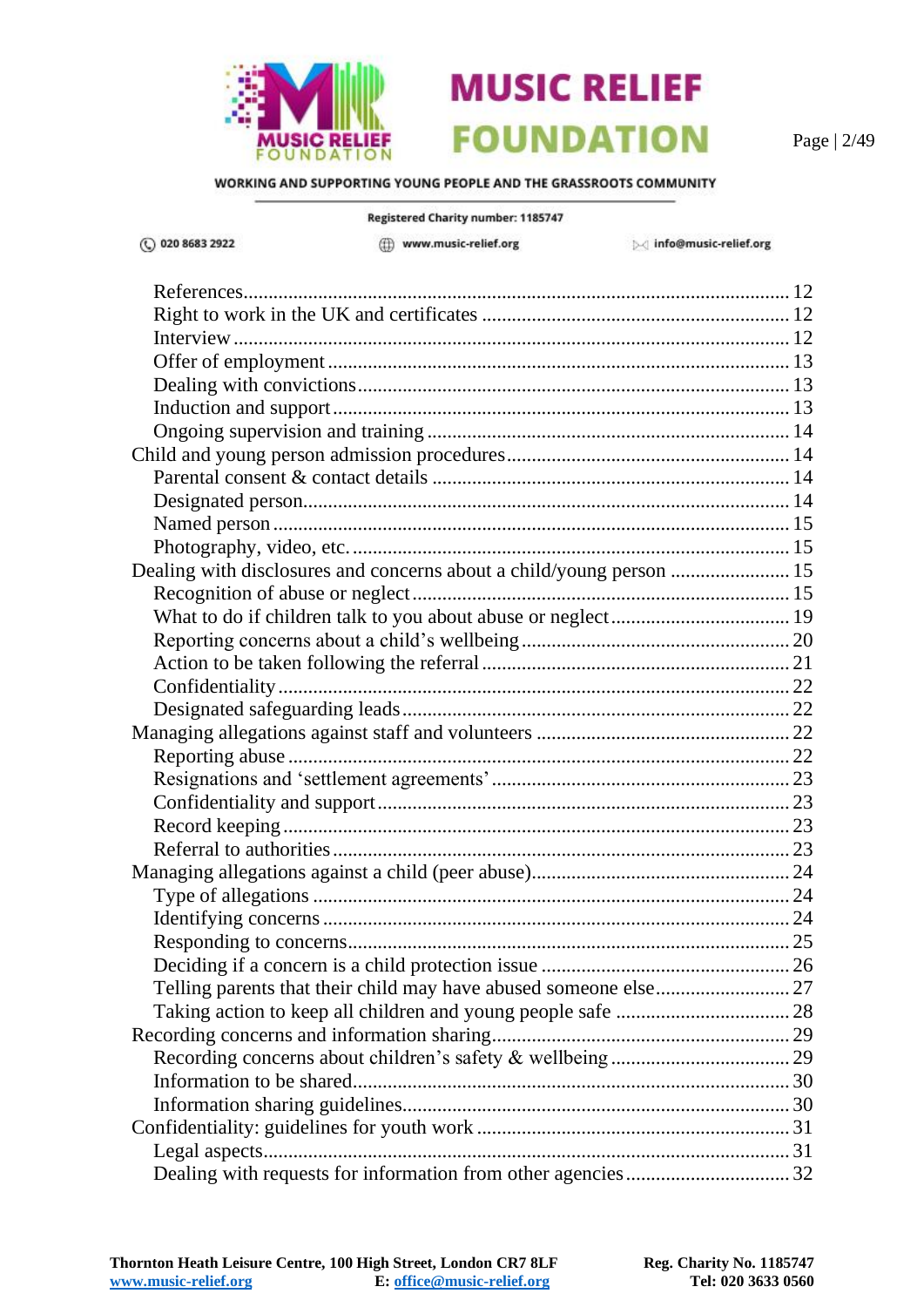

(C) 020 8683 2922

**MUSIC RELIEF FOUNDATION** 

Page | 3/49

WORKING AND SUPPORTING YOUNG PEOPLE AND THE GRASSROOTS COMMUNITY

Registered Charity number: 1185747

(ff) www.music-relief.org

Minfo@music-relief.org

| Appendix 1: Reporting procedure for suspected cases of child abuse (decision |  |
|------------------------------------------------------------------------------|--|
|                                                                              |  |
|                                                                              |  |
|                                                                              |  |
|                                                                              |  |
|                                                                              |  |

### <span id="page-2-0"></span>**Safeguarding & Child Protection Policy statement**

#### <span id="page-2-1"></span>**PURPOSE & SCOPE**

The purpose and scope of the MRF Safeguarding & Child Protection Policy are to lay down a safeguarding practice for the services delivered by MRF to:

• to protect children and young people who receive MRF's services from harm (this includes the children of adults who use our services);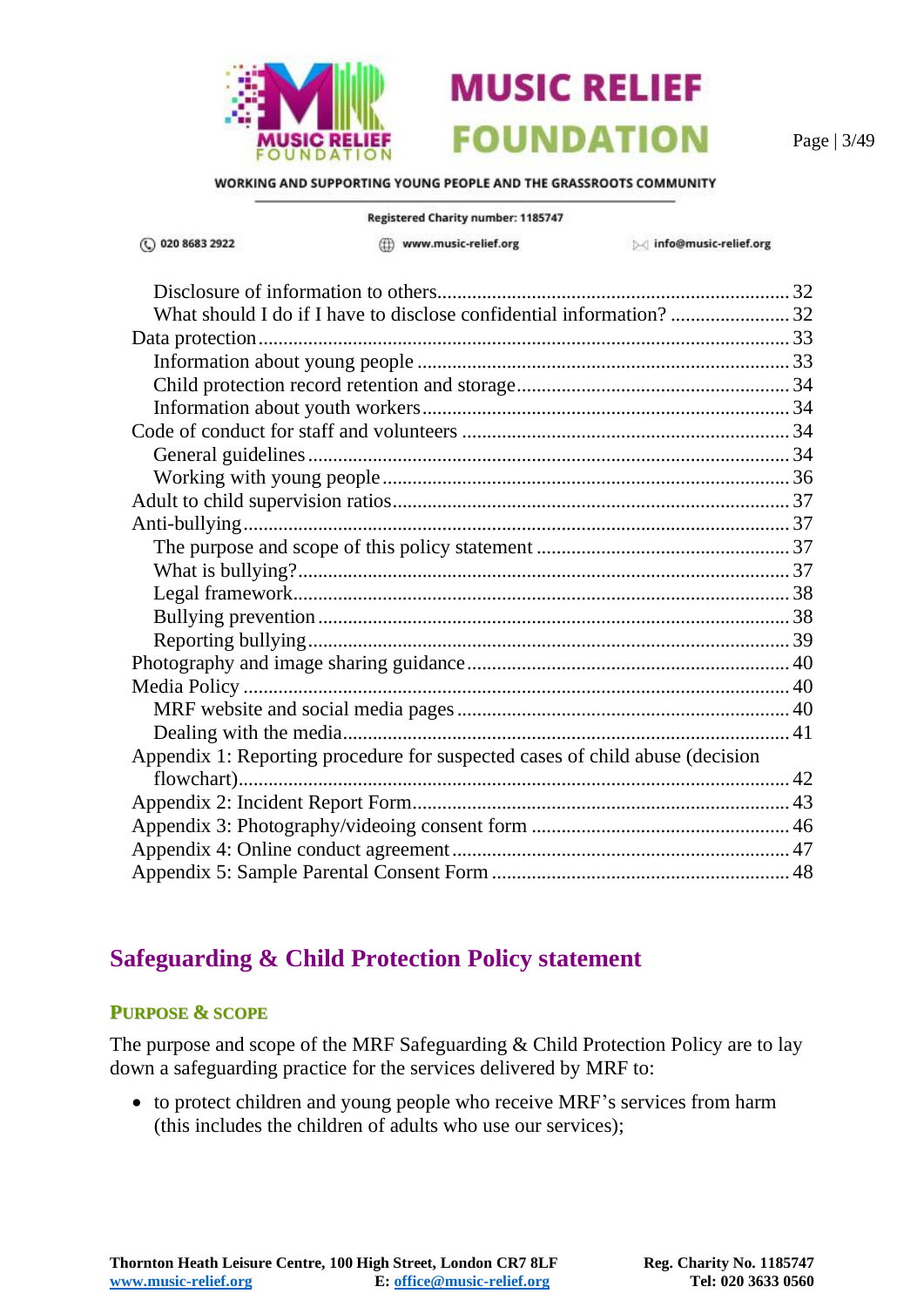

Page | 4/49

WORKING AND SUPPORTING YOUNG PEOPLE AND THE GRASSROOTS COMMUNITY

**MUSIC RELIEF** 

**FOUNDATION** 

(C) 020 8683 2922

Registered Charity number: 1185747

(ff) www.music-relief.org

▷ info@music-relief.org

• to provide staff and volunteers, as well as children and young people and their families, with the overarching principles that guide our approach to child protection.

This policy applies to anyone working on behalf of MRF, including senior managers and the board of trustees, paid staff, volunteers, session workers, agency staff and students.

#### <span id="page-3-0"></span>**LEGAL FRAMEWORK**

This policy has been drawn up on the basis of legislation, policy and guidance that seek to protect children in England: the Children Act 1989, the Children Act 2004, and the child-centred guidance *Working together to safeguard children* (1918) from the Department for Education.

Keeping children safe from significant harm is the responsibility of all adults especially those working with children. The development of appropriate procedures and the monitoring of good practice are the responsibilities of the local Croydon Safeguarding Children Board (CSCB), which is the partnership of several agencies who work with children and families across the borough. MRF is committed to respond in accordance with London Child Protection Procedures followed by CSCB and partner agencies in all cases where there is a concern about significant harm.

#### <span id="page-3-1"></span>**OVERARCHING PRINCIPLES**

We believe that:

- Children and young people should never experience abuse of any kind.
- The welfare of a child or young person will always be paramount.
- The rights, wishes and feelings of children and young people will be respected and listened to.
- We have a responsibility to promote the welfare of all children and young people, to keep them safe and to practise in a way that protects them.

We recognise that:

- the welfare of children is paramount in all the work we do and in all the decisions we take;
- all children, regardless of age, disability, gender reassignment, race, religion or belief, sex, or sexual orientation have an equal right to protection from all types of harm or abuse;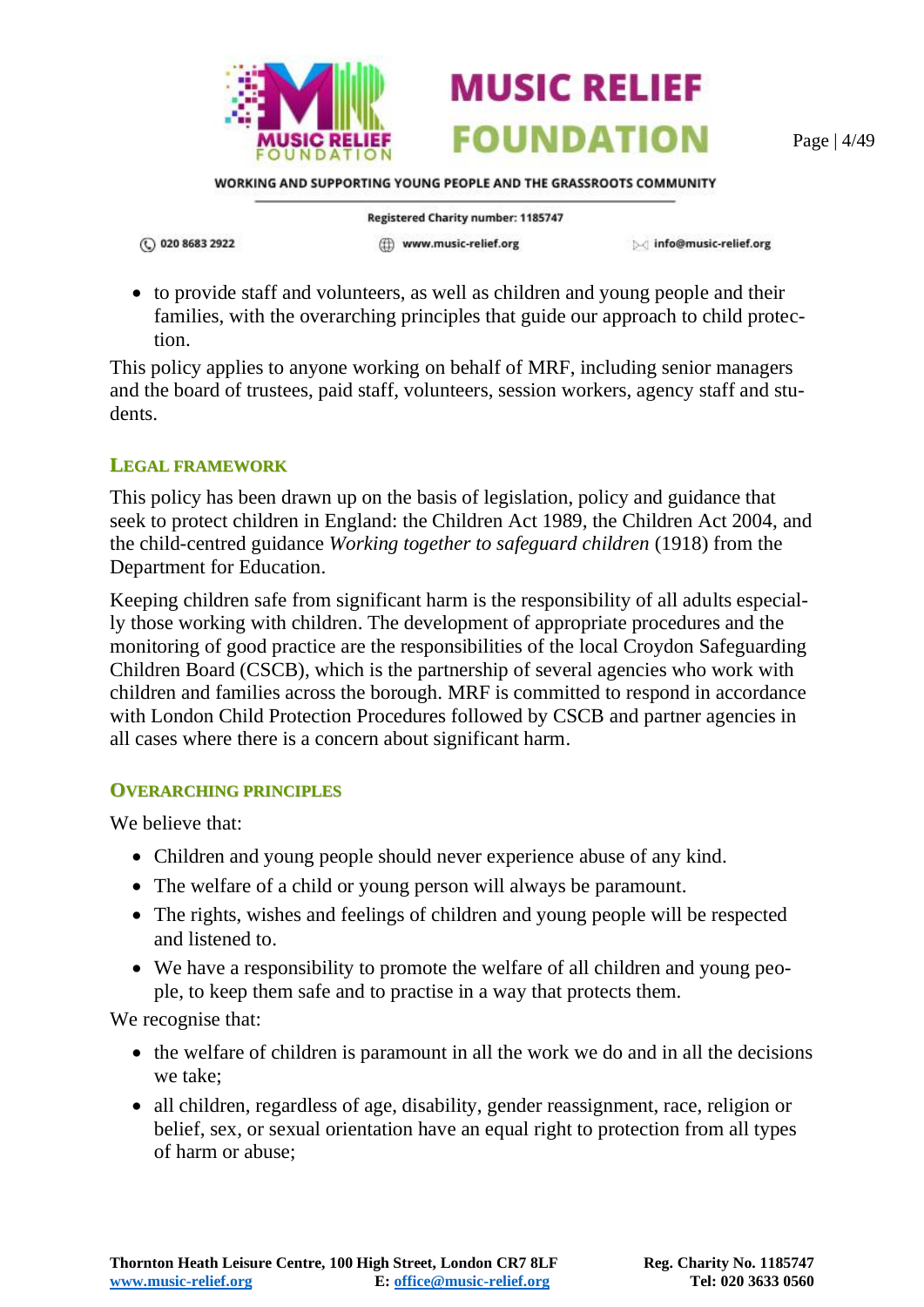

Page | 5/49

WORKING AND SUPPORTING YOUNG PEOPLE AND THE GRASSROOTS COMMUNITY

**MUSIC RELIEF** 

**FOUNDATION** 

(C) 020 8683 2922

Registered Charity number: 1185747

(ff) www.music-relief.org

▷ info@music-relief.org

- some children are additionally vulnerable because of the impact of previous experiences, their level of dependency, communication needs or other issues;
- working in partnership with children, young people, their parents, carers and other agencies is essential in promoting young people's welfare.

We will seek to keep children and young people safe by:

- valuing, listening to and respecting them;
- appointing a nominated child protection lead for children and young people, a deputy and a lead trustee/board member for safeguarding;
- adopting child protection and safeguarding best practice through our policies, procedures and code of conduct for staff and volunteers;
- developing and implementing an effective online safety policy and related procedures;
- providing effective management for staff and volunteers through supervision, support, training and quality assurance measures so that all staff and volunteers know about and follow our policies, procedures and behaviour codes confidently and competently;
- recruiting and selecting staff and volunteers safely, ensuring all necessary checks are made;
- recording, storing and using information professionally and securely, in line with data protection legislation and guidance;
- sharing information about safeguarding and good practice with children and their families via leaflets, posters, group work and one-to-one discussions;
- making sure that children, young people and their families know where to go for help if they have a concern.
- The MRF Safeguarding policy will be implemented through a package of safeguarding procedures and practices:

#### <span id="page-4-0"></span>**IMPLEMENTATION POINTS**

#### **Policy**

There is a policy that describes how it is committed to preventing and responding appropriately to harm to children. MRF's Safeguarding & Child Protection policy makes it clear to everyone that children must be safeguarded and not put at risk of harm because of our contact with, or impact on, children.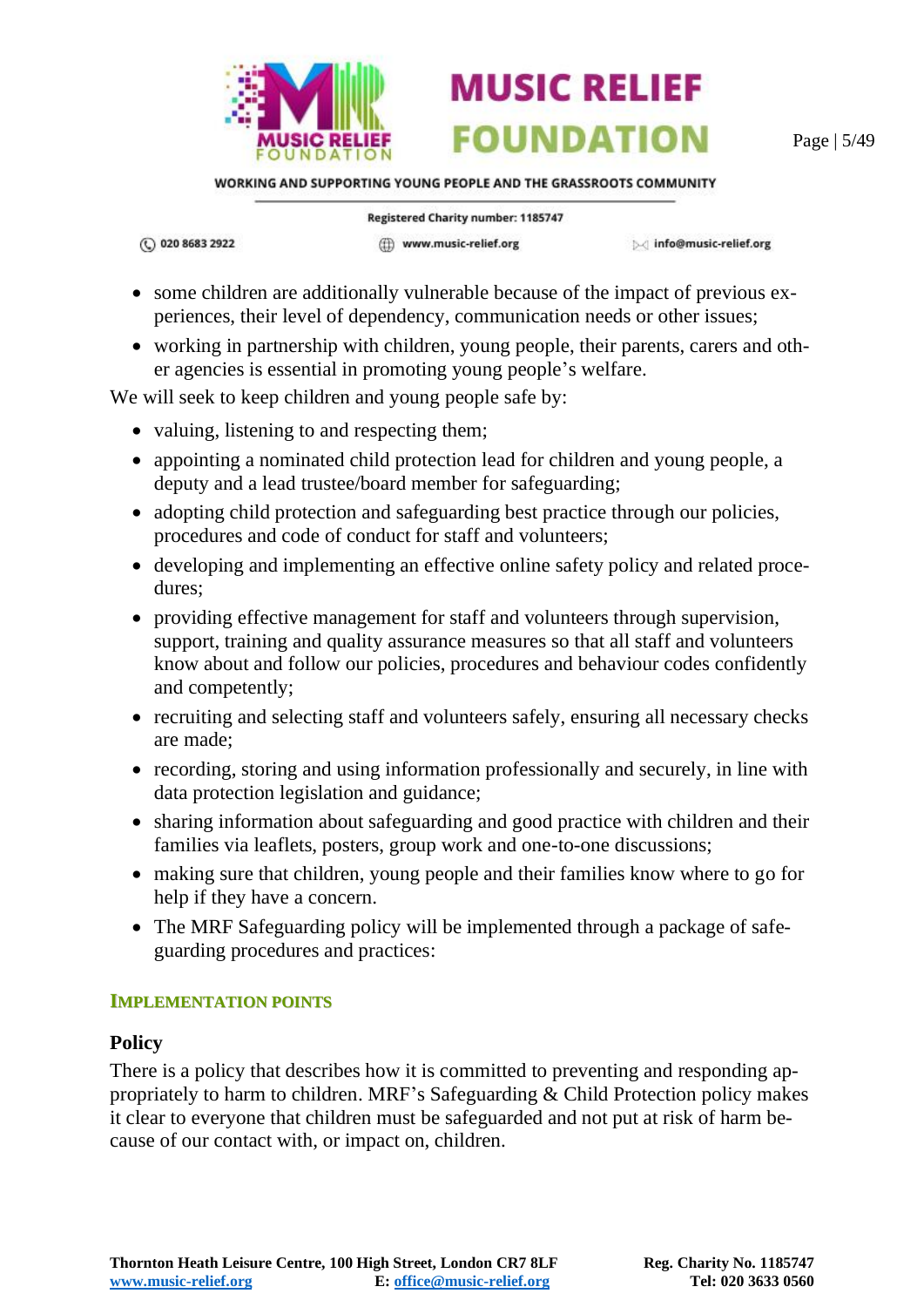

Page | 6/49

WORKING AND SUPPORTING YOUNG PEOPLE AND THE GRASSROOTS COMMUNITY

**MUSIC RELIEF** 

**FOUNDATION** 

(C) 020 8683 2922

Registered Charity number: 1185747 (ff) www.music-relief.org

▷ info@music-relief.org

- Our Safeguarding Policy reflects the rights of children to protection from abuse and exploitation as outlined in the United Nations Convention of the Rights of the Child (UNCRC).
- Our policy is approved by the MRF Board of Trustees and applies to all our staff and associates.
- The policy is publicised in an appropriate manner, promoted and distributed widely: the text is available on the MRF web site, from our office and is included in a short form in the Volunteer/Staff Handbook.
- Managers have specific responsibility for overseeing the implementation of the policy.

#### **People**

MRF places clear responsibilities and expectations on its staff and associates and supports them to understand and act in line with MRF's Safeguarding & Child Protection Policy. Everyone connected MRF should know how to keep children safe and have appropriate learning opportunities to develop and maintain the necessary attitudes, skills and knowledge to keep children safe. Partners, including implementing partners, funding partners or those organisations that contribute to business operations, should have child safeguarding measures, which are consistent with the MRF policy. Children and families should understand our commitments to child safeguarding and what to do if concerns arise.

- Key staff are designated at different levels (including trustee level) as "focal points" with clearly defined roles and responsibilities.
- There are written guidelines for appropriate and inappropriate behaviour of adults towards children and of children towards other children.
- There are guidelines for engaging partners, communities and children on child safeguarding.

#### **Procedures**

MRF creates a child safe environment through implementing child safeguarding procedures that are applied across the organisation.

- MRF will take part in local mapping exercises which provide information on the legal, social welfare and child protection arrangements.
- Child safeguarding risk assessments and mitigation strategies are incorporated into existing risk assessment processes at all levels.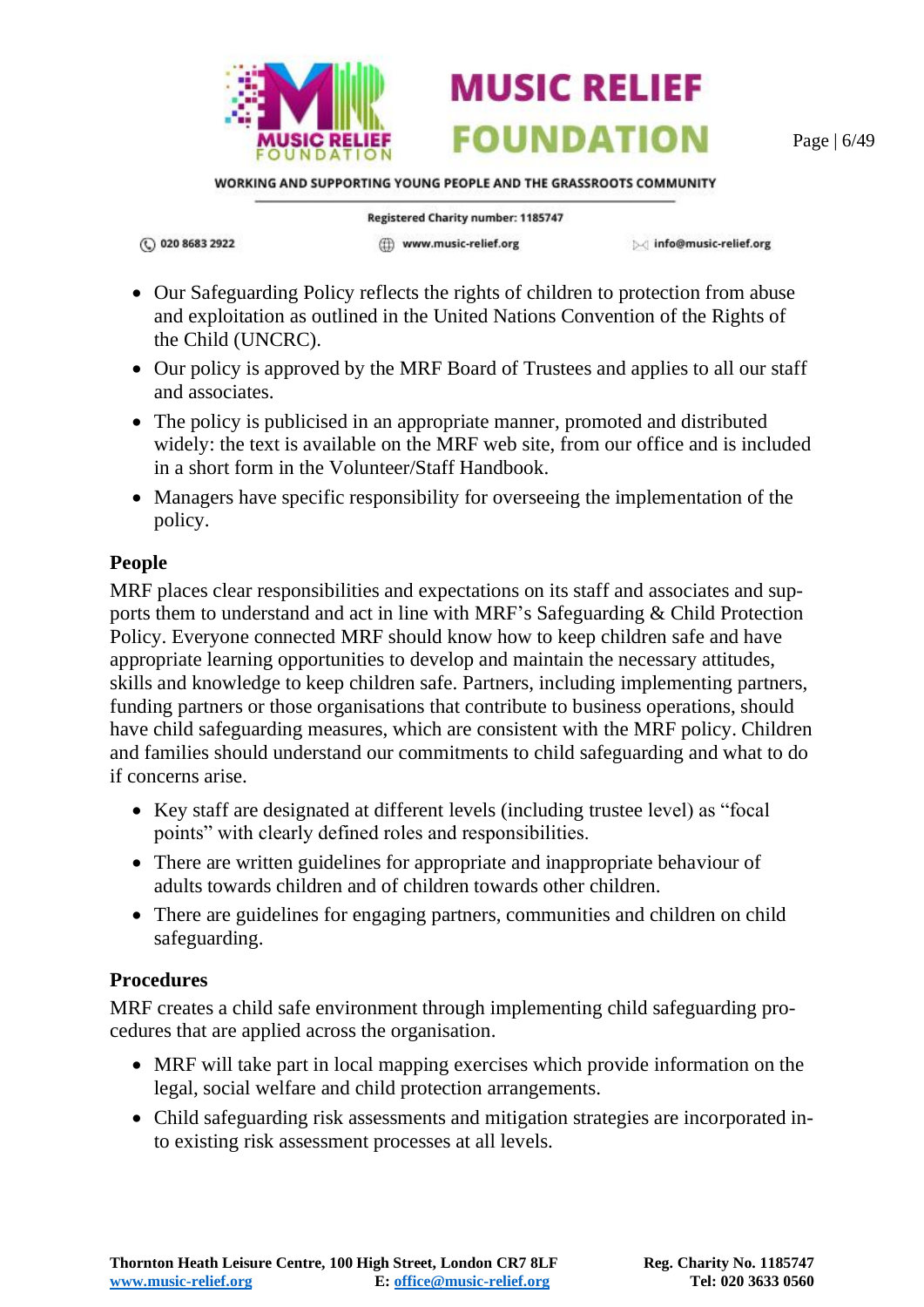

Page | 7/49

WORKING AND SUPPORTING YOUNG PEOPLE AND THE GRASSROOTS COMMUNITY

**MUSIC RELIEF** 

**FOUNDATION** 

(C) 020 8683 2922

Registered Charity number: 1185747

(ff) www.music-relief.org

Minfo@music-relief.org

- Child safeguarding measures are integrated with existing processes and systems (strategic planning, budgeting, recruitment, programme cycle management, performance management, procurement, partner agreements and management systems etc.).
- A reporting and responding process for incidents and concerns is developed which is locally appropriate.

#### **Accountability**

MRF monitors and reviews its safeguarding measures:

- Implementation of child safeguarding policies and procedures is regularly monitored.
- Progress, performance and lessons learnt are reported to key stakeholders (management forums and external or independent bodies where relevant) and included in MRF's annual reports.
- Learning from practical case experience informs policy review and changes to child safeguarding measures.
- Policies and practices are reviewed at regular intervals and may be referred for formal evaluation to an external evaluator/auditor.

#### <span id="page-6-0"></span>**SUPPORTING DOCUMENTS**

This policy statement should be read alongside our organisational policies, procedures, guidance and other related documents, such as:

- MRF Health & Safety Policy
- MRF Policies for Young People
- MRF Youth Work Guidelines
- MRF Complaints & Compliments Policy
- Whistleblowing

#### <span id="page-6-1"></span>**DESIGNATED LEADS & THEIR CONTACT DETAILS**

**Nominated safeguarding/child protection lead Name**: Magdalene Adenaike **Phone/email**: 020 8683 2922, magdalene@music-relief.org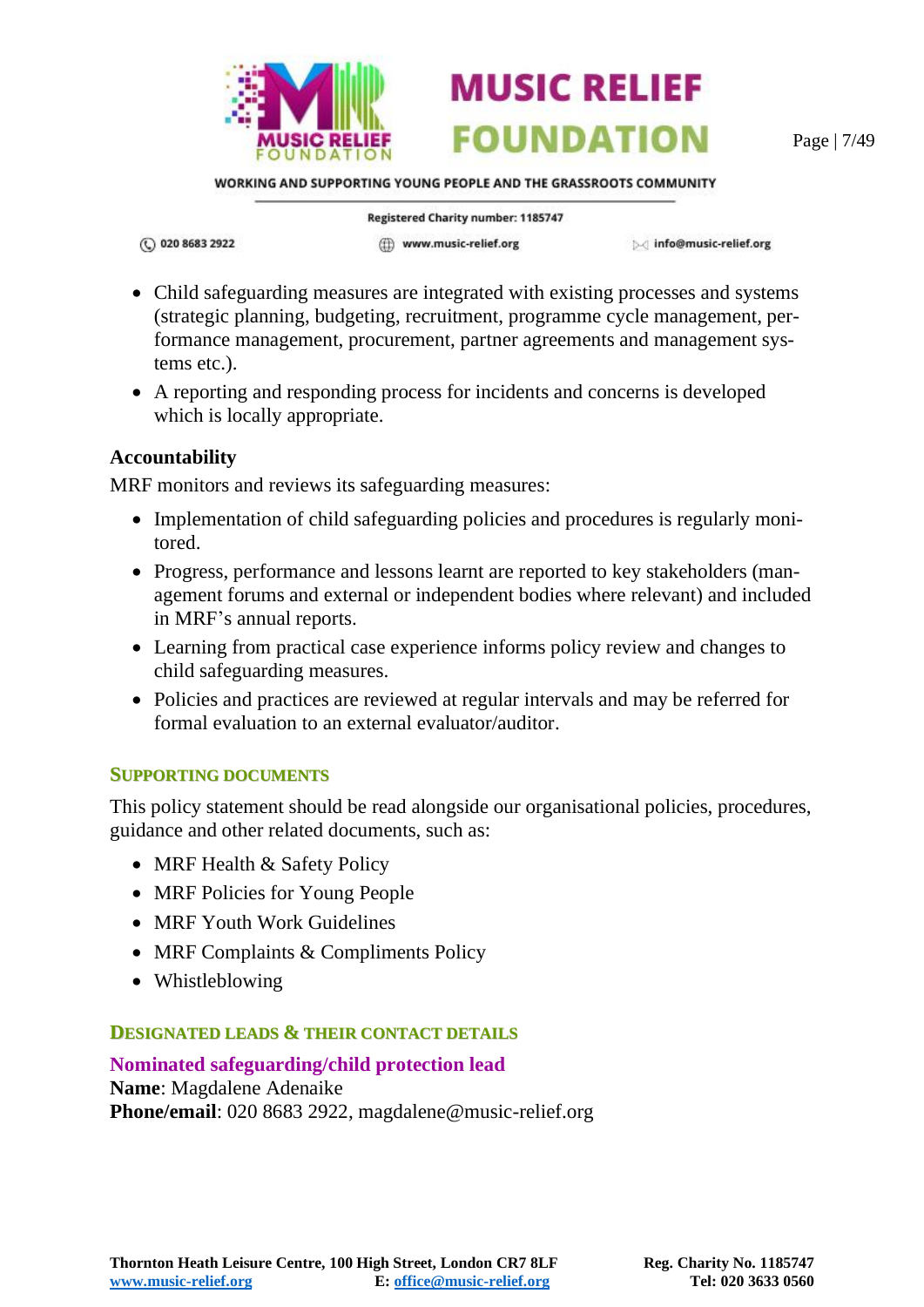



Page | 8/49

WORKING AND SUPPORTING YOUNG PEOPLE AND THE GRASSROOTS COMMUNITY

(C) 020 8683 2922

Registered Charity number: 1185747

(ff) www.music-relief.org

Minfo@music-relief.org

**Deputy safeguarding/child protection lead Name**: Olga Shaumyan **Phone/email**: 020 8683 2922, office@music-relief.org

#### **Trustee/Senior lead for safeguarding and child protection**

**Name**: Jonathan Bob-Amara, Board Chair Phone/email: 020 8683 2922, jonathan@music-relief.org

#### <span id="page-7-0"></span>**REVIEW LOG**

| Date       | Name               | Signature |
|------------|--------------------|-----------|
| 05/04/2020 | Olga Shaumyan      | <b>OS</b> |
| 05/04/2021 | Olga Shaumyan      | <b>OS</b> |
| 05/04/2022 | Magdalene Adenaike | <b>MA</b> |
|            |                    |           |
|            |                    |           |
|            |                    |           |
|            |                    |           |
|            |                    |           |
|            |                    |           |
|            |                    |           |
|            |                    |           |
|            |                    |           |
|            |                    |           |
|            |                    |           |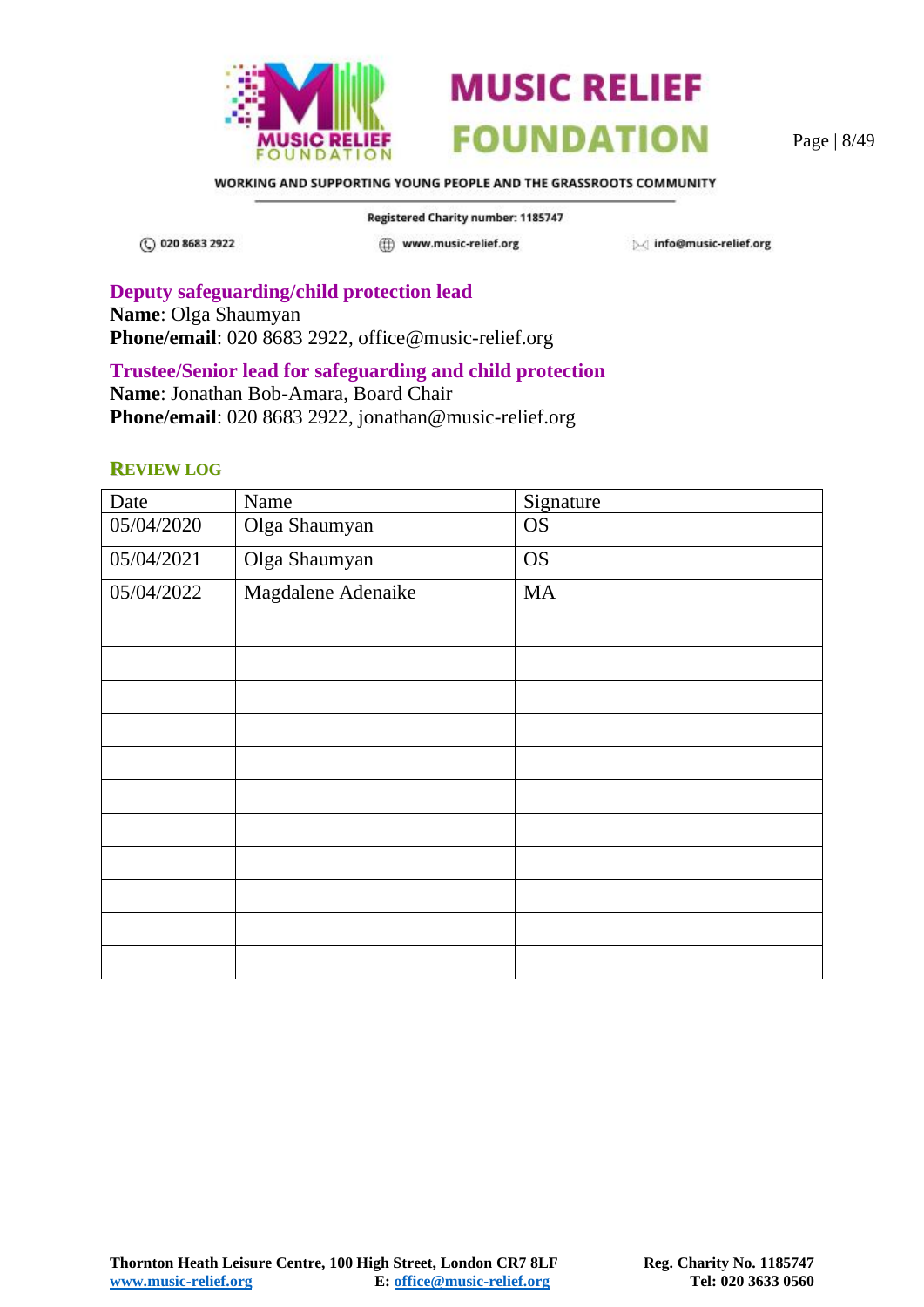

Page | 9/49

WORKING AND SUPPORTING YOUNG PEOPLE AND THE GRASSROOTS COMMUNITY

(C) 020 8683 2922

Registered Charity number: 1185747

(iii) www.music-relief.org

▷ info@music-relief.org

# <span id="page-8-0"></span>**Role description for the designated safeguarding officer**

#### <span id="page-8-1"></span>**PURPOSE OF THE ROLE**

- To take the lead in ensuring that appropriate arrangements for keeping children and young people safe whilst in care of MRF.
- To promote the safety and welfare of children and young people involved in MRF activities at all times.

#### <span id="page-8-2"></span>**DUTIES AND RESPONSIBILITIES**

- 1. Take a lead role in developing and reviewing MRF safeguarding and child protection policies and procedures.
- 2. Take a lead role in implementing MRF safeguarding and child protection policies and procedures and ensuring that all safeguarding and child protection issues concerning children and young people who take part in MRF activities are responded to appropriately.
- 3. Make sure that everyone working or volunteering with or for children and young people at MRF, including the board of trustees/management, understands the safeguarding and child protection policy and procedures and knows what to do if they have concerns about a child's welfare.
- 4. Make sure children and young people who are involved in MRF activities and their parents know who they can talk to if they have a welfare concern and understand what action the organisation will take in response.
- 5. Receive and record information from anyone who has concerns about a child who takes part in MRF activities.
- 6. Take the lead on responding to information that may constitute a child protection concern, including a concern that an adult involved with MRF may present a risk to children or young people. This includes:
	- o assessing and clarifying the information,
	- o making referrals to statutory organisations as appropriate,
	- o consulting with and informing the relevant members of the organisation's management,
	- o following the organisation's safeguarding policy and procedures.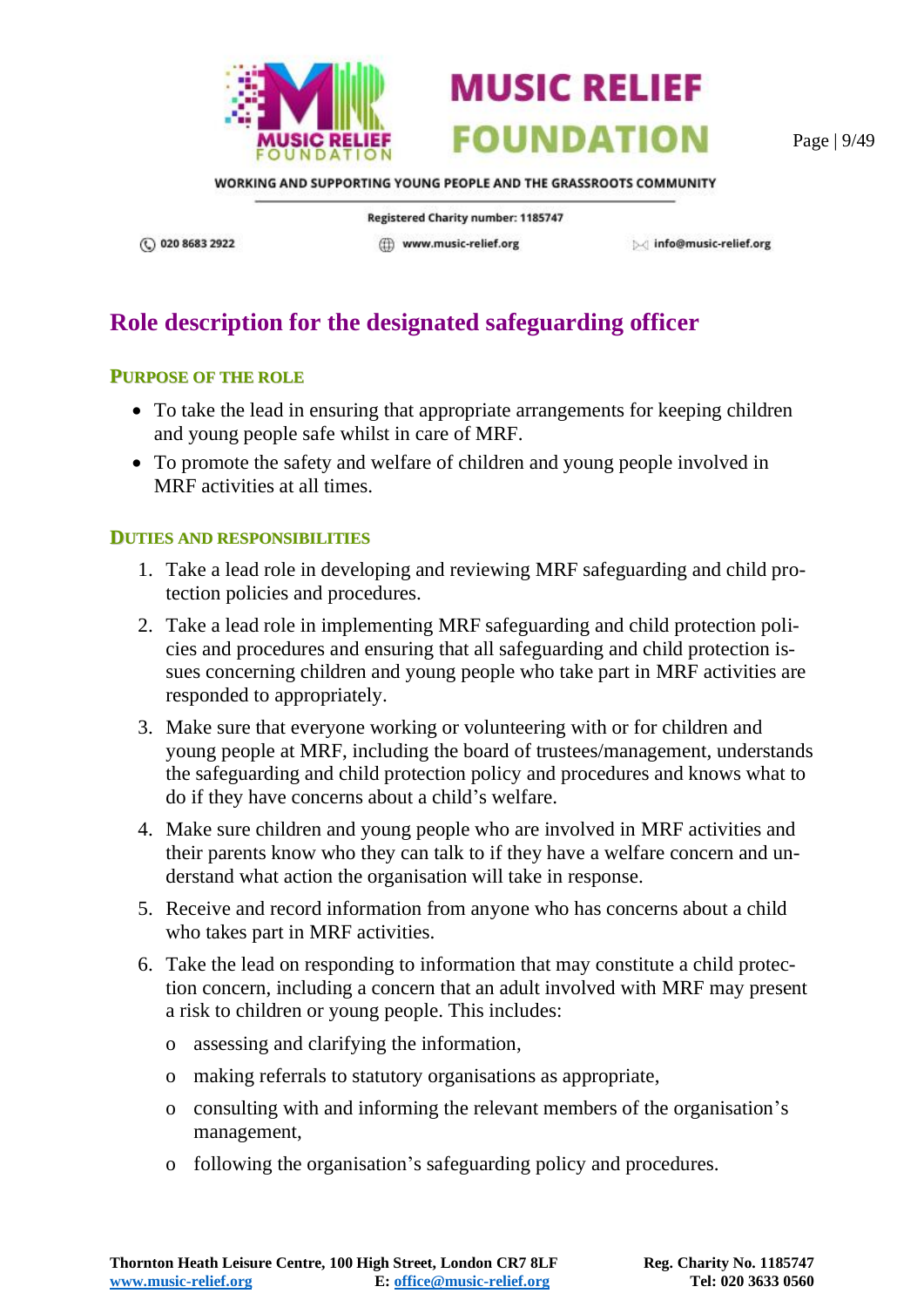

Page | 10/49

WORKING AND SUPPORTING YOUNG PEOPLE AND THE GRASSROOTS COMMUNITY

**MUSIC RELIEF** 

**FOUNDATION** 

(C) 020 8683 2922

Registered Charity number: 1185747 (ff) www.music-relief.org

Minfo@music-relief.org

- 7. Liaise with, pass on information to and receive information from statutory child protection agencies such as:
	- o local authority child protection services,
	- o the police.

This includes making formal referrals to agencies when necessary.

- 8. Consult the NSPCC (National Society for the Prevention of Cruelty to Children) Helpline when support is needed, by calling 0808 800 5000 or emailing help@nspcc.org.uk.
- 9. Store and retain child protection records according to legal requirements and the organisation's safeguarding and child protection policy and procedures.
- 10.Work closely with the management/board of trustees to ensure they are kept up to date with safeguarding issues and are fully informed of any concerns about organisational safeguarding and child protection practice.
- 11.Report regularly to the management/board of trustees on issues relating to safeguarding and child protection, to ensure that child protection is seen as an ongoing priority issue and that safeguarding and child protection requirements are being followed at all levels of the organisation.
- 12.Be familiar with and work within inter-agency child protection procedures developed by the local child protection agencies.
- 13.Be familiar with issues relating to child protection and abuse, and keep up to date with new developments in this area.
- 14.Attend regular training in issues relevant to child protection and share knowledge from that training with everyone who works or volunteers with or for children and young people at MRF.
- 15.Attend team meetings, supervision sessions and management meetings as arranged.
- 16.Work flexibly as may be required and carry out any other reasonable duties.

#### <span id="page-9-0"></span>**ROLE QUALIFICATIONS**

Appointment to this role is subject to satisfactory vetting and barring checks.

Child protection leads must have received relevant safeguarding and child protection training that is specific to their role. This training should be refreshed regularly and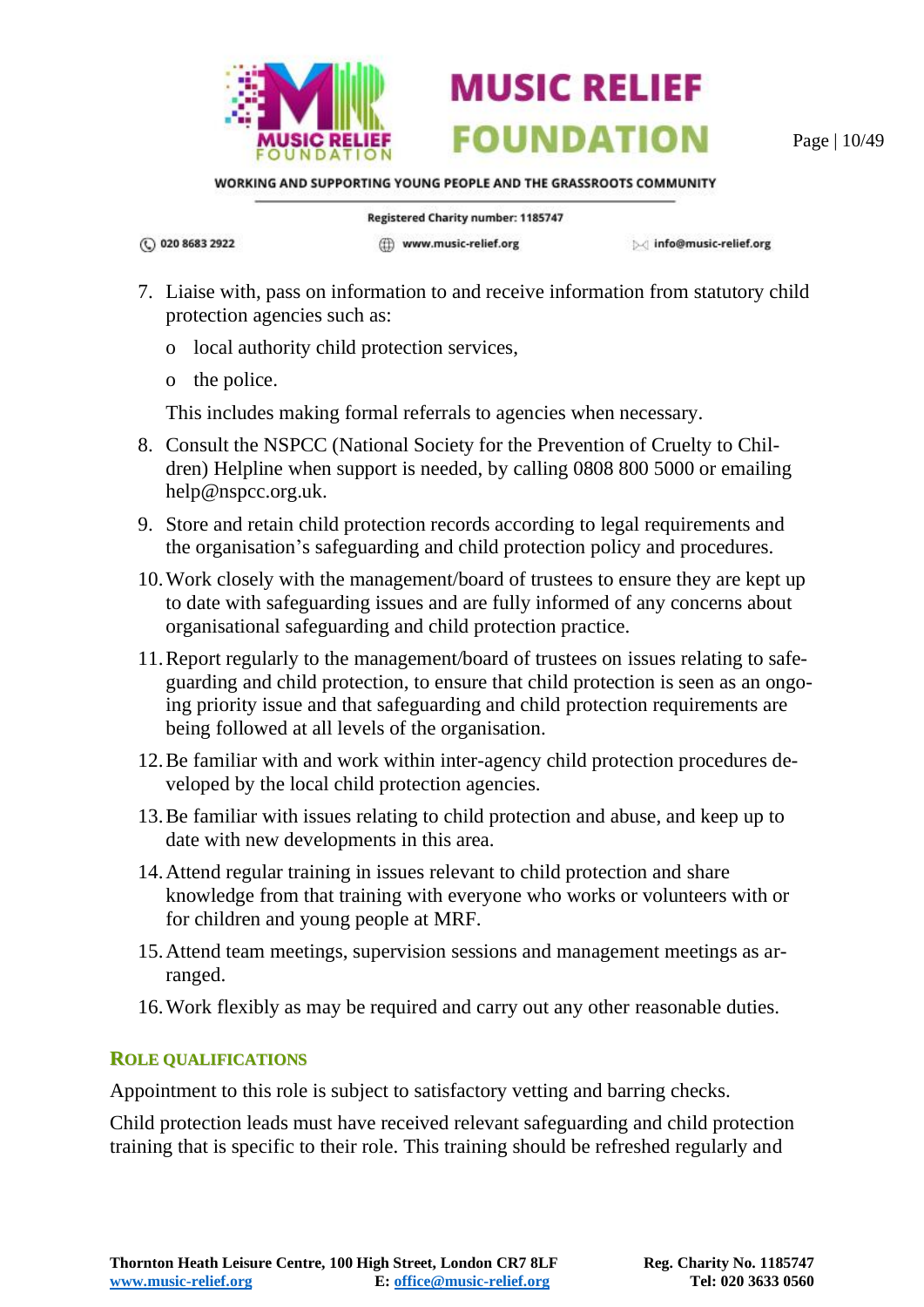

Page | 11/49

WORKING AND SUPPORTING YOUNG PEOPLE AND THE GRASSROOTS COMMUNITY

**MUSIC RELIEF** 

**FOUNDATION** 

(C) 020 8683 2922

Registered Charity number: 1185747 (ff) www.music-relief.org

▷ info@music-relief.org

they should keep up to date with any changes in safeguarding and child protection legislation and guidance.

NSPCC has a wealth of advice on their site, such as:

- Training for nominated child protection leads: <https://learning.nspcc.org.uk/training/designated-lead-courses>
- Child abuse and neglect: <https://learning.nspcc.org.uk/child-abuse-and-neglect>
- Recognising and responding to abuse: [https://learning.nspcc.org.uk/child-abuse](https://learning.nspcc.org.uk/child-abuse-and-neglect/recognising-and-responding-to-abuse)[and-neglect/recognising-and-responding-to-abuse](https://learning.nspcc.org.uk/child-abuse-and-neglect/recognising-and-responding-to-abuse)

### <span id="page-10-0"></span>**Safer recruitment**

All prospective MRF staff and volunteers with access to children will undergo a recruitment selection to ensure their suitability to work with children and young people. They will be expected to provide references and hold a current DBS (Disclosure & Barring Service) certificate before starting work with MRF. All reasonable steps will be taken to ensure unsuitable individuals are prevented from having any involvement with MRF.

#### <span id="page-10-1"></span>**ADVERTISEMENT**

Any advertisement will make clear MRF's commitment to safeguarding and promoting the welfare of children.

#### <span id="page-10-2"></span>**JOB DESCRIPTION AND PERSON SPECIFICATION**

The job description will be the key document in the recruitment process, and must be finalised prior to taking any other steps in the recruitment process. It will clearly and accurately set out the duties and responsibilities of the job role.

The person specification is of equal importance and informs the selection decision. It details the skills, experience, abilities and expertise that are required to do the job. The person specification will include a specific reference to suitability to work with children.

#### <span id="page-10-3"></span>**APPLICATION FORM**

The application form will include the applicant's declaration regarding convictions and working with children. The form will make it clear that the post is exempt from the provisions of the Rehabilitation of Offenders Act 1974.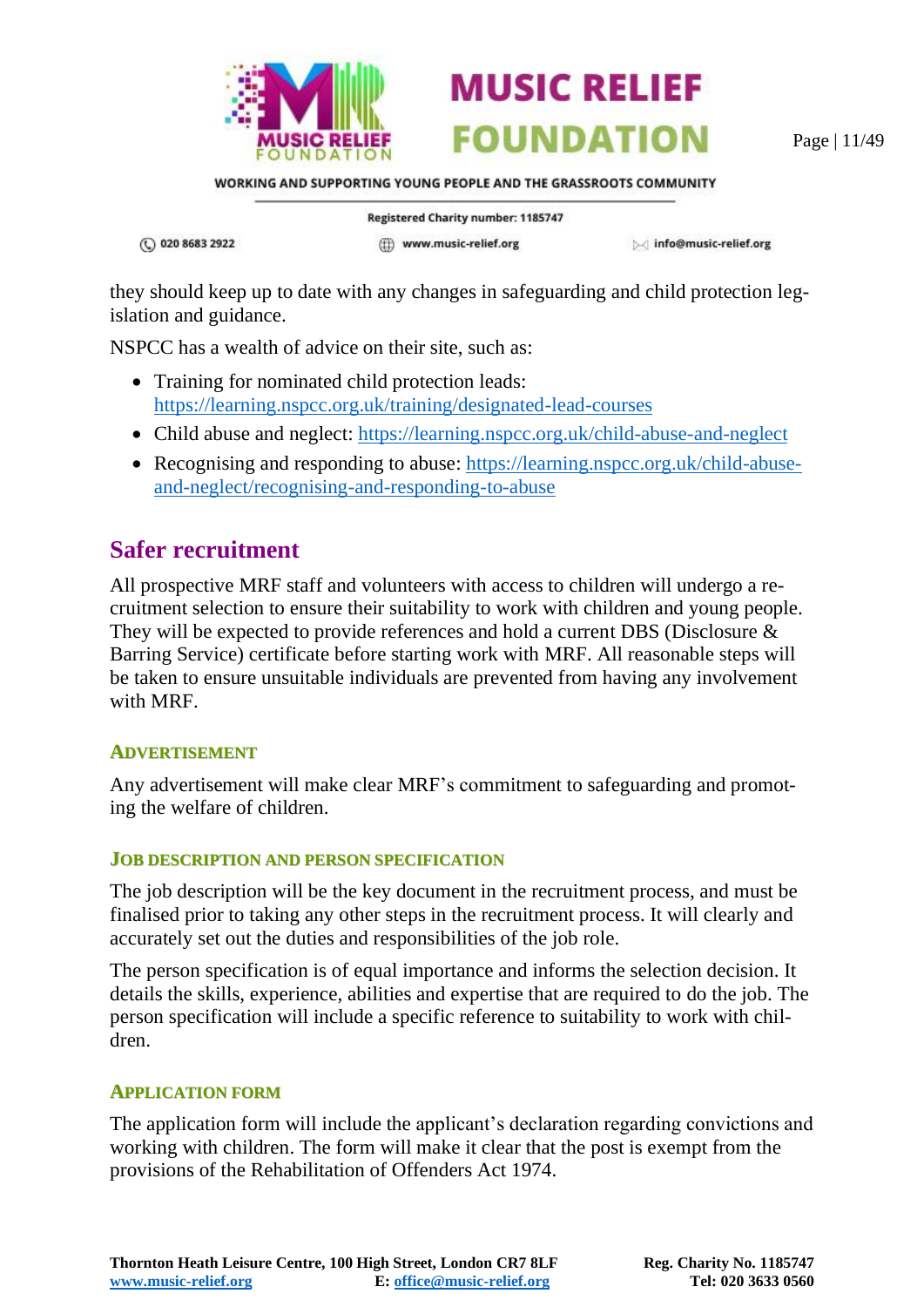

Page | 12/49

WORKING AND SUPPORTING YOUNG PEOPLE AND THE GRASSROOTS COMMUNITY

**MUSIC RELIEF** 

**FOUNDATION** 

(C) 020 8683 2922

**Registered Charity number: 1185747** (ff) www.music-relief.org

▷ info@music-relief.org

All applicants will be made aware that providing false information is an offence and could result in the application being rejected or summary dismissal if the applicant has been selected and possible referral to the police.

#### <span id="page-11-0"></span>**REFERENCES**

References will be sent for immediately after shortlisting an applicant. The only exception is where an applicant has indicated on their application form that they do not wish their current employer to be contacted. In such cases, the reference will be taken up immediately after interview and prior to any formal offer of employment being made. Two professional/character references must be provided. These will always be sought and obtained directly from the referee and their purpose is to provide objective and information to support appointment decisions. Any discrepancies or anomalies will be followed up. Direct contact by phone or face-to-face will be undertaken with each referee to verify the reference.

MRF does not accept open references, testimonials or references from relatives.

#### <span id="page-11-1"></span>**RIGHT TO WORK IN THE UK AND CERTIFICATES**

All candidates will be asked to provide a proof of their identity (passport etc.) or evidence of their right to work in the UK, original proof of any professional qualifications they hold which are either required for the position. Copies will be taken and kept on file.

#### <span id="page-11-2"></span>**INTERVIEW**

There will be a face-to-face interview, and the same panel will see all the applicants for the vacant position. The interview questions will be consistent to all applicants but the panel may ask for points raised during the interview process and written applications to be expanded on. It will enable the panel to explore any anomalies or gaps have been identified in order to satisfy themselves that the chosen applicant can meet the safeguarding criteria. Presentations and tasks may be part of the process but should be agreed in advance and common to all applicants

Any information in regard to past disciplinary action or allegations, cautions or convictions will be discussed and considered in the circumstance of the individual case during the interview process.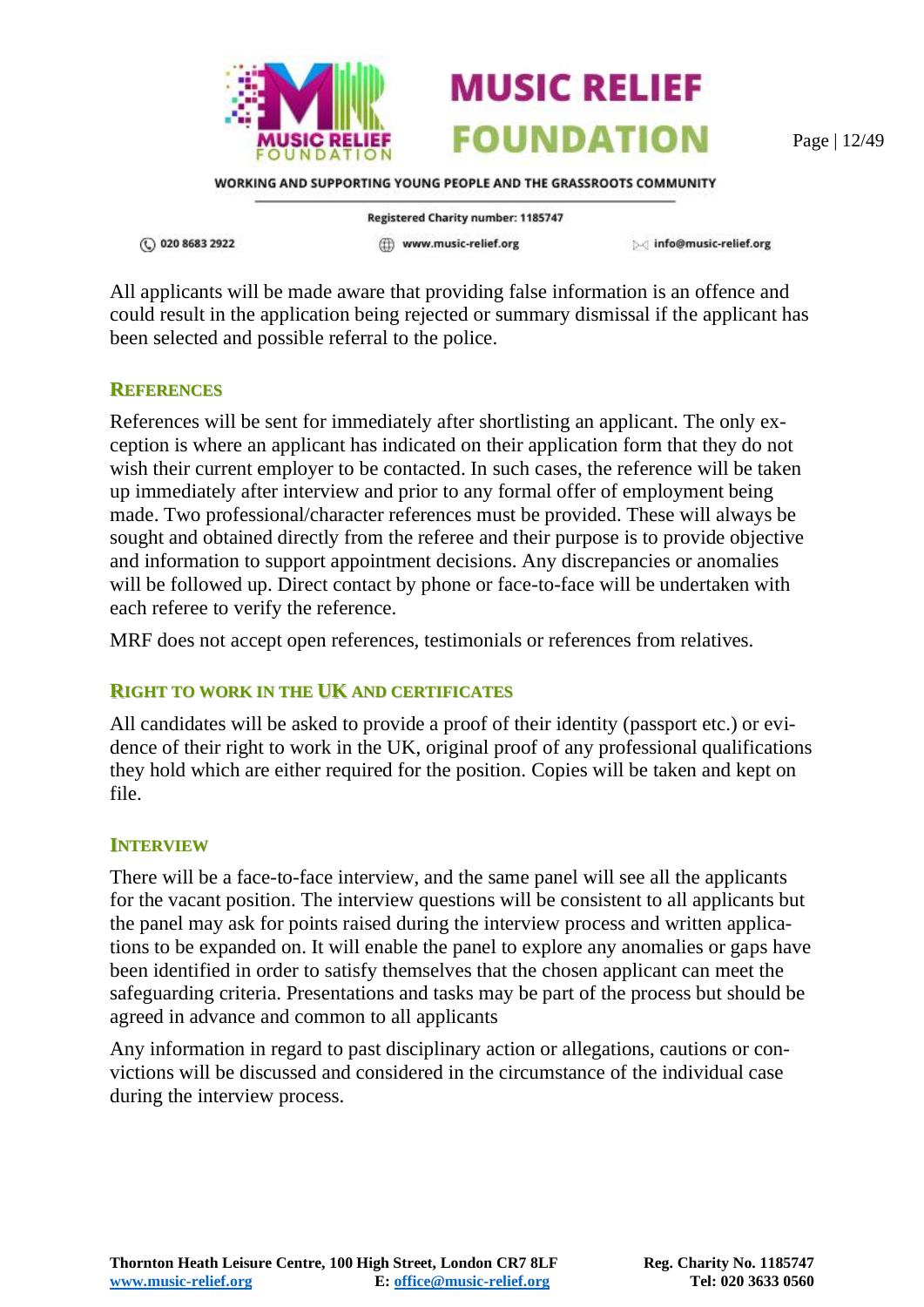

Page | 13/49

WORKING AND SUPPORTING YOUNG PEOPLE AND THE GRASSROOTS COMMUNITY

**MUSIC RELIEF** 

**FOUNDATION** 

(C) 020 8683 2922

Registered Charity number: 1185747 ((i) www.music-relief.org

▷ info@music-relief.org

#### <span id="page-12-0"></span>**OFFER OF EMPLOYMENT**

The appointment of all new employees is subject to the receipt of a satisfactory DBS Certificate or, for staff with access to children, Enhanced DBS certificate; references, medical checks (if applicable), copies of qualification and proof of identity. The checklist will be retained on personal files.

#### <span id="page-12-1"></span>**DEALING WITH CONVICTIONS**

Any disclosure that causes concern will be treated with due vigilance and decision will be made following a risk assessment. MRF operates a formal procedure if a DBS Certificate is returned with details of convictions. Consideration will be given to the Rehabilitation of Offenders Act 1974 and also:

- the nature, seriousness and relevance of the offence;
- how long ago the offence occurred;
- whether it's a one-off or history of offences;
- whether there were changes in circumstances;
- evidence of decriminalisation and remorse.

A formal face to face meeting will take place with the lead safeguarding officer and a member from the management to establish the facts and a decision will be made following this meeting as to the suitability of the applicant to take the post. The local Children's Safeguarding Board may be contacted for information and guidance.

#### <span id="page-12-2"></span>**INDUCTION AND SUPPORT**

All staff and volunteers are responsible for helping to make a safer culture and should speak out if they have concerns. Child protection is a key part of our induction for new staff and volunteers.

All new employees will be given an induction programme and a handbook, which will clearly identify MRF's policies and procedures, including MRF's Safeguarding & Child Protection Policy (and other policies), and make clear the expectation and codes of conduct which will govern how employees carry out their roles and responsibilities.

New staff and volunteers will start off on a probationary/trial basis. A mentoring and supervision process is in place for them. This will allow concerns on either side to be raised and responded to appropriately.

New staff and volunteers will have a designated person (supervisor) who will ensure that a proper induction takes place. The supervisor will provide regular support and supervision to the new member of staff and volunteer in all areas of their work includ-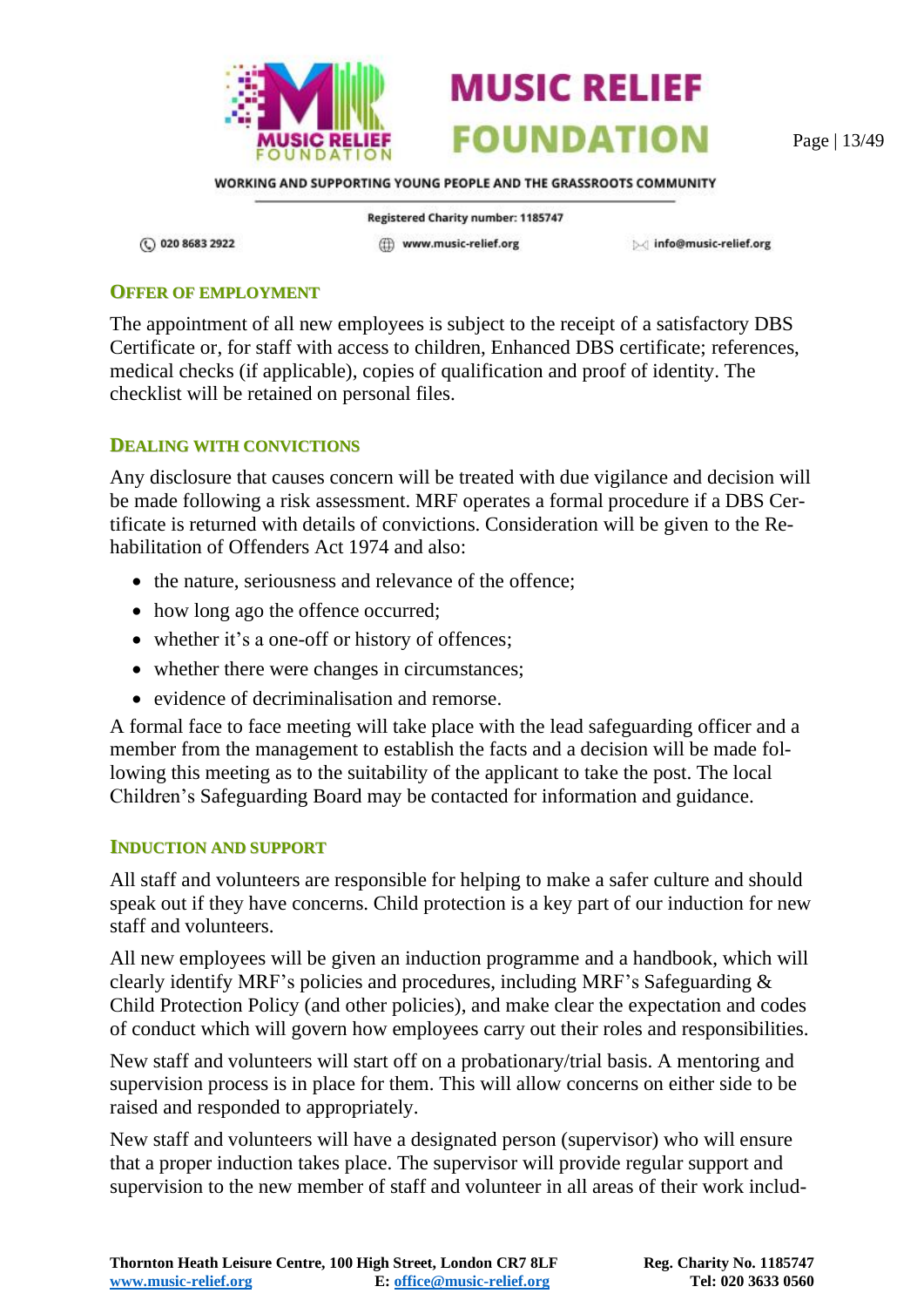

Page | 14/49

WORKING AND SUPPORTING YOUNG PEOPLE AND THE GRASSROOTS COMMUNITY

(C) 020 8683 2922

**Registered Charity number: 1185747** (ff) www.music-relief.org

▷ info@music-relief.org

ing child protection. All new staff and volunteers will read and understand this policy as part of their induction process. Staff and volunteers will be able to identify the signs of abuse and will be confident about the steps to take and who to report any concerns.

All staff and volunteers will attend external training on child protection provided by accredited providers. Until such time, child protection training will be cascaded by supervisors/managers at the MRF.

Staff and volunteers will keep a check on visitors and guests, whether their visit is by invitation or unsolicited.

#### <span id="page-13-0"></span>**ONGOING SUPERVISION AND TRAINING**

Supervision and training is to be regular and ongoing. This gives everyone a chance to reflect on and improve their child protection practice and keeps safeguarding at the front of their minds. Everyone is to be kept up to date with any changes made to our safeguarding and child protection policies and procedures.

### <span id="page-13-1"></span>**Child and young person admission procedures**

#### <span id="page-13-2"></span>**PARENTAL CONSENT & CONTACT DETAILS**

A parent/carer leaving their child in the care of MRF will sign a consent form confirming this (Appendix 5: [Sample Parental Consent Form,](#page-47-0) p. [48\)](#page-47-0). A register of names, addresses, next of kin and contact addresses and telephone numbers for emergencies will be kept. Parents/carers, and where appropriate older children, will be given a copy of a written statement which specifies the action to be taken in the event of a child becoming ill or being injured. The form will also indicate that any information which suggests that a child has been abused will be passed on to the Social Services Department and/or the police.

#### <span id="page-13-3"></span>**DESIGNATED PERSON**

There will be a named designated person and a deputy designated person for child protection. In the event of any concerns regarding a child, the designated person or deputy will be informed at the earliest available opportunity. If necessary, they will inform the relevant social services department and the management. The designated person will also ensure that the child protection procedures are kept up to date and reviewed.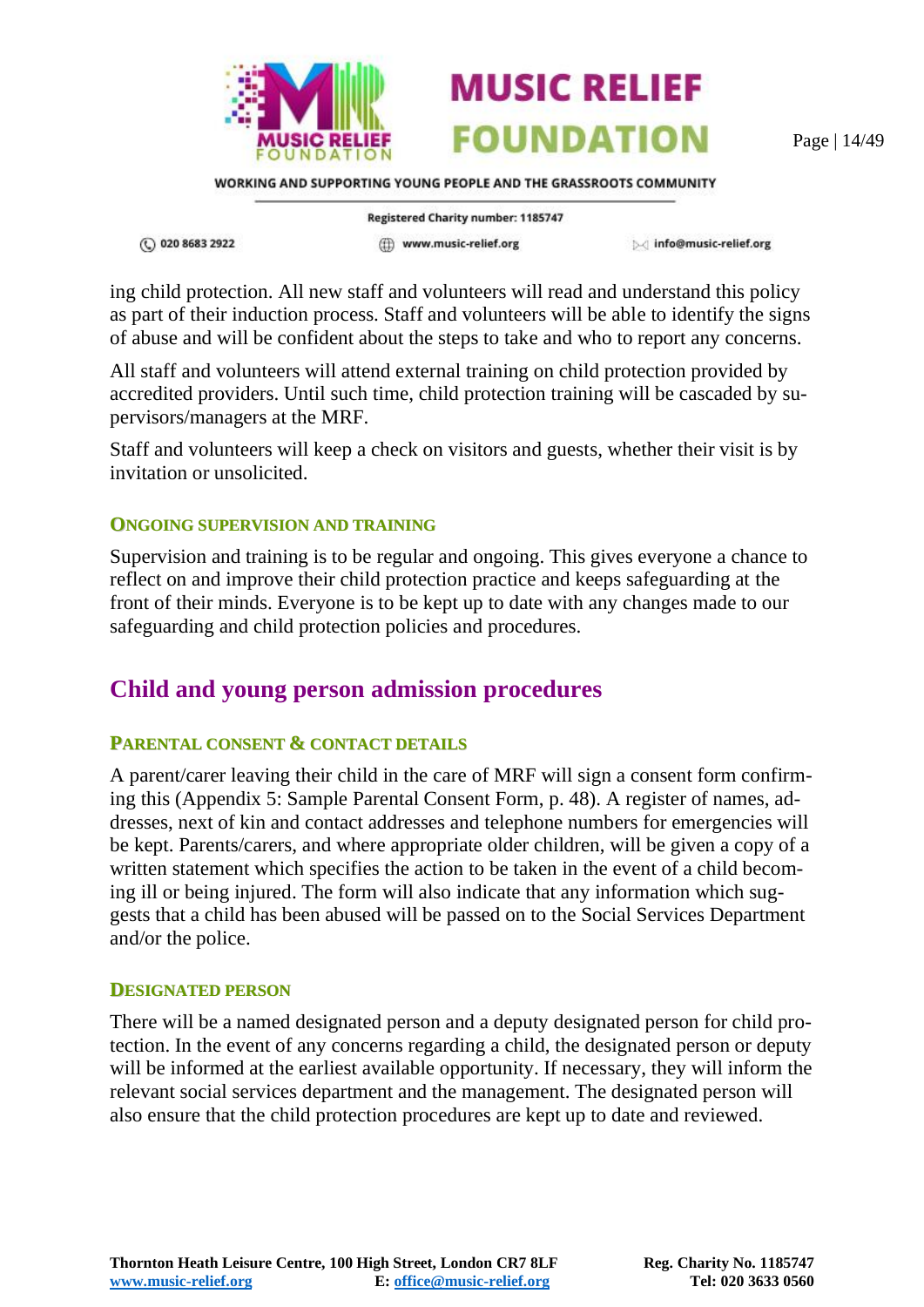



Page | 15/49

WORKING AND SUPPORTING YOUNG PEOPLE AND THE GRASSROOTS COMMUNITY

(C) 020 8683 2922

Registered Charity number: 1185747 ((i) www.music-relief.org

▷ info@music-relief.org

#### <span id="page-14-0"></span>**NAMED PERSON**

Children and parents/carers will have a 'named person' to whom they may report any worries or concerns. This person will normally be the designated person or deputy.

#### <span id="page-14-1"></span>**PHOTOGRAPHY, VIDEO, ETC.**

Formal consent from parent/carers should be obtained before taking photographs, videos [\(Appendix 3: Photography/videoing consent form,](#page-45-0) p. [46\)](#page-45-0), etc.

### <span id="page-14-2"></span>**Dealing with disclosures and concerns about a child/young person**

It is not the responsibility of employees/volunteers to deal with suspected abuse, but it is their responsibility to report concerns to the designated safeguarding lead or other appropriate person. It is important that all employees/volunteers should be aware of their responsibilities if child abuse is suspected.

Immediate action to ensure safety may be necessary at any stage in involvement with children and families.

- If emergency medical attention is required, this can be secured by calling an ambulance (dial 999) or taking a child to the nearest Accident & Emergency Department.
- If a child is in immediate danger the police should be contacted (dial 999) as they alone have the power to remove a child immediately if protection is necessary, via Police Protection Order.

Always report any concerns to the designated safeguarding lead or the MRF office.

#### <span id="page-14-3"></span>**RECOGNITION OF ABUSE OR NEGLECT**

Abuse or neglect of a child is caused by inflicting harm or by failing to act to prevent harm. Children may be abused in a family or in an institutional or community setting by those known to them or more rarely by a stranger.

If you notice any social changes in the behaviour of a child, worrying marks or bruises or hear a child or children talking about things which give cause for concern, then your first responsibility is to the child. It is not safe to assume that someone else will act. As an adult you have a duty to take appropriate action. Recognising and coping with child abuse is very stressful and the person reporting the concern will not have to cope alone.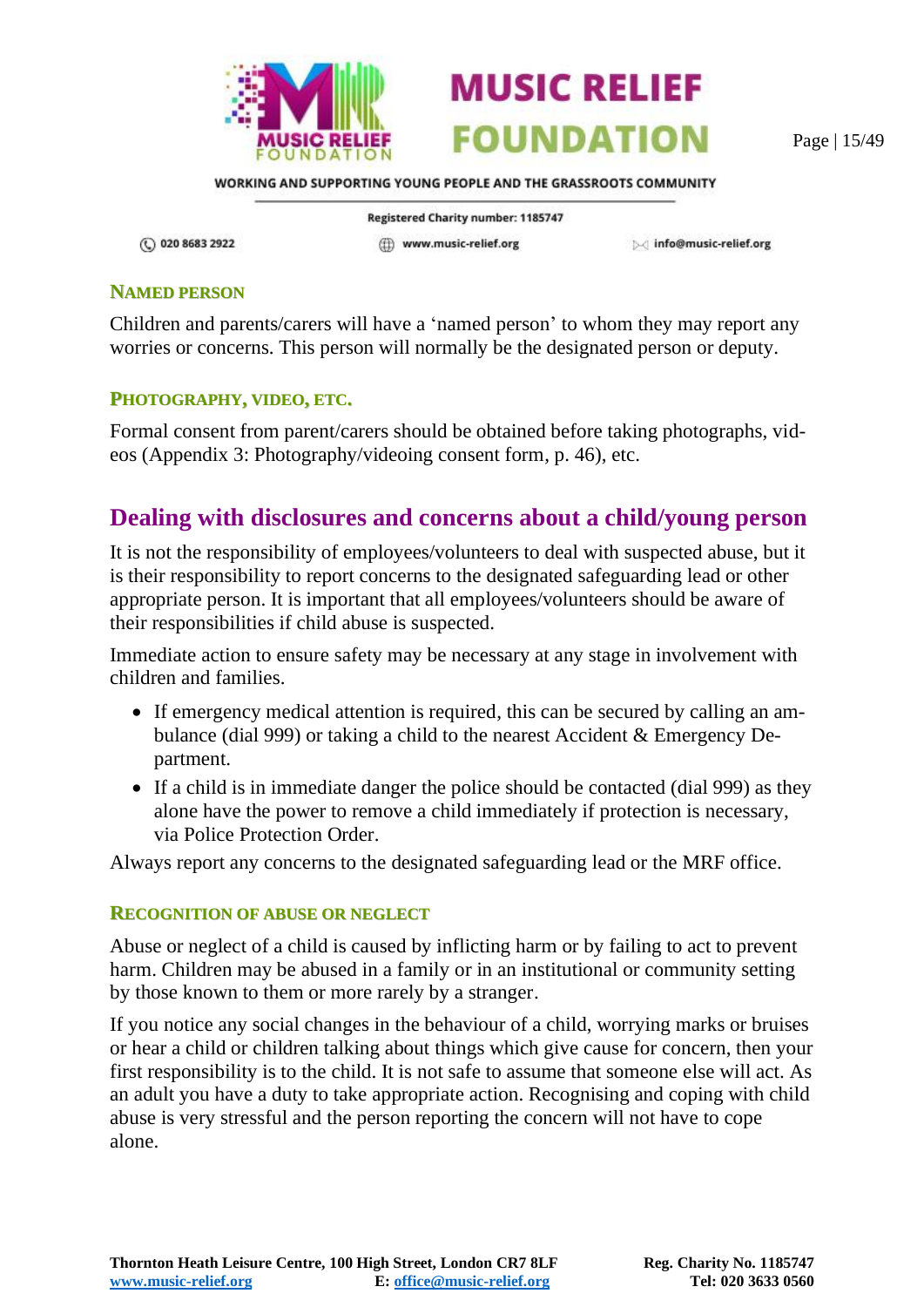

Page | 16/49

WORKING AND SUPPORTING YOUNG PEOPLE AND THE GRASSROOTS COMMUNITY

① 020 8683 2922

**Registered Charity number: 1185747** (ff) www.music-relief.org

▷ info@music-relief.org

The signs summarised below do not necessarily mean that a child is being abused. Similarly, there may not be any signs; you may just feel something is wrong. If you are worried report, it to the designated person. It is not your responsibility to decide if it is abuse. But it is your responsibility to act on your concerns and do something about it by reporting.

#### **Physical abuse**

Physical abuse may involve hitting, shaking, throwing, poisoning, burning or scalding, drowning, suffocating, or otherwise causing physical harm to a child. Physical harm may also be caused when a parent or carer feigns the symptoms of, or deliberately causes ill health to a child whom they are looking after. A person might do this because they seek the attention, they get by having a sick child. This situation is commonly described using terms such as, fabricated illness by proxy or Munchausen syndrome by proxy.

Physical abuse, as well as being a result of an act of commission, can also be caused through omission – or the failure to act to protect.

Possible signs of physical abuse:

- unexplained injuries or burns,
- improbable excuses given to explain injuries or refusal to discuss them,
- untreated injuries,
- admission of punishment which appears excessive,
- bald patches,
- withdrawal from physical contact,
- arms and legs covered in hot weather,
- fear of returning home,
- fear of medical help,
- self-destructive tendencies,
- aggression towards others,
- running away.

#### **Emotional abuse**

Emotional abuse is the persistent emotional ill treatment of a child such as to cause severe and persistent adverse effects on the child's emotional development. It may involve conveying to children that they are worthless, unloved, inadequate, or valued only in so far as they meet the needs of another person. It may feature age or develop-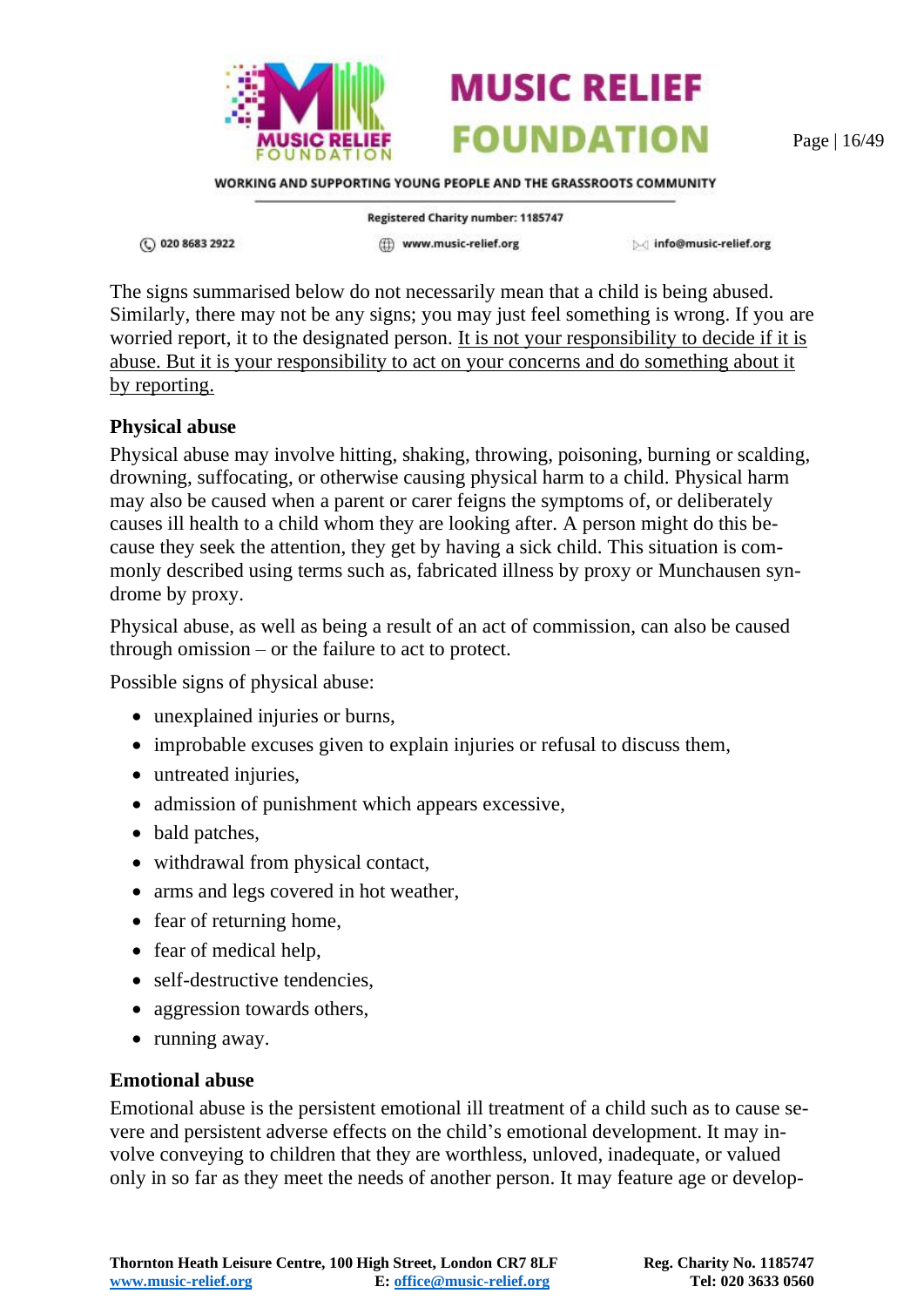

Page | 17/49

WORKING AND SUPPORTING YOUNG PEOPLE AND THE GRASSROOTS COMMUNITY

**MUSIC RELIEF** 

**FOUNDATION** 

① 020 8683 2922

Registered Charity number: 1185747 (ff) www.music-relief.org

▷ info@music-relief.org

mentally inappropriate expectations being imposed on children. It may involve causing children frequently to feel frightened or in danger, or the exploitation or corruption of children. Some level of emotional abuse is involved in all types of ill treatment of a child though it may occur alone.

#### **Possible signs of emotional abuse:**

- slowed down physical, mental and/or emotional development,
- admission of punishment which appears excessive,
- over-reaction to mistakes.
- continual self-deprecation,
- sudden speech disorders,
- fear of new situations.
- inappropriate emotional responses to painful situations,
- neurotic/repetitive behaviour, e.g. thumb sucking, hair twisting, etc.
- self-mutilation.
- fear of parents being contacted,
- extremes of passivity or aggression,
- substance misuse,
- running away,
- compulsive stealing, scavenging.

#### **Sexual abuse**

Sexual abuse involves forcing or enticing a child or young person to take part in sexual activities, whether or not the child is aware of or consents to what is happening. The activities may involve physical contact, including penetrative acts such as rape, buggery or oral sex; or non-penetrative acts such as fondling. They may include noncontact activities, such as involving children in looking at or in the production of pornographic material, or watching sexual activities, or encouraging children to behave in sexually inappropriate ways.

Boys and girls can be sexually abused by males and/or females, by adults and by other young people. This includes people from all different walks of life.

#### **Possible signs of sexual abuse:**

- lack of trust in adults and/or fear of an individual or individuals,
- overfamiliarity with adults or provocative behaviour,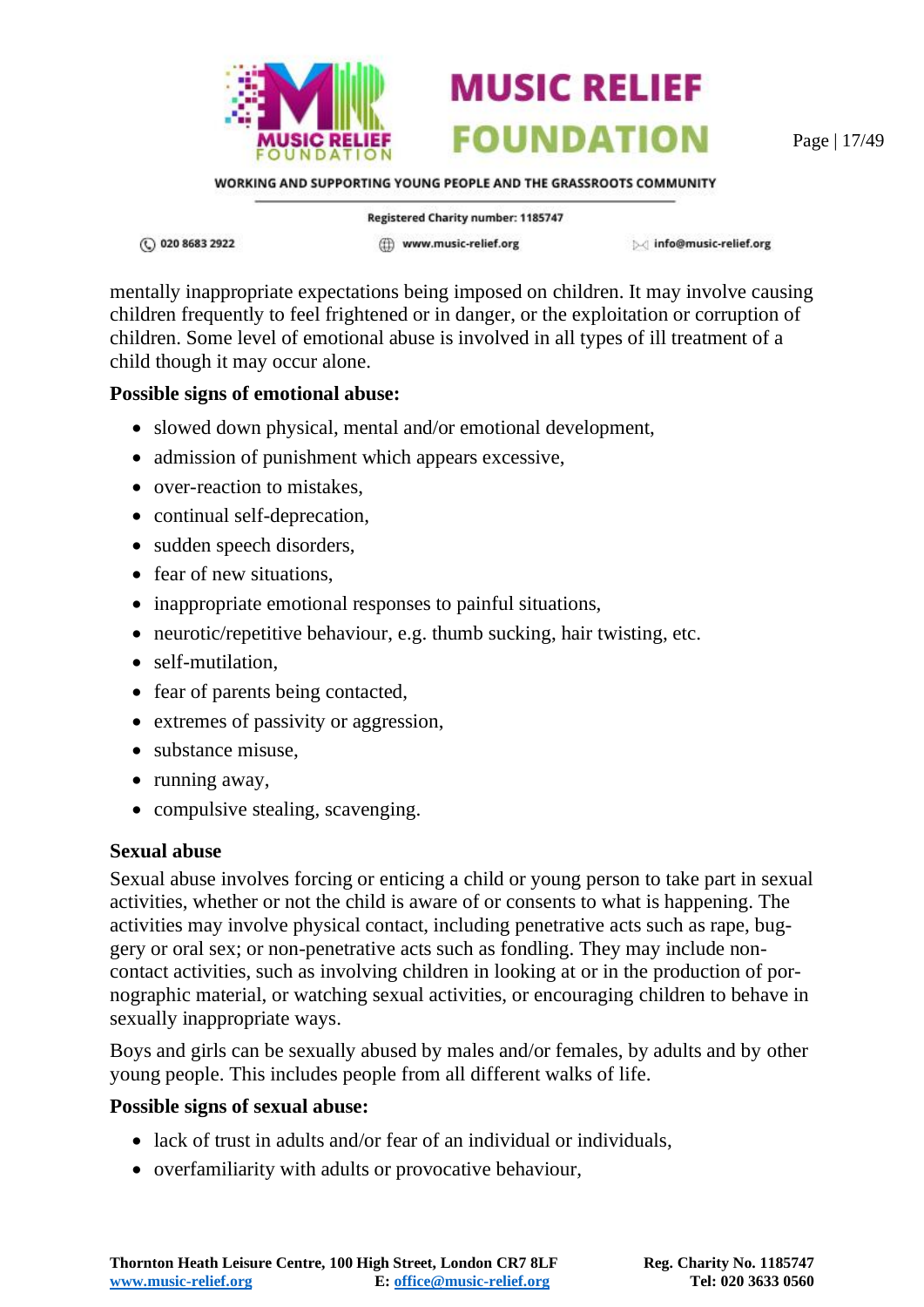

Page | 18/49

WORKING AND SUPPORTING YOUNG PEOPLE AND THE GRASSROOTS COMMUNITY

(C) 020 8683 2922

Registered Charity number: 1185747

(ff) www.music-relief.org

Minfo@music-relief.org

- withdrawal and introversion with peer relationships,
- running away from home;
- sudden behaviour changes like falling standards, truancy, stealing etc.;
- low self-esteem,
- substance misuse,
- displaying sexual knowledge beyond age group,
- involvement in prostitution,
- oversexed behaviour;
- sleeplessness, nightmares, fear of the dark;
- bruises, scratches, bite marks;
- depression, suicide attempts;
- eating disorders (e.g. anorexia nervosa) or a change in eating habits;
- pregnancy, particularly when reluctant to name the father;
- recurring urinary tract problems/vaginal infections.

#### **Neglect**

Neglect is the persistent failure to meet a child's basic physical and/or psychological needs, likely to result in the serious impairment of the child's health or development. It may involve a parent or carer failing to provide adequate food, shelter and clothing; failing to protect a child from physical harm or danger; or failing to ensure access to appropriate medical care or treatment. It may also include neglect of or unresponsiveness to a child's basic emotional needs.

#### **Possible signs of neglect:**

- constant hunger or emaciation,
- constant tiredness,
- poor personal hygiene,
- poor state of clothing,
- frequent lateness or nonattendance,
- untreated medical problems,
- destructive tendencies.
- low self-esteem.
- neurotic behaviour,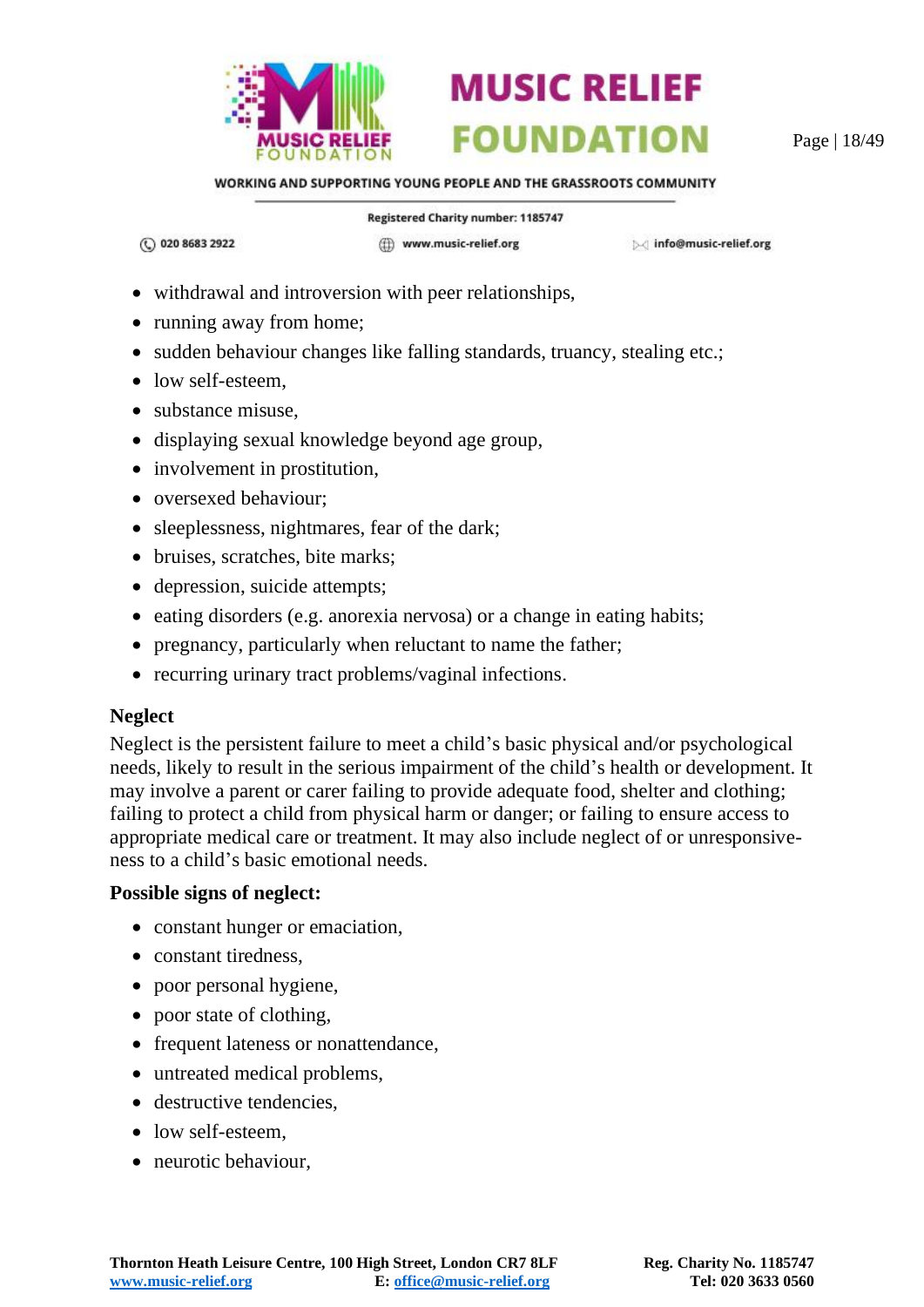

Page | 19/49

WORKING AND SUPPORTING YOUNG PEOPLE AND THE GRASSROOTS COMMUNITY

(C) 020 8683 2922

Registered Charity number: 1185747 (ff) www.music-relief.org

▷ info@music-relief.org

- no social relationships,
- running away,
- compulsive stealing or scavenging.

Harm also includes the impairment of a child's health or development as a result of witnessing the ill treatment of another person.

Individuals within the organisation need to be alert to the potential abuse of children both within their families and also from others including abuse by members of the organisation.

#### <span id="page-18-0"></span>**WHAT TO DO IF CHILDREN TALK TO YOU ABOUT ABUSE OR NEGLECT**

It is recognised that a child may seek you out to share information about abuse or neglect, or talk spontaneously individually or in groups when you are present. In these situations you must:

- Listen carefully to the young person. DO NOT directly question the young person.
- Give the young person time and attention.
- Stay calm ensure the child feels safe.
- Allow the young person to give a spontaneous account; do not stop them from freely recalling significant events.
- Accept what you have been told (this is not the same as believing or disbelieving).
- Make an accurate record of the information you have been given, taking care to record the timing, setting and people present, the young person's presentation as well as what was said. Do not throw this away as it may later be needed as evidence.
- Use the young person's own words where possible.
- Tell the child that you will offer support, but that you cannot promise not to speak to authorities about the information they have shared.
- Reassure the young person that:
	- o you are glad they have told you;
	- o they have not done anything wrong;
	- o what you are going to do next.
- Explain that you will need to get help to keep the young person safe.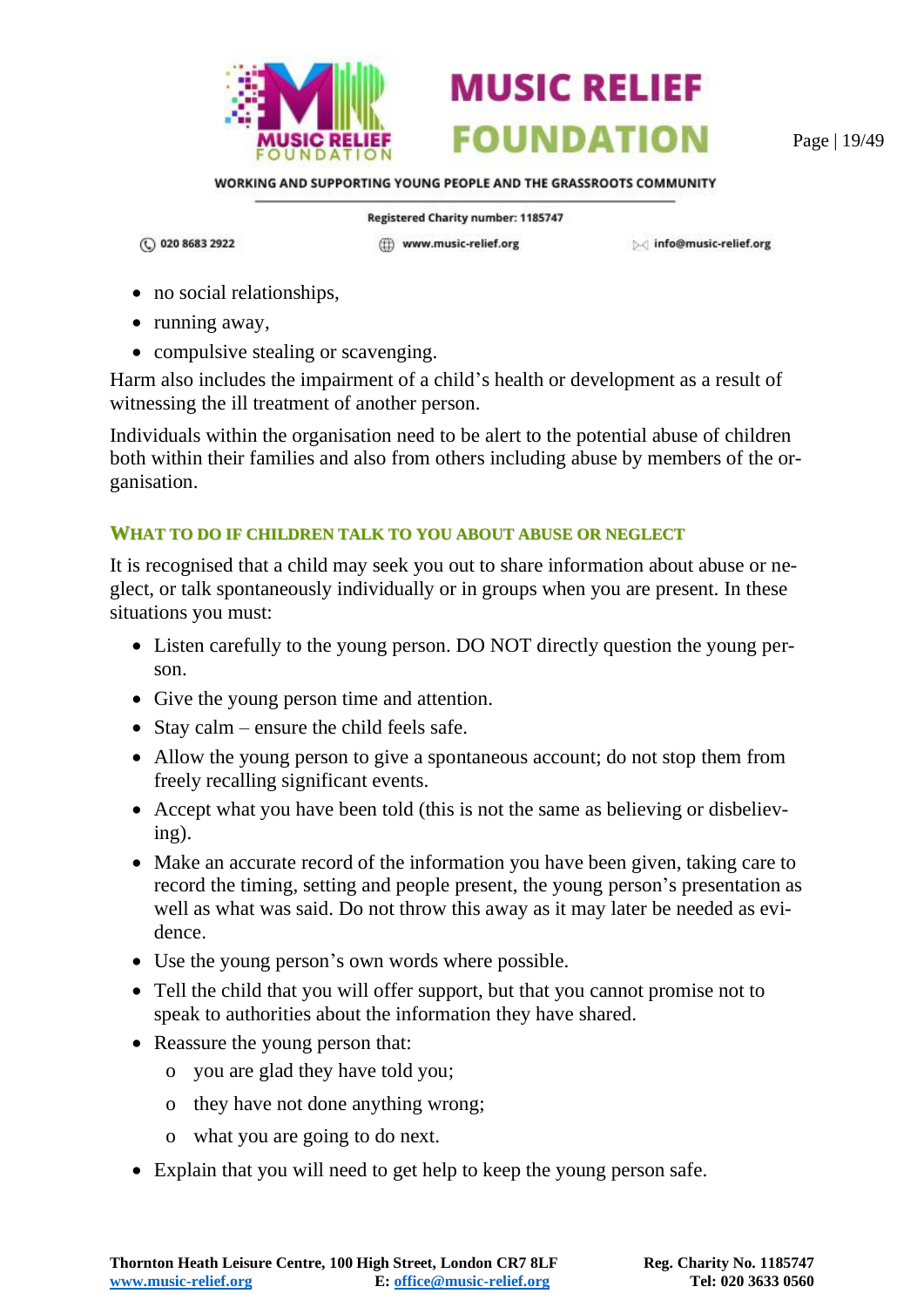

Page | 20/49

WORKING AND SUPPORTING YOUNG PEOPLE AND THE GRASSROOTS COMMUNITY

**MUSIC RELIEF** 

**FOUNDATION** 

(C) 020 8683 2922

Registered Charity number: 1185747 (ff) www.music-relief.org

▷ info@music-relief.org

- DO NOT ask the young person to repeat his or her account of events to anyone.
- Do not approach or contact the alleged abuser(s).

#### <span id="page-19-0"></span>**REPORTING CONCERNS ABOUT A CHILD'S WELLBEING**

(See [Appendix 1: Reporting procedure for suspected cases of child abuse](#page-41-0) (decision [flowchart\)](#page-41-0) p. [42.](#page-41-0))

If you think a child is in immediate danger, contact the police on **101** or **999**.

If you're worried about a child but they are not in immediate danger, you should share your concerns.

You may become concerned about a young person who has not spoken to you, because of your observations of, or information about that young person. It is good practice to ask a young person why they are upset or how a cut or bruise was caused or respond to a young person wanting to talk to you. This practice can help clarify vague concerns and result in appropriate action.

If you are concerned about a young person you must pass your concerns onto the designated safeguarding / child protection lead (contact details below).

- Record the concern or incident using the Incident Report Form (see Appendix 2: [Incident Report Form,](#page-42-0) p. [43\)](#page-42-0), including, date and time of what has occurred and the time the disclosure was made. Record the names of the people involved and what was said and done by whom and any action taken.
- Inform the designated safeguarding/child protection lead or another senior member of staff or deputy immediately (see contacts below). Remember that confidentiality is of the utmost importance. The senior staff member will contact the appropriate authorities including the Duty Social Worker in the area where the child lives as soon as possible.
- If the matter is urgent and none of the above can be contacted, then contact social services or the police: Croydon Safeguarding Children Board **0208 604 7275**, police **101**, or the NSPCC helpline on **0808 800 5000**.

Social services will risk-assess the situation and take action to protect the child as appropriate either through statutory involvement or other support. This may include making a referral to the local authority.

A referral involves giving social services or the police information about concerns relating to an individual or family in order that enquiries can be undertaken by the appropriate agency followed by any necessary action. A referral should normally be made by the designated safeguarding / child protection lead. However, ALL staff can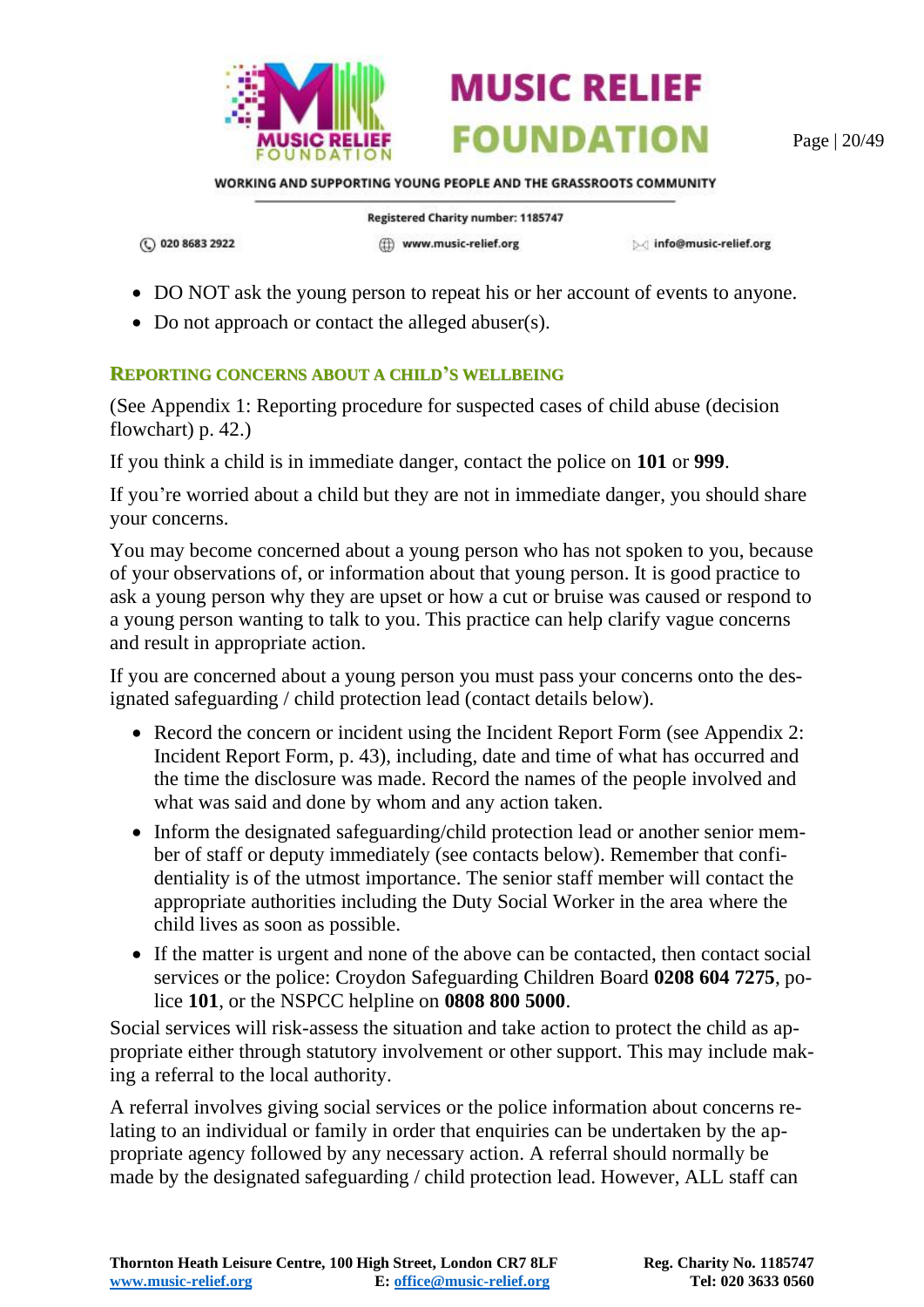



WORKING AND SUPPORTING YOUNG PEOPLE AND THE GRASSROOTS COMMUNITY

① 020 8683 2922

Registered Charity number: 1185747 (ff) www.music-relief.org

▷ info@music-relief.org

refer their concerns directly to Croydon Safeguarding Children Board **0208 604 7275**, police **101**, or the NSPCC helpline on **0808 800 5000**.

Concerns would normally be shared with parents/carers as soon as possible. However, there could be circumstances when this could put the child at greater risk or there may be concerns that parents/carers will not respond appropriately.

Every effort will be made by social services to respect the anonymity, if requested, of the person reporting the abuse. However, if allegations result in court proceedings, this may not be possible.

If an allegation of abuse is made against a member of staff or volunteer, Social Services will follow the same procedure as they do to investigate allegations of abuse in a family.

#### **Information to include in your report**

Please refer to [Appendix 2: Incident Report Form,](#page-42-0) p. [43\)](#page-42-0).

Be prepared to give as much of the following information as possible (in emergency situations all this information may not be available). Unavailability of some information should not stop you making a referral.

- Your name, telephone number, position and request the same of the person to whom you are speaking
- Full name and address, telephone number of family, date of birth of child and siblings
- Gender, ethnicity, first language, any special needs
- Names, dates of birth and relationship of household members and any significant others
- The names of professionals known to be involved with the child/family, e.g. GP, Health Visitor, School
- The nature of the concern, and the basis for it.
- An opinion on whether the child may need urgent action to make them safe.
- Your view of what appears to be the needs of the child and family.
- Whether the consent of a parent or a person with parental responsibility has been given to the referral being made

#### <span id="page-20-0"></span>**ACTION TO BE TAKEN FOLLOWING THE REFERRAL**

• Ensure that you keep an accurate record of your concern(s) made at the time.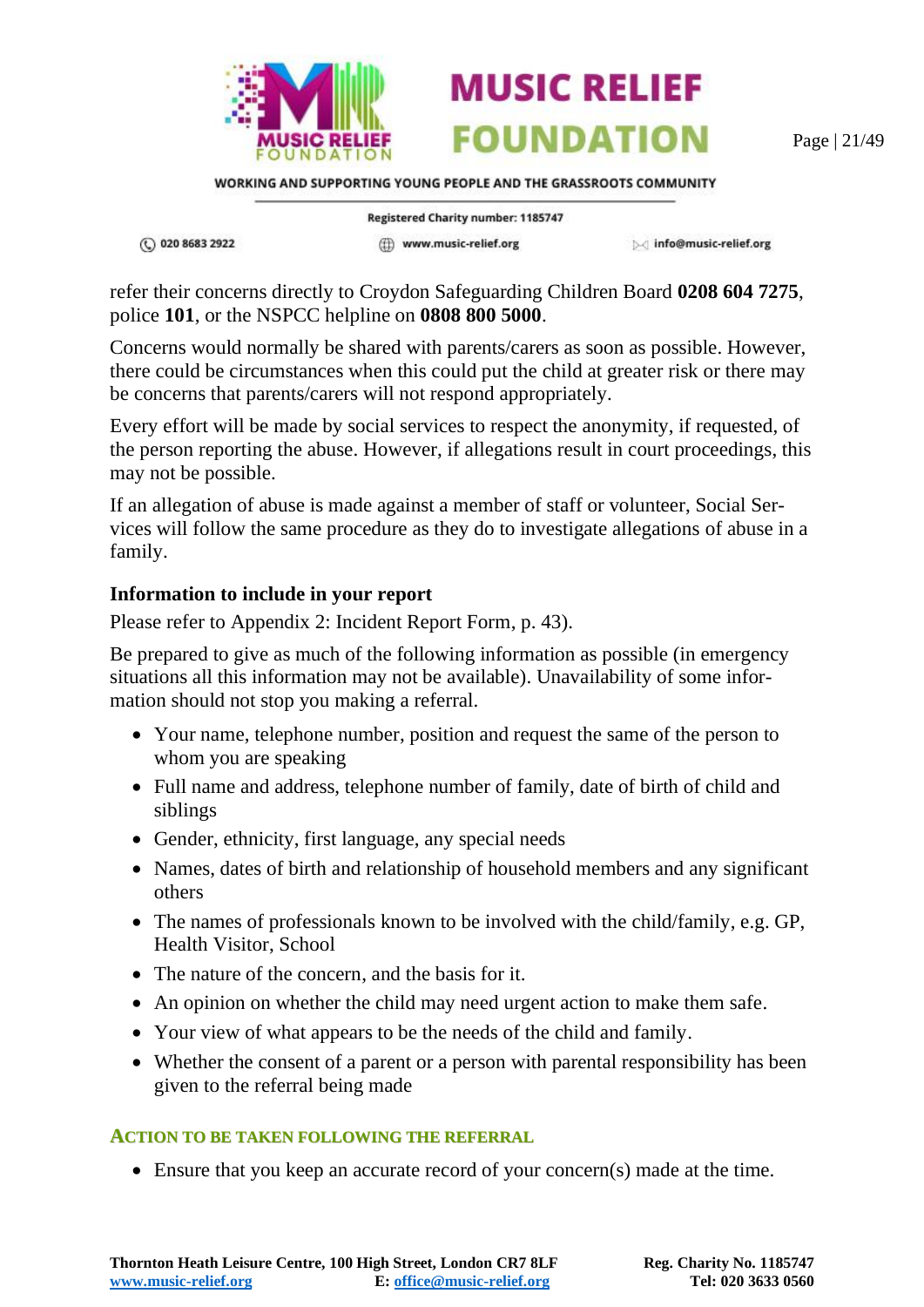

Page | 22/49

WORKING AND SUPPORTING YOUNG PEOPLE AND THE GRASSROOTS COMMUNITY

**MUSIC RELIEF** 

**FOUNDATION** 

(C) 020 8683 2922

Registered Charity number: 1185747

(ff) www.music-relief.org

Minfo@music-relief.org

- Put your concerns in writing to social services following the referral (within 48) hours).
- Accurately record the action agreed or that no further action is to be taken and the reasons for this decision.

#### <span id="page-21-0"></span>**CONFIDENTIALITY**

MRF should ensure that any records made in relation to a referral should be kept confidentially and in a secure place.

Information in relation to child protection concerns should be shared on a 'need to know' basis. However, the sharing of information is vital to child protection and, therefore, the issue of confidentiality is secondary to a child's need for protection. Please see [Confidentiality: guidelines for youth work,](#page-30-0) p. [31](#page-30-0) for more information.

#### <span id="page-21-1"></span>**DESIGNATED SAFEGUARDING LEADS**

Head: Magdalene Adenaike, 020 8683 2922, [magdalene@music-relief.org](mailto:magdalene@music-relief.org) Deputy: Olga Shaumyan, 020 8683 2922, [office@music-relief.org](mailto:office@music-relief.org) Trustee for safeguarding: Jonathan Bob-Amara, Board Chair, 020 8683 2922, jonathan@music-relief.org

### <span id="page-21-2"></span>**Managing allegations against staff and volunteers**

#### <span id="page-21-3"></span>**REPORTING ABUSE**

MRF takes any concerns raised about staff or volunteers seriously, regardless of who the person is or how long they've been involved with the organisation.

MRF designated safeguarding officer will not attempt to investigate the matter, but will gather the facts of the case and keep written records.

If an allegation is made that a staff member or volunteer has:

- behaved in a way that has harmed, or may have harmed a child,
- committed a criminal offence against, or related to, a child,
- behaved towards a child or children in a way that indicates they are unsuitable to work with children,

the allegation will be reported immediately to the relevant agencies (Croydon Safeguarding Children Board **0208 604 7275**, police **101**, or the NSPCC helpline on **0808 800 5000**).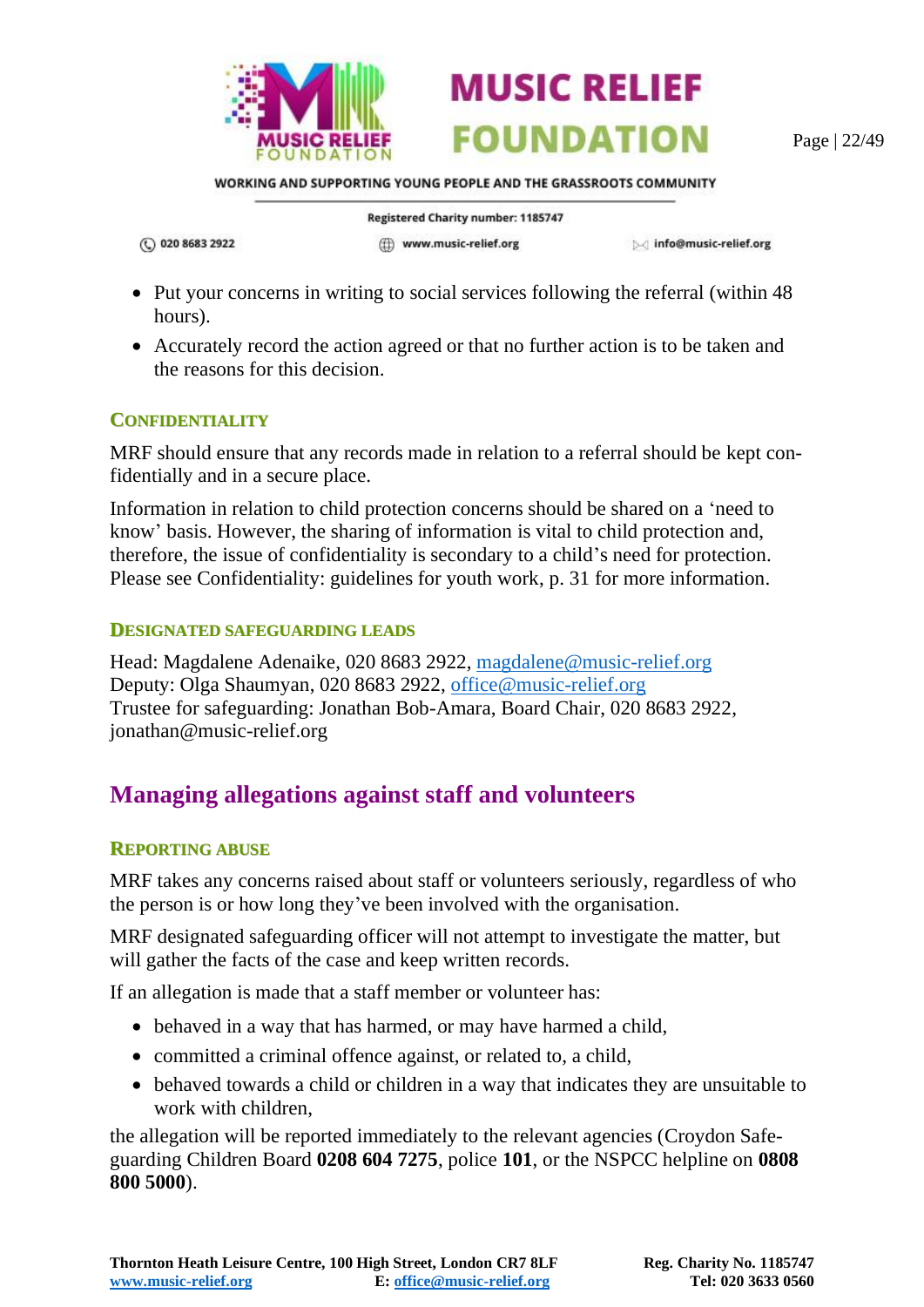



Page | 23/49

WORKING AND SUPPORTING YOUNG PEOPLE AND THE GRASSROOTS COMMUNITY

(C) 020 8683 2922

Registered Charity number: 1185747 (ff) www.music-relief.org

Minfo@music-relief.org

#### <span id="page-22-0"></span>**RESIGNATIONS AND 'SETTLEMENT AGREEMENTS'**

If someone resigns from their post or refuses to cooperate with the process, this must not prevent an allegation being followed up.

'Settlement agreements' (where a person agrees to resign and the employer agrees not to pursue disciplinary action) must not be used in cases of alleged abuse.

#### <span id="page-22-1"></span>**CONFIDENTIALITY AND SUPPORT**

We will make every effort to maintain the confidentiality of all parties while an allegation or concern is being investigated. We will make sure everyone involved in the investigation understands this.

We will endeavour to support the children involved, their parents or carers, and individuals who have had an allegation made against them by:

- telling parents or carers and the employee or volunteer concerned about the allegation as soon as possible (as long as this does not place any children at further risk of harm);
- telling them how the allegation is being managed;
- keeping everyone informed about the progress and outcomes of the case.

#### <span id="page-22-2"></span>**RECORD KEEPING**

MRF designated safeguarding lead will keep a clear and comprehensive summary of:

- all allegations that have been made;
- details of how allegations have been followed up and investigated;
- decisions made about the allegation and actions taken.

#### <span id="page-22-3"></span>**REFERRAL TO AUTHORITIES**

If MRF removes a member of staff or volunteer from working with children because they pose a risk of harm (or if MRF would have but the person has resigned or left), we will inform the relevant barring agency (DBS). Failure to do this is a criminal offence.

The matter will also be reported the appropriate regulatory bodies:

- the Charity Commission for England and Wales;
- Croydon Safeguarding Children Board (0208 604 7275);
- volunteer/staff recruitment agency; et al.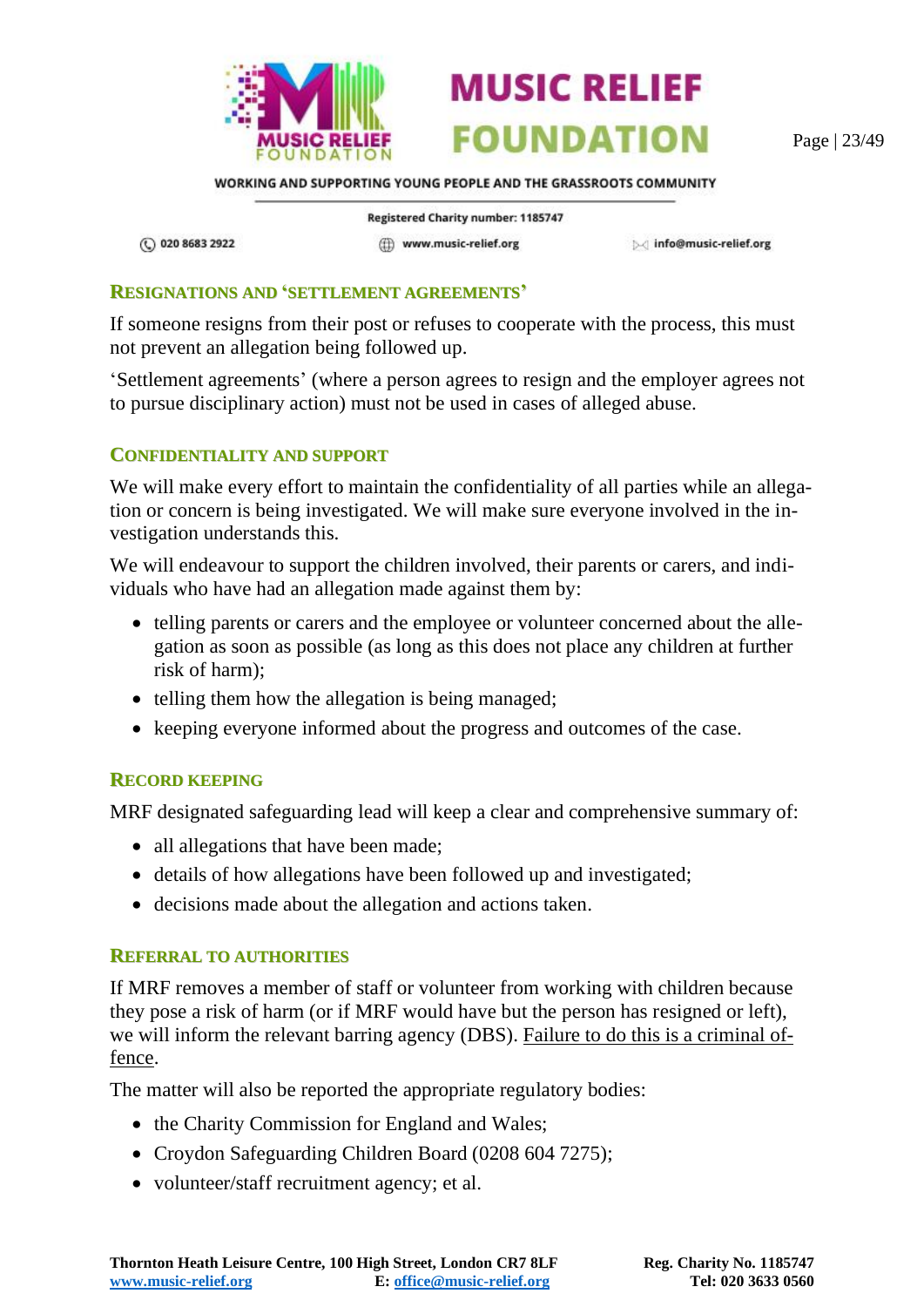



Page | 24/49

WORKING AND SUPPORTING YOUNG PEOPLE AND THE GRASSROOTS COMMUNITY

(C) 020 8683 2922

Registered Charity number: 1185747 (ff) www.music-relief.org

▷ info@music-relief.org

The final report is to be analysed for lessons to be learnt.

# <span id="page-23-0"></span>**Managing allegations against a child (peer abuse)**

#### <span id="page-23-1"></span>**TYPE OF ALLEGATIONS**

There are many ways that a child may be abusive towards others. A child who is displaying abusive behaviour may not realise they are doing so.

When a child abuses another child, it is sometimes called 'peer on peer abuse' or 'peer abuse' (Department for Education, 2018; Department of Health, 2017).

Allegations may involve:

- bullying or cyberbullying,
- emotional abuse,
- online abuse,
- physical abuse,
- sexting,
- harmful sexual behaviour,
- sexual abuse.

#### <span id="page-23-2"></span>**IDENTIFYING CONCERNS**

There is a range of ways concerns might be raised.

- A child or adult might make a direct allegation of abuse by a child or young person.
- A child or adult might tell you they're uncomfortable with a child or young person's behaviour. They may not realise the behaviour is abusive.
- A member of staff or volunteer might observe behaviour that gives cause for concern and make a report following the MRF safeguarding procedures.
- MRF may be informed that a child or young person is the subject of an investigation.
- A child or young person might tell you they have harmed someone else or are at risk of doing so.
- Sexting used to blackmail or abuse.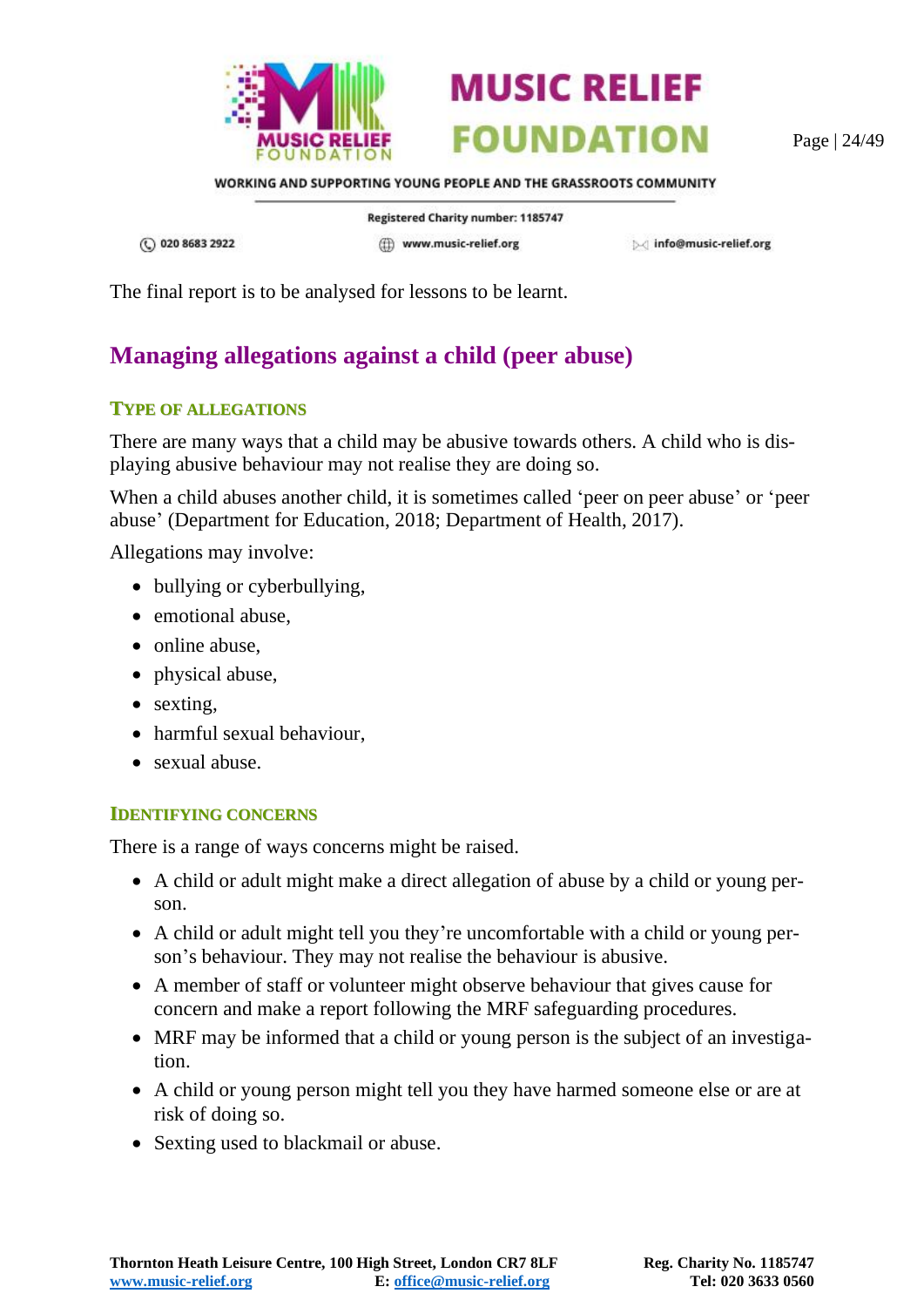

**FOUNDATION** Page | 25/49

WORKING AND SUPPORTING YOUNG PEOPLE AND THE GRASSROOTS COMMUNITY

**MUSIC RELIEF** 

(C) 020 8683 2922

Registered Charity number: 1185747 (iii) www.music-relief.org

▷ info@music-relief.org

#### <span id="page-24-0"></span>**RESPONDING TO CONCERNS**

When responding to an allegation of abuse made against a child, it's important to consider the needs of everyone involved.

#### **Talking to a child who tells you they have behaved abusively**

Sometimes a child may tell you directly that they have behaved abusively towards someone else. If this happens:

- Reassure the child that they've done the right thing by telling you about it.
- Listen carefully to the child and let them tell their whole story. Don't try to investigate or quiz the child, but make sure you understand what they're saying.
- Use non-judgemental language.
- Remember that a child who is telling you they've abused someone else is a child in need of support.
- Tell them that you now have to do what you can to keep them and the other children involved safe.
- Explain what you are going to do next and that you will need to speak to other people who can help.
- Reassure the child that they can get help to change their behaviour and move forward with their life.
- You may want to suggest the child contacts Childline or NSPCC for support. Never promise to keep what a child tells you a secret. Explain that you need to talk to other people who can help keep them and the other children involved safe.

#### **Talking to a child who may be behaving abusively**

If allegations have been made against a child you should speak to your nominated child protection lead, who can advise you on the best way to proceed. If you confront the child about the allegations before taking advice, it may make the situation worse.

For more advice about speaking to a child who may be behaving abusively, contact the NSPCC Helpline on **0808 800 5000** or by emailing **help@nspcc.org.uk**.

Sometimes you may have noticed a child behaving inappropriately and you may need to talk to them about this immediately, in order to manage the behaviour. Remember that they may not realise their behaviour is unacceptable. Talk to them calmly and explain why their behaviour is unsuitable and what they can do to improve it. Refer the young person to the code of conduct which everyone in MRF agrees to.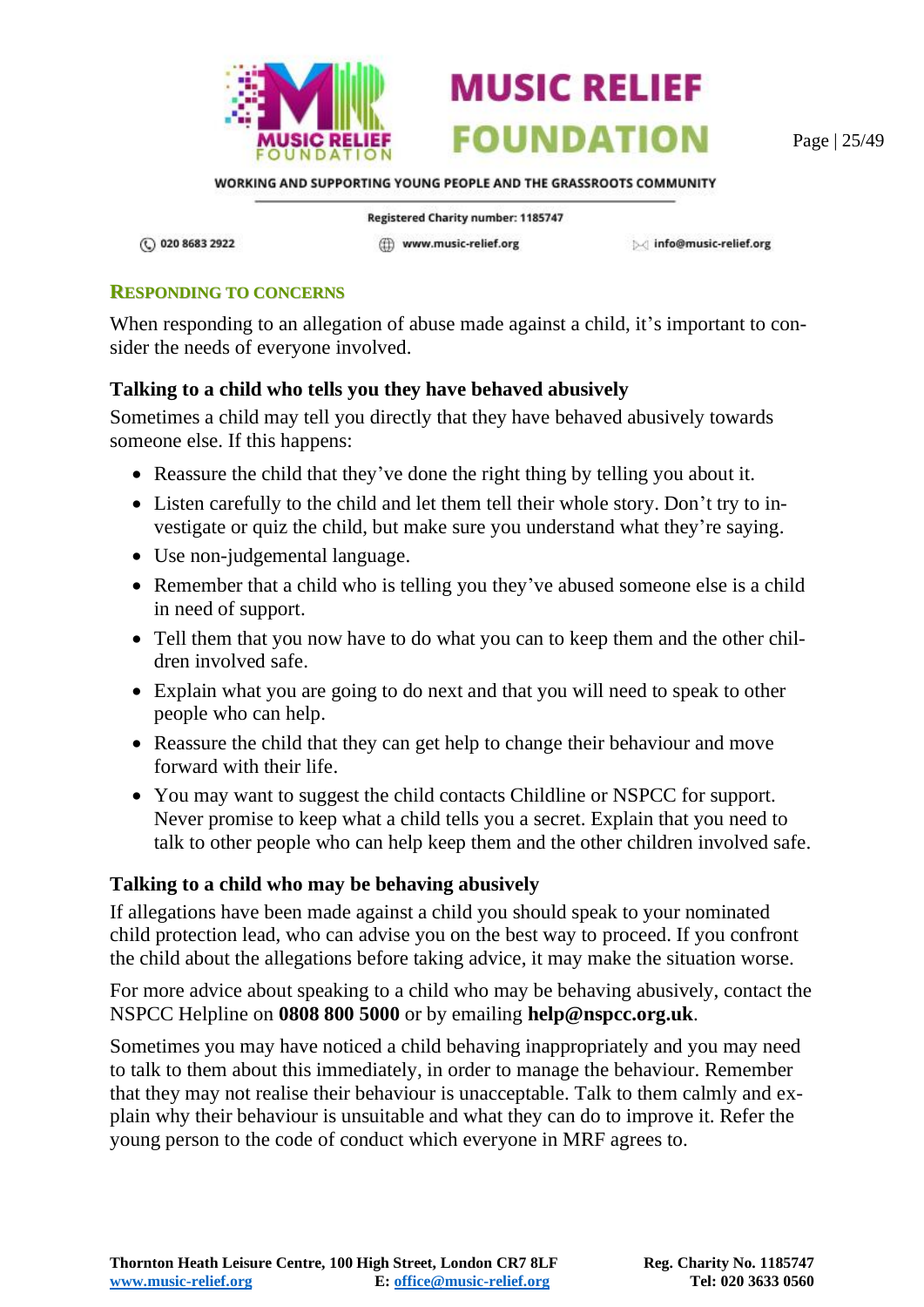

Page | 26/49

WORKING AND SUPPORTING YOUNG PEOPLE AND THE GRASSROOTS COMMUNITY

**MUSIC RELIEF** 

**FOUNDATION** 

① 020 8683 2922

Registered Charity number: 1185747 (ff) www.music-relief.org

▷ info@music-relief.org

Be aware that a child who displays challenging behaviour may be doing so because they have experienced abuse or neglect. If you think this may be the case, follow the MRF safeguarding procedures.

#### **Making notes**

It's important to keep accurate and detailed notes on any concerns you have about a child. You will need to share this record with your nominated child protection lead. Include:

- the child's details (name, age, address)
- what the child said or did that gave you cause for concern (if the child made a verbal disclosure, write down their exact words)
- the details of any other children involved or impacted.

#### <span id="page-25-0"></span>**DECIDING IF A CONCERN IS A CHILD PROTECTION ISSUE**

When a child or young person behaves inappropriately towards another child, a decision needs to be made about whether there may be a child protection concern.

Refer the case to the MRF nominated child protection lead to make this decision in consultation with:

- the volunteer or staff member who is responsible for the supervision/pastoral care of the children involved,
- the senior manager or trustee responsible for safeguarding,
- any other agencies you know are working with the child,
- the local child protection services if necessary.

#### **An allegation becomes a child protection concern when:**

- The behaviour involves sexual assault or physical assault.
- The child who has experienced the abusive behaviour has suffered significant harm.
- The behaviour forms part of a pattern of concerning behaviour by the child or young person who is being abusive.
- The child carrying out the abuse is displaying harmful sexual behaviour.
- You are concerned that the child carrying out the abuse may be doing so because they have experienced abuse or other upsetting experiences themselves.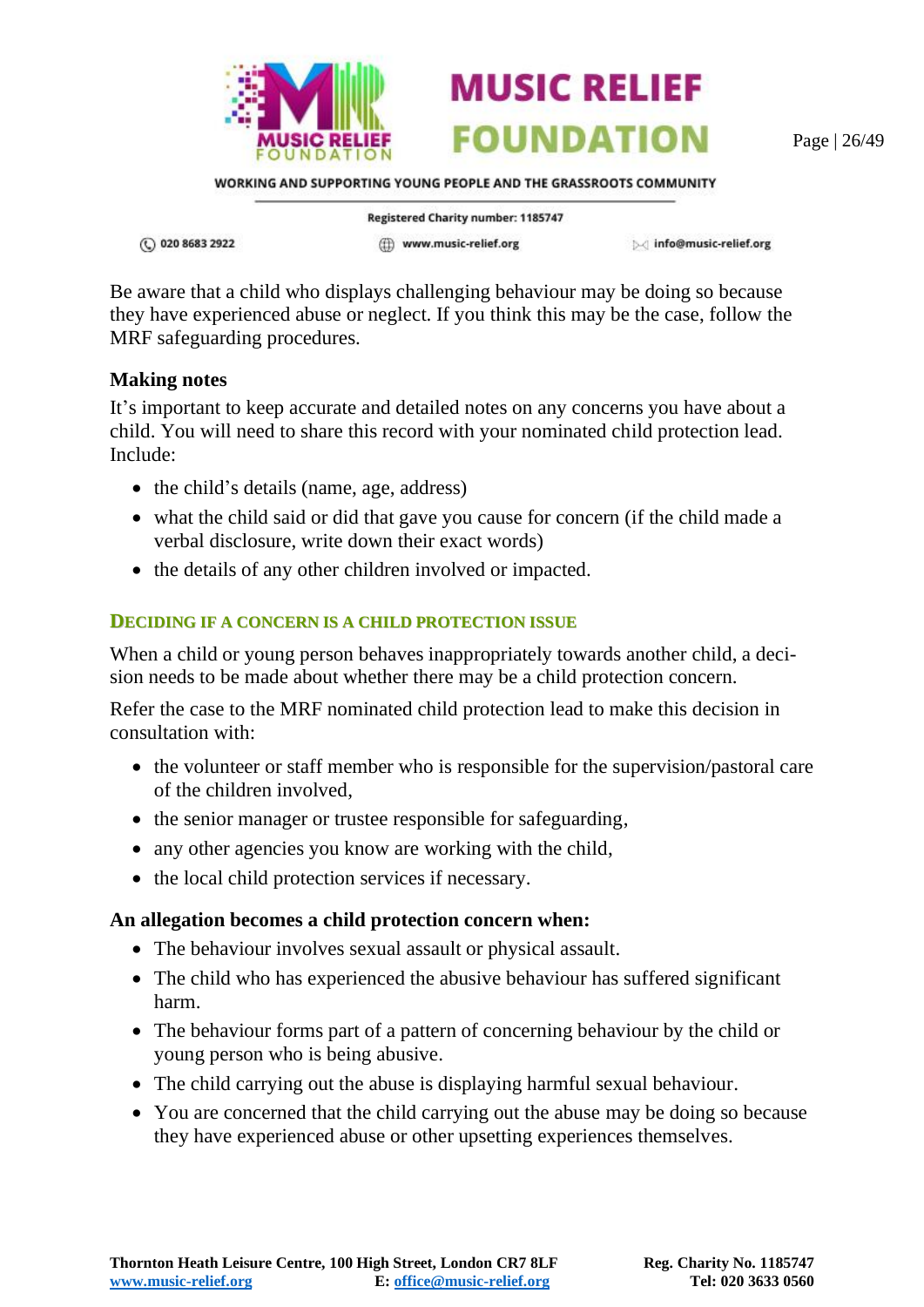

Page | 27/49

WORKING AND SUPPORTING YOUNG PEOPLE AND THE GRASSROOTS COMMUNITY

**MUSIC RELIEF** 

**FOUNDATION** 

① 020 8683 2922

Registered Charity number: 1185747 (ff) www.music-relief.org

▷ info@music-relief.org

It is also a child protection concern when there's a significant difference of power between the child who is displaying abusive behaviour and the person being abused, for example when:

- there's an age difference of more than two years;
- there's a significant difference in terms of size or level of ability;
- the child displaying abusive behaviour holds a position of power (such as being a helper, volunteer or informal leader);
- the child being abused is significantly more vulnerable than the other child or young person.

When in doubt, contact the NSPCC Helpline on **0808 800 5000** or by emailing **help@nspcc.org.uk**. They are trained to talk through your concerns, give expert advice and take action to protect the child as appropriate. This may include making a referral to the local authority. Or discuss the matter with your local authority child protection services.

#### <span id="page-26-0"></span>**TELLING PARENTS THAT THEIR CHILD MAY HAVE ABUSED SOMEONE ELSE**

The child's parents or carers should be told what has happened, as long as it doesn't increase the risk to the child.

Ask the child how they would like their parents/carers to be told. You could suggest:

- talking to parents first without the child there, then summarising everything with the child present
- helping the child tell their parents in their own words, with you present for support.

It's important for parents and children to talk about what's happened and begin to come to terms with it as a family.

When talking to parents or carers, remember that the news their child has behaved abusively may be a shock. Reassure them that support is available to help their child change their behaviour and move forward.

#### **Support for parents**

Signpost parents/carers to appropriate support. Some organisations that may be helpful for parents/carers include:

• Family Lives [\(https://www.familylives.org.uk/\)](https://www.familylives.org.uk/), which helps parents/carers to deal with a range of challenges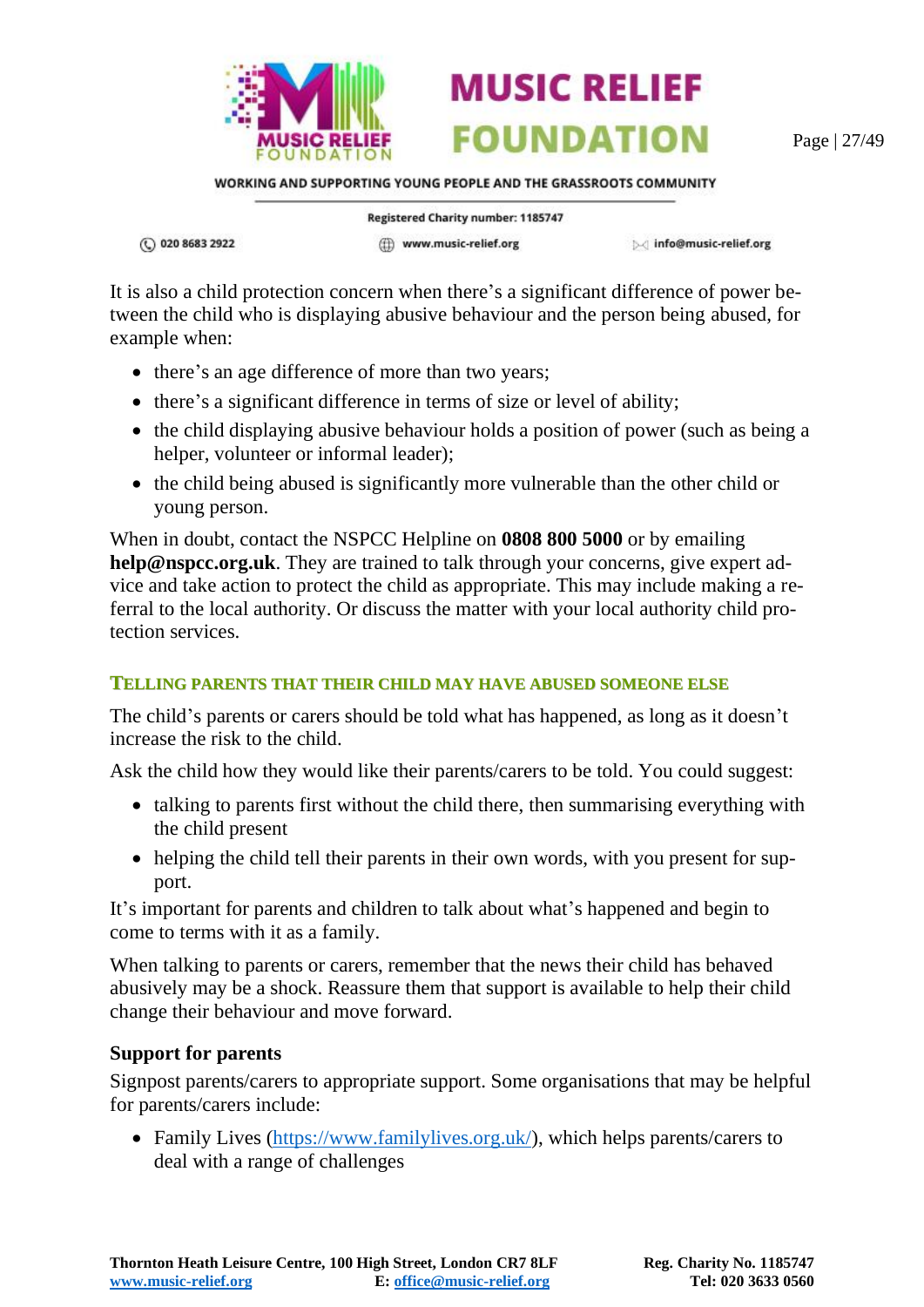



Page | 28/49

WORKING AND SUPPORTING YOUNG PEOPLE AND THE GRASSROOTS COMMUNITY

Registered Charity number: 1185747

(C) 020 8683 2922

(ff) www.music-relief.org

Minfo@music-relief.org

• The Lucy Faithfull Foundation [\(https://www.lucyfaithfull.org.uk/\)](https://www.lucyfaithfull.org.uk/), which provides support around child sexual abuse/harmful sexual behaviour.

#### <span id="page-27-0"></span>**TAKING ACTION TO KEEP ALL CHILDREN AND YOUNG PEOPLE SAFE**

Depending on the nature of the allegation or concern, you may need to take action to protect and support children who have experienced peer abuse.

You should also consider how best to support the child against whom the allegation was made.

#### **Sanctions**

Refer a young person to the behaviour code which explains how MRF expects people to behave and sets out what sanctions will apply to anybody who chooses not to behave appropriately.

#### **Emotional support**

If peer abuse has taken place, this may have an emotional impact on everyone in the group. Make sure children, young people and adult supervisors have access to the emotional support they need and know who they can talk to if they are worried about anything.

Childline provides confidential help and advice for children and young people. Calls to **0800 1111** are free and children can also contact Childline online. One can download or order Childline posters and wallet cards.

#### **Risk assessment**

Conduct a risk assessment and develop a risk management plan to make sure you are doing everything you can to keep all your children and young people safe. Things to consider include:

- any relevant information from other agencies, such as care plans or multi-agency assessments;
- making sure the child who is alleged to have carried out the abuse is separated from the children who experienced the abuse;
- separating the child who is alleged to have carried out the abuse from other children where there is a risk of further abuse;
- whether the children who experienced the abuse are at risk of bullying or victimisation from others and what prevention measures are needed;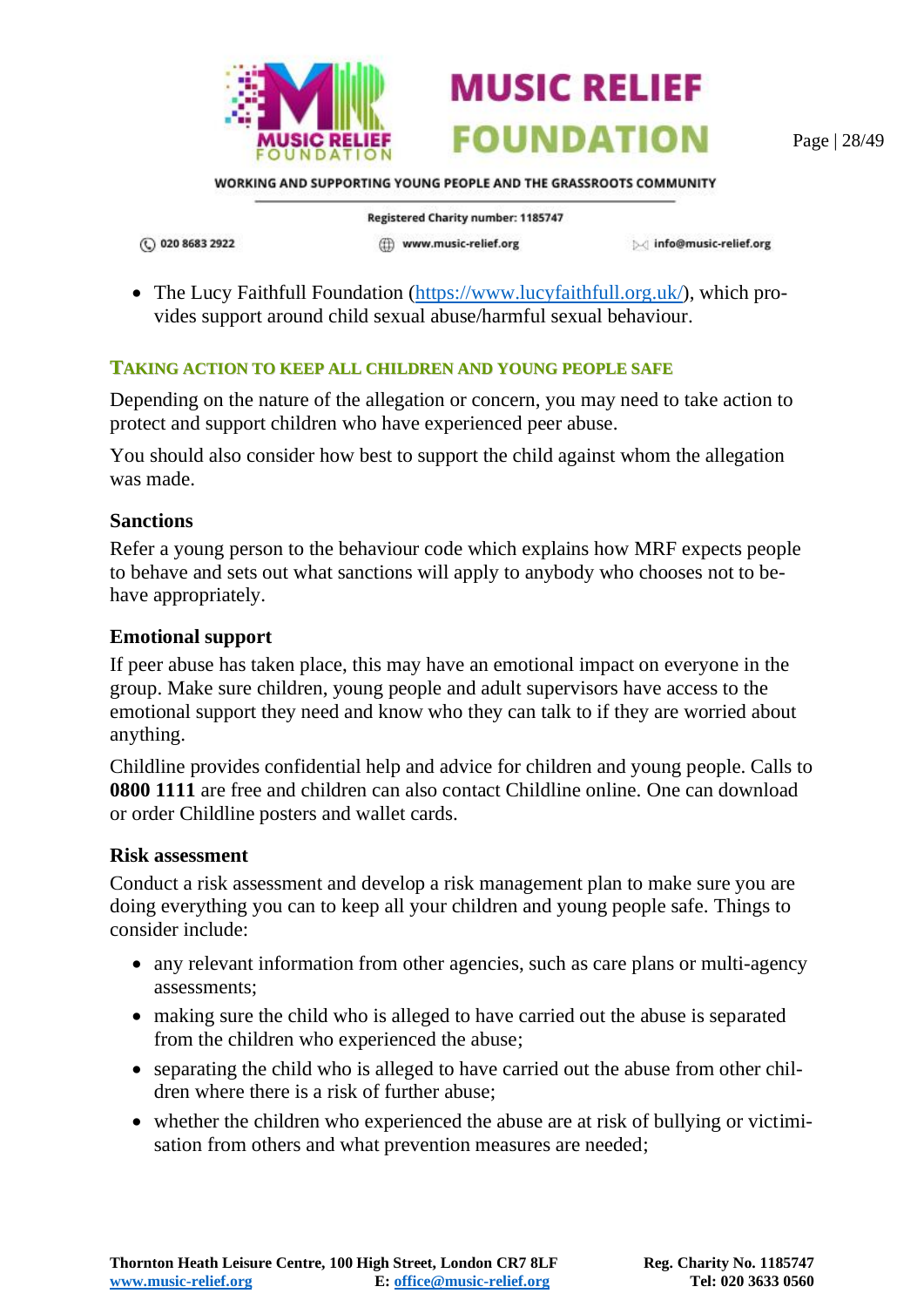

Page | 29/49

WORKING AND SUPPORTING YOUNG PEOPLE AND THE GRASSROOTS COMMUNITY

(C) 020 8683 2922

Registered Charity number: 1185747 (ff) www.music-relief.org

Minfo@music-relief.org

• whether the child who is alleged to have carried out the abuse is at risk of any retaliation and what action can be taken to keep them safe.

#### **Multi-agency working**

If statutory agencies are investigating and assessing the situation you should stay in contact with them and share all relevant information with multi-agency partners.

### <span id="page-28-0"></span>**Recording concerns and information sharing**

#### <span id="page-28-1"></span>**RECORDING CONCERNS ABOUT CHILDREN'S SAFETY & WELLBEING**

If anyone in MRF has concerns about a child's or young person's welfare or safety, all relevant details are recorded. This will be done regardless of whether the concerns are shared with the police or children's social care. We will keep an accurate factual record of:

- the date and time of the incident/disclosure,
- the date and time of the report,
- the name and role of the person to whom the concern was originally reported and their contact details,
- the name and role of the person making the report (if this is different to the above) and their contact details,
- the names of all parties who were involved in the incident, including any witnesses,
- the name, age and any other relevant information about the child who is the subject of the concern (including information about their parents or carers and any siblings),
- what was said or done and by whom,
- any action taken to look into the matter,
- any further action taken (such as a referral being made),
- the reasons why the organisation decided not to refer those concerns to a statutory agency (if relevant).

The record will be signed and dated by the person making the report (see [Appendix 2:](#page-42-0)  [Incident Report Form,](#page-42-0) p. [43\)](#page-42-0). All disclosures are confidential and will be kept securely. It will be kept until shared with an appropriate government agency.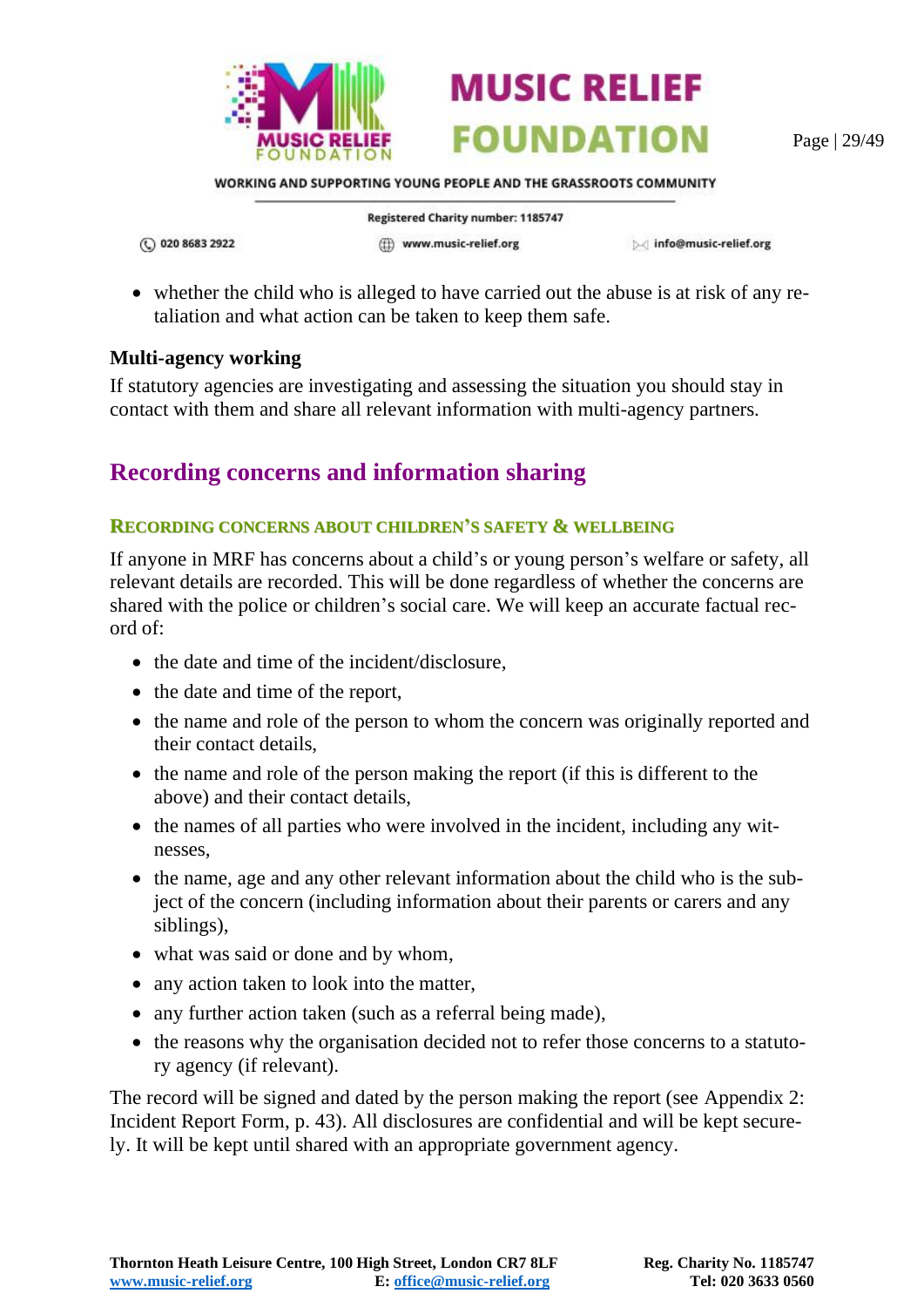



Page | 30/49

WORKING AND SUPPORTING YOUNG PEOPLE AND THE GRASSROOTS COMMUNITY

(C) 020 8683 2922

Registered Charity number: 1185747 (ff) www.music-relief.org

Minfo@music-relief.org

#### <span id="page-29-0"></span>**INFORMATION TO BE SHARED**

Whenever MRF receives information that raises concerns about a child or children, decisions need to be made about information sharing. This could include:

- concerns about a child received within or outside MRF,
- concerns about a person in a position of trust this could include information on a DBS check,
- concerns about an event venue or other safeguarding issues.

#### <span id="page-29-1"></span>**INFORMATION SHARING GUIDELINES**

MRF will follow '7 Golden Rules' of information sharing as outlined by the Government guidance, Information sharing advice for safeguarding practitioners (July 2018):

- 1. **Remember that the Data Protection Act 2018 and human rights law are not barriers** to justified information sharing, but provide a framework to ensure that personal information about living individuals is shared appropriately.
- 2. **Be open and honest with the individual** (and/or their family where appropriate) from the outset about why, what, how and with whom information will, or could be shared, and seek their agreement, unless it is unsafe or inappropriate to do so.
- 3. **Seek advice from other practitioners** if you are in any doubt about sharing the information concerned, without disclosing the identity of the individual where possible.
- 4. **Share with informed consent where appropriate** and, where possible, respect the wishes of those who do not consent to share confidential information. You may still share information without consent if, in your judgement, there is good reason to do so, such as where safety may be at risk.
- 5. **Consider safety and well-being**: Base your information sharing decisions on considerations of the safety and well-being of the individual and others who may be affected by their actions.
- 6. **Necessary, proportionate, relevant, adequate, accurate, timely and secure**: Ensure that the information you share is necessary for the purpose for which you are sharing it, is shared only with those individuals who need to have it, is accurate and up-to-date, is shared in a timely fashion, and is shared securely.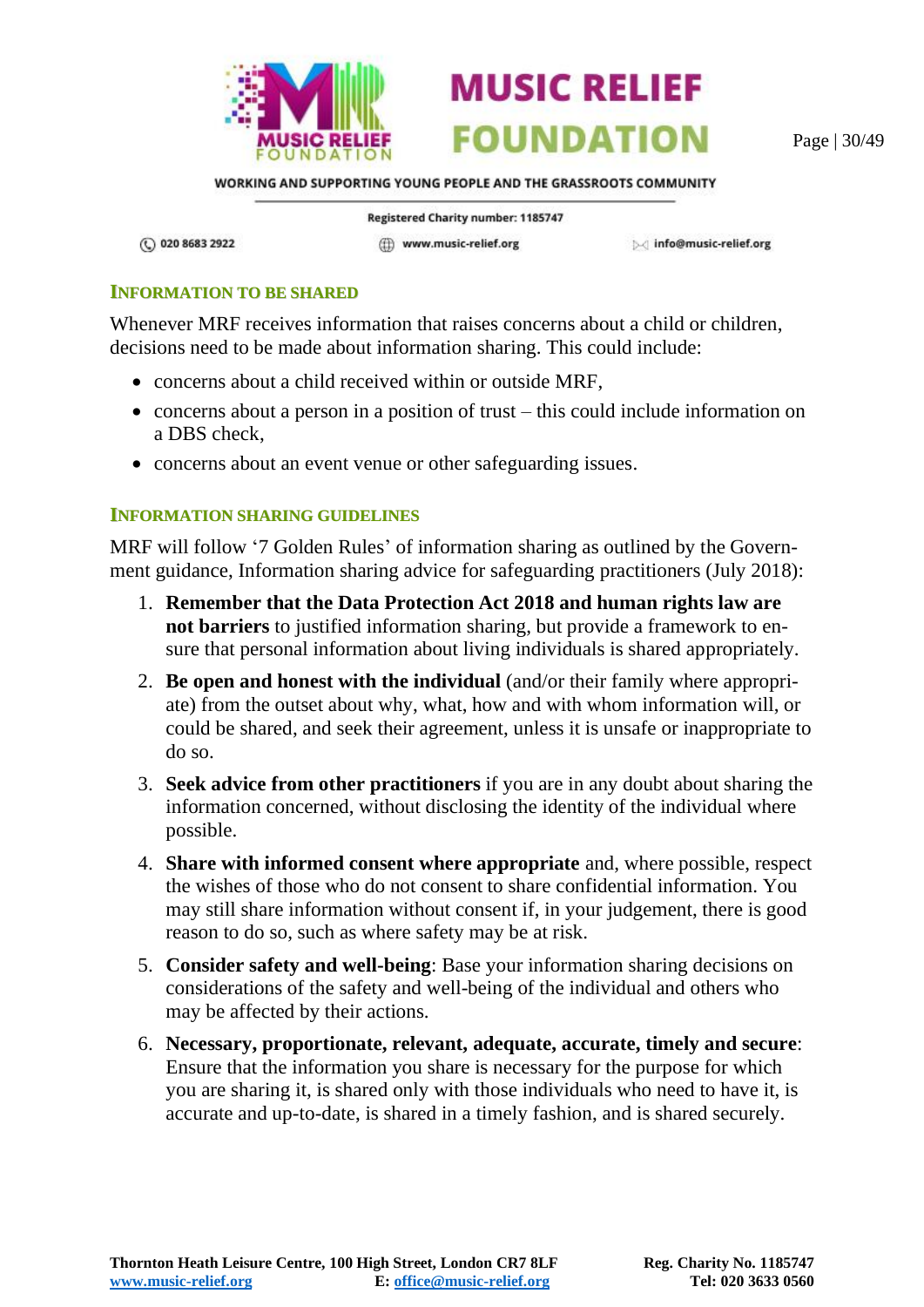

Page | 31/49

WORKING AND SUPPORTING YOUNG PEOPLE AND THE GRASSROOTS COMMUNITY

**MUSIC RELIEF** 

**FOUNDATION** 

(C) 020 8683 2922

**Registered Charity number: 1185747** (ff) www.music-relief.org

▷ info@music-relief.org

7. **Keep a record of your decision and the reasons for it** – whether it is to share information or not. If you decide to share, then record what you have shared, with whom and for what purpose.

MRF may share information with the following services and individuals:

- Statutory organisations, such as the police and/or children's services, must be informed about child protection concerns; designated officers should be consulted where there are concerns about someone in a position of trust.
- Disclosure & Barring Service must be informed of any concerns about someone in regulated activity who is suspended or expelled from the organisation.
- Other clubs and youth organisations: informing other organisations needs to be considered according to the 'Golden Rules' (above) in order that they can safeguard children in their care who may be at risk of harm.
- Individuals within the organisation: this will be decided on the basis of who needs to know what information in order to keep children safe according to the principles below.

# <span id="page-30-0"></span>**Confidentiality: guidelines for youth work**

MRF upholds the rights of young people using the service to receive a professional and respectful response to their needs, and believes that a policy of confidentiality is integral to this. Youth workers have always been aware of the unique relationship they have with young people they work with. Young people will discuss problems or pass on information about others trusting that the information will go no further. The special relationship that exists between youth worker and young person depends a great deal on such trust.

In a youth work setting, confidentiality extends to cases when a young person makes any attempt to restrict the environment or the audience by, for example, asking to talk in private, moving you away from others before talking, and/or talking in a whisper. Even if a confidence may seem trivial, it does not mean it should be treated with any less discretion. It is not for youth workers to judge what personal information is.

#### <span id="page-30-1"></span>**LEGAL ASPECTS**

The concept of a 'confidential relationship' is recognised by law. Certain professions have an obligation of confidentiality, by the nature of the relationship that exists between the worker and the client. There can be little doubt that the youth worker is in-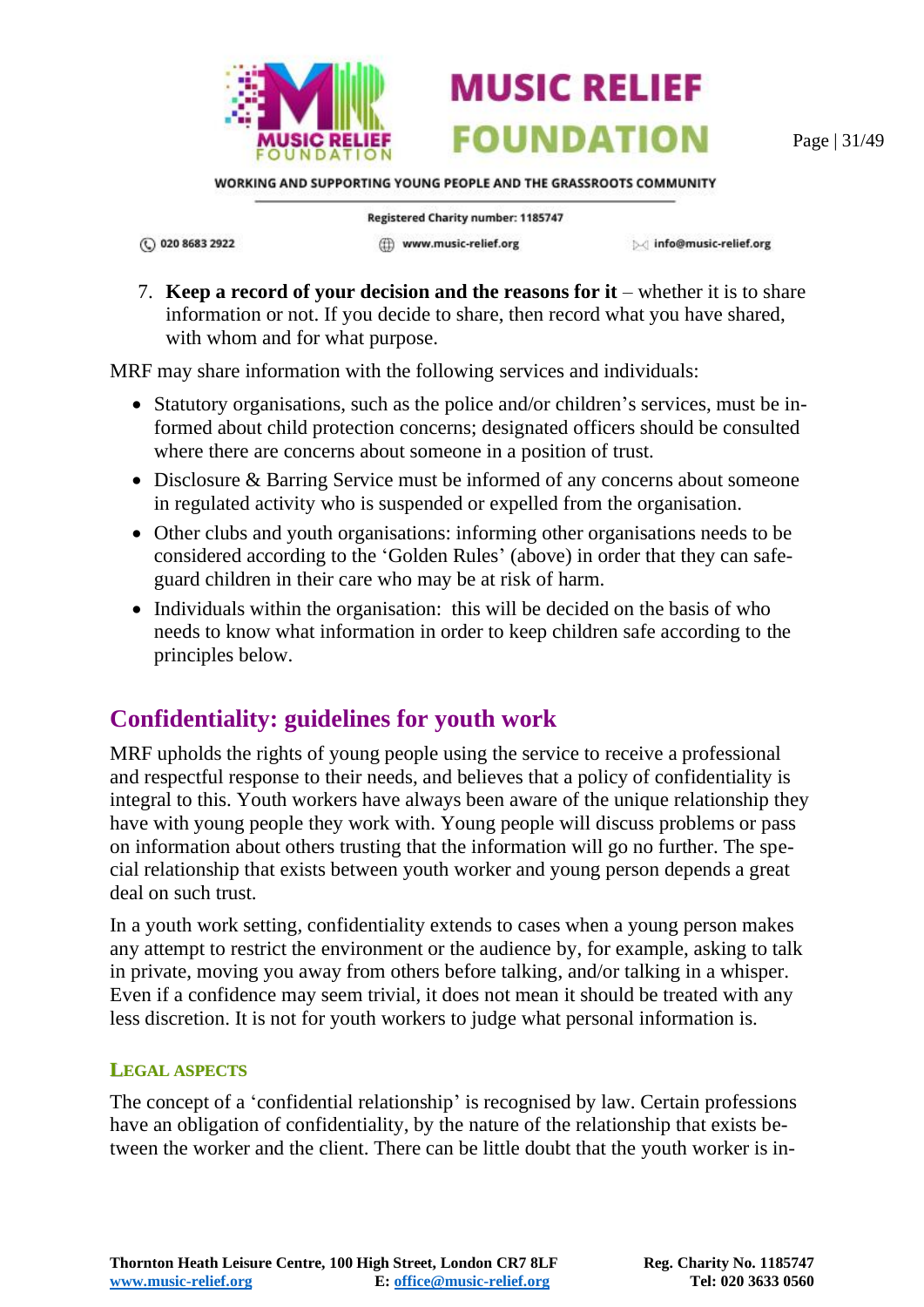

Page | 32/49

WORKING AND SUPPORTING YOUNG PEOPLE AND THE GRASSROOTS COMMUNITY

**MUSIC RELIEF** 

**FOUNDATION** 

① 020 8683 2922

Registered Charity number: 1185747 (ff) www.music-relief.org

▷ info@music-relief.org

cluded in this group. A young person therefore has the right to have their confidence respected, and the youth worker has an obligation to maintain and respect that right.

Exceptional circumstances where confidentiality cannot be maintained and a young person's wishes must be overridden:

- The young person is in a life-threatening situation (including self-harm).
- Inaction might place them or someone else in a life-threatening situation
- If a young person is threatened by an abuser
- The young person discloses that a sexual offence has taken place
- Where the rights of other young people who have not been consulted would be infringed
- Where someone else could be harmed

This does not include disclosure about a young person's

- drug use,
- illegal activity,
- sexual activity (including sexting) except where it meets the exceptional circumstances above.

#### <span id="page-31-0"></span>**DEALING WITH REQUESTS FOR INFORMATION FROM OTHER AGENCIES**

Youth workers may from time to time be asked to disclose confidential information about a young person to another professional, service or agency. Such information should generally only be released with the consent of the young person or where it is necessary for the protection of the young person or a third party.

#### <span id="page-31-1"></span>**DISCLOSURE OF INFORMATION TO OTHERS**

To avoid losing the trust and confidence of a young person by having to break their confidence, youth workers should, wherever possible try and pre-empt disclosure of, for example, abuse, and inform the young person that if they do decide to reveal information the youth worker will have no choice but to act on it.

#### <span id="page-31-2"></span>**WHAT SHOULD I DO IF I HAVE TO DISCLOSE CONFIDENTIAL INFORMATION?**

When a decision is taken to disclose confidential information, the following procedure must be followed: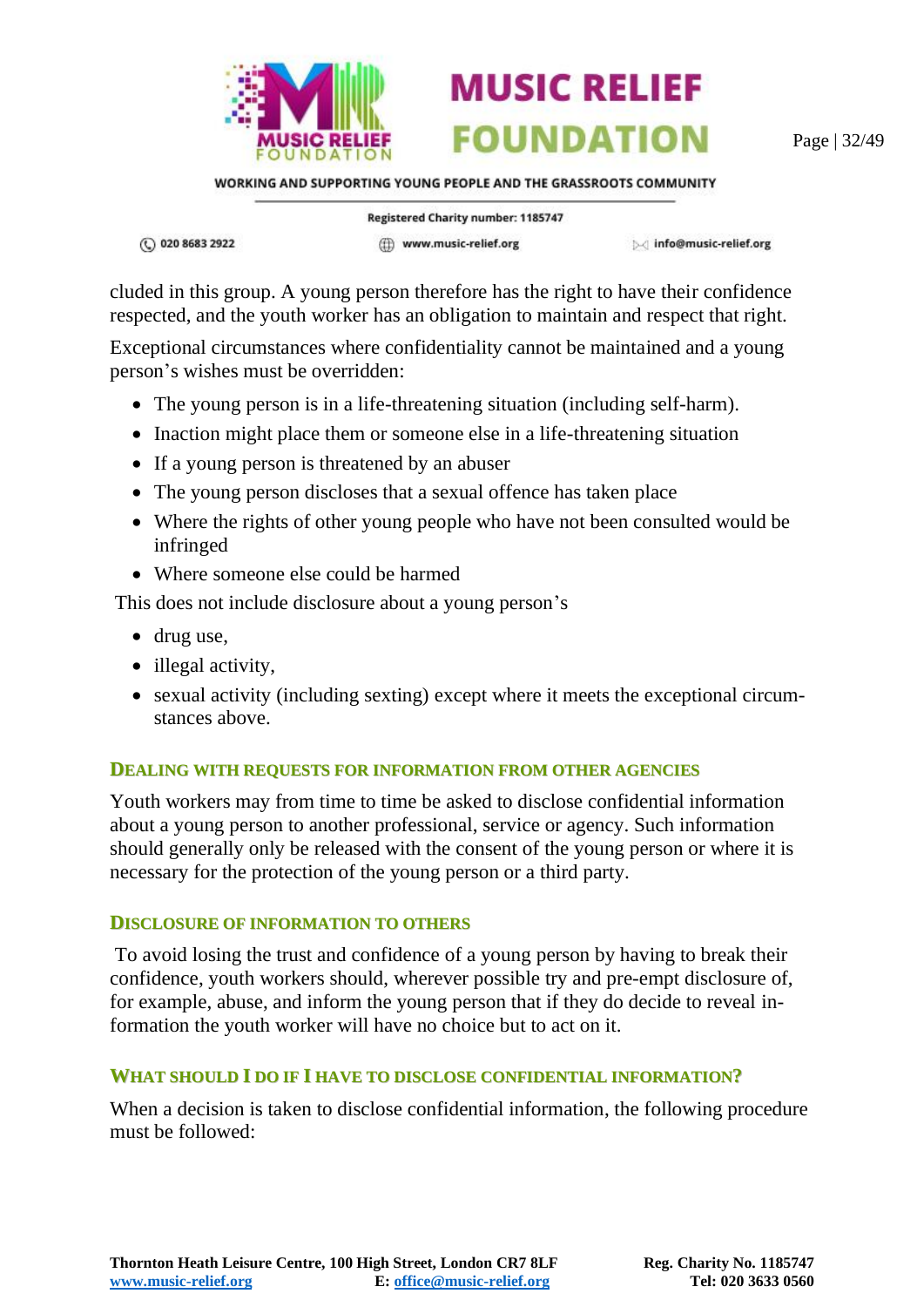

Page | 33/49

WORKING AND SUPPORTING YOUNG PEOPLE AND THE GRASSROOTS COMMUNITY

**MUSIC RELIEF** 

**FOUNDATION** 

(C) 020 8683 2922

Registered Charity number: 1185747 (ff) www.music-relief.org

▷ info@music-relief.org

- The youth worker must inform their immediate line manager, who will then pass the information on. Speed is of essence, especially in cases where exceptional circumstances apply.
- An action plan will be agreed with the Head of Service, which will include an agreement as to who informs Social Services. In these circumstances Youth workers have a statutory duty to inform Social Services of 'suspected or identified abuse', whether sexual or physical, which would include information disclosed about another young person.
- Whenever possible this should be done with permission of the young person, who may need a lot of in depth support from the youth worker to be able to make this decision. However, with or without the permission of the young person involved, the information must be passed on to Social Services.
- Confidential 'file notes' need to record the incident as soon after as possible, and actions taken.

### <span id="page-32-0"></span>**Data protection**

#### <span id="page-32-1"></span>**INFORMATION ABOUT YOUNG PEOPLE**

- Young people should be informed of exactly who will have access to the information and what the information will be used for. All personal information such as C-card [\(https://youngandfree.org.uk/join-the-c-card-scheme/\)](https://youngandfree.org.uk/join-the-c-card-scheme/), consent forms and medical information should be stored in a locked cabinet in the office.
- Young people have the right to access information about themselves at any time.
- Records should be kept in a secure locked place and be protected from unsupervised access.
- Information on computer should be stored on disk, not on hard drive, and the disk kept secure.
- Records should be kept no longer than necessary.
- Any correspondence that is carried out which names the individual, should be done with the knowledge and consent of that individual; copies of letters and correspondence should be kept secure.
- Information imparted as confidential must remain confidential even when there is no longer any contact with the young person.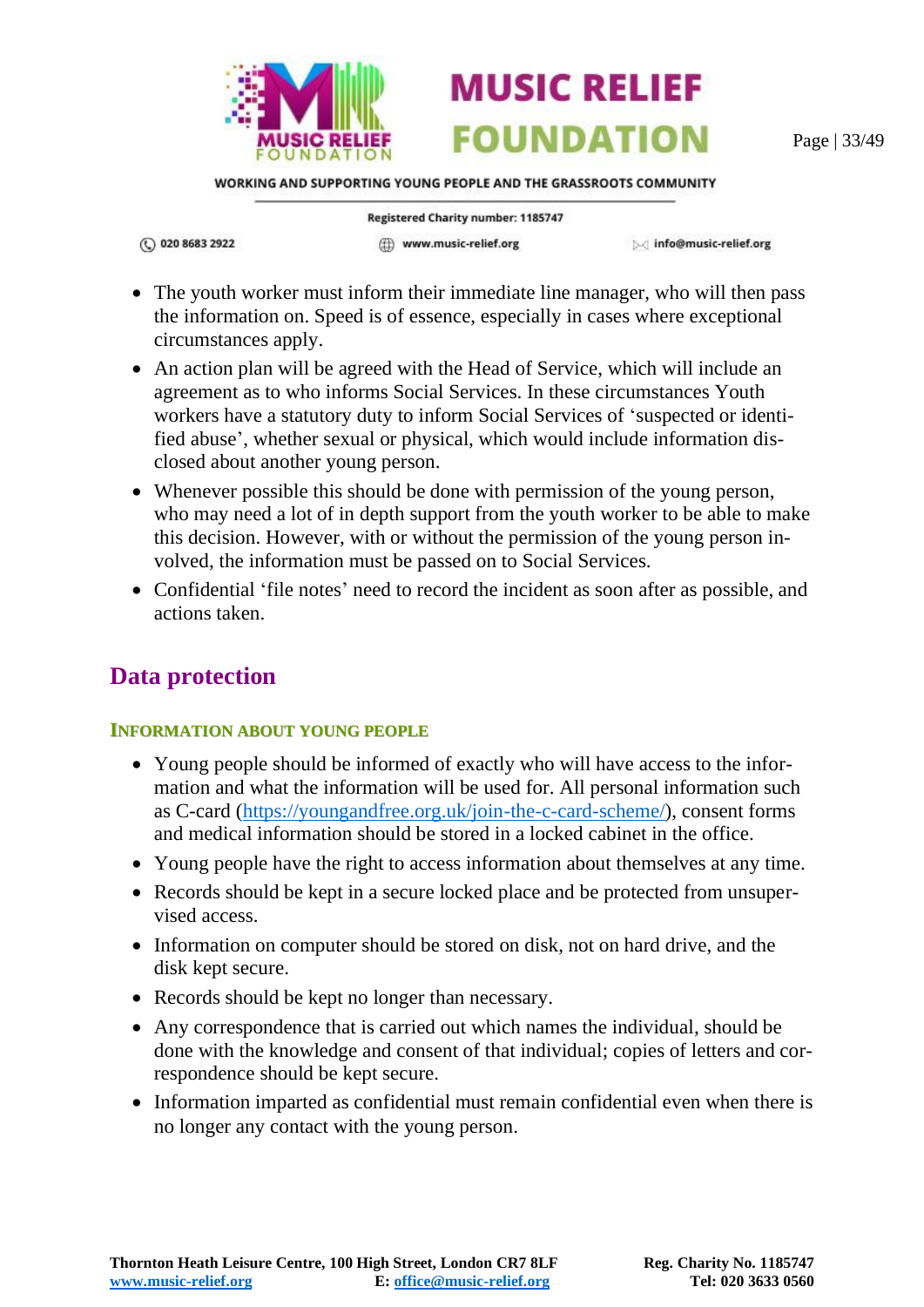

Page | 34/49

WORKING AND SUPPORTING YOUNG PEOPLE AND THE GRASSROOTS COMMUNITY

**MUSIC RELIEF** 

**FOUNDATION** 

(C) 020 8683 2922

**Registered Charity number: 1185747** (ff) www.music-relief.org

Minfo@music-relief.org

#### <span id="page-33-0"></span>**CHILD PROTECTION RECORD RETENTION AND STORAGE**

MRF will only collect the information that is:

- adequate, relevant and not excessive for the purpose(s) for which they are held,
- accurate and up to date,
- only kept for as long as is necessary, normally as long as relationship with us lasts (Information Commissioner's Office, 2019).
- Parental e-mails might be kept for further e-mail notifications where consent is given.

#### <span id="page-33-1"></span>**INFORMATION ABOUT YOUTH WORKERS**

- All staff members should receive a list of all youth workers' names with their contact numbers/addresses, unless there is a reasonable request not to do so.
- A youth worker's address/telephone number should be passed on to other relevant individuals or organisations only with the individual's consent.
- Relevant medical information about workers should be shared with a staff team only with the individual's consent.
- Personal information about staff members should not be given to young people without the individual's permission.
- As with young people, all records/information should be kept secure.

# <span id="page-33-2"></span>**Code of conduct for staff and volunteers**

#### <span id="page-33-3"></span>**GENERAL GUIDELINES**

- Safety of participants and employees/volunteers is always of prime consideration. All accidents involving anyone should be recorded as soon as practicably possible. Employees/volunteers are responsible for familiarising themselves with building/venue safety issues, such as, fire procedures, location of emergency exits, location of emergency telephones and first aid equipment.
- Risk assessment should be undertaken prior to any offsite visits or new types of activities.
- Employees/volunteers working with children should feel qualified to ensure the safe provision of services, use of equipment, activities undertaken, etc.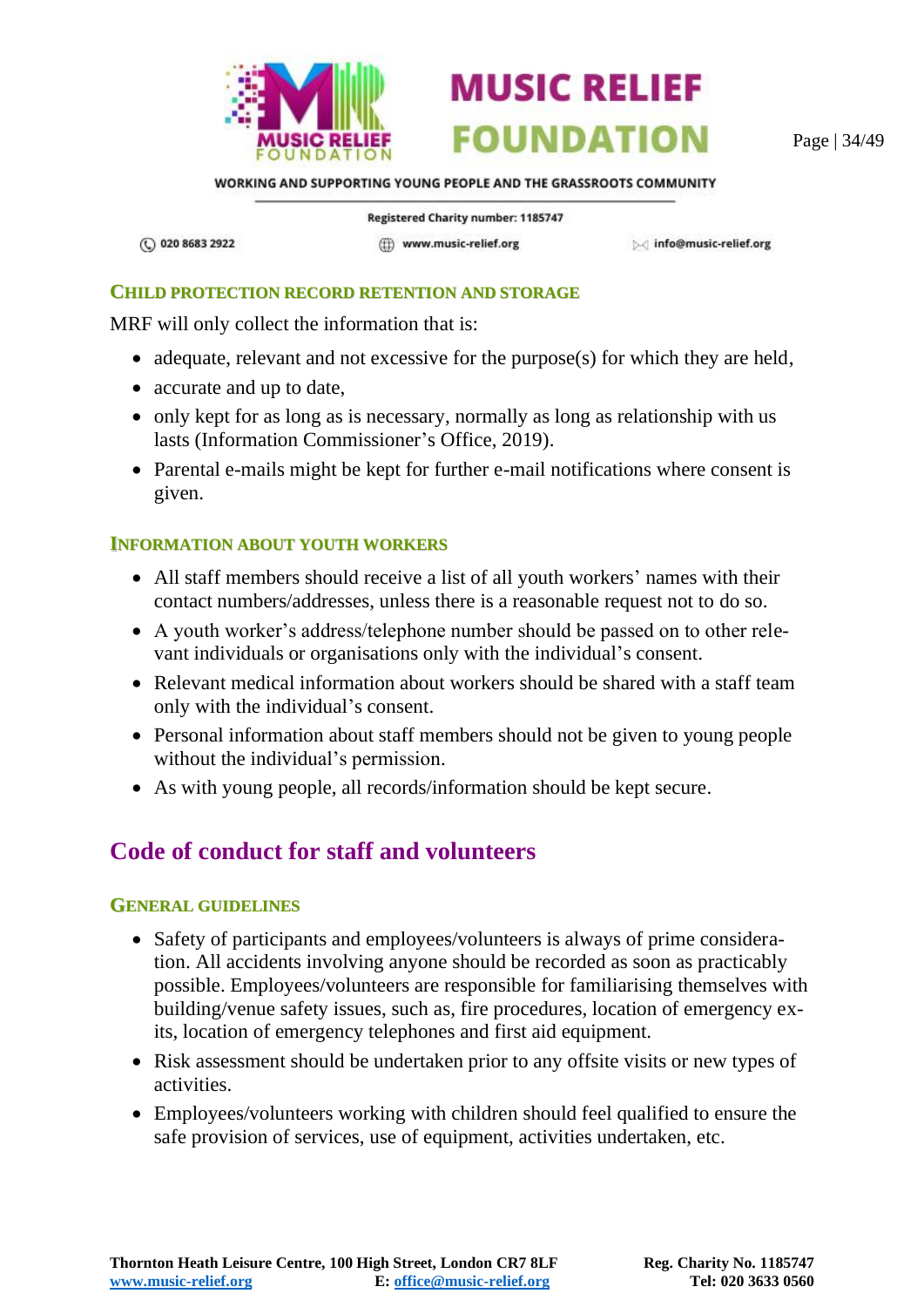

Page | 35/49

WORKING AND SUPPORTING YOUNG PEOPLE AND THE GRASSROOTS COMMUNITY

(C) 020 8683 2922

**Registered Charity number: 1185747** (ff) www.music-relief.org

▷ info@music-relief.org

- Employees/volunteers working with children should carefully plan activity sessions with the care and safety of children as their main concern including the use of activities at an appropriate age/ability level.
- Employees/volunteers should ensure that their activities start and end on time. Employees/volunteers are expected to promote, demonstrate and incorporate the values of fair play, trust and ethics throughout their activities.
- Wherever possible, we will encourage an 'open environment' e.g. avoiding private or unobserved situations and discouraging the keeping of secrets. This especially means that employees/volunteers should not be alone with a child at any time. When this is unavoidable, it should be done with the full knowledge and consent of someone in charge of the organisation and/or the children's parents/carers.
- Employees/volunteers must treat all children/young people with respect.
- Employees/volunteers must not make racist, sexist or any other remarks which upset or humiliate.
- Employees/volunteers must take care to avoid showing any favouritism.
- Employees/volunteers should avoid smoking in front of people we work with.
- It is the responsibility of employees/volunteers to prevent the abuse of younger or weaker children by older or stronger children through bullying, cruelty or any other forms of humiliation.
- Arrangements for parents/carers to drop off and collect children from activities/trips need to be clearly stated and agreed by parents/carers, children and employees/volunteers.
- Employees/volunteers are responsible for reporting suspected cases of child abuse to the appropriate individuals and/or agencies.
- Employees/volunteers will be expected to keep an attendance register for all organised sessions.
- Employees/volunteers will have access to parents' consent and emergency contact forms for all children taking part in activities they lead (this information is confidential).
- External employees/volunteers should be adequately insured, to protect against claims of negligence, through their organisation or their own personal insurance if acting as a self-employed agent.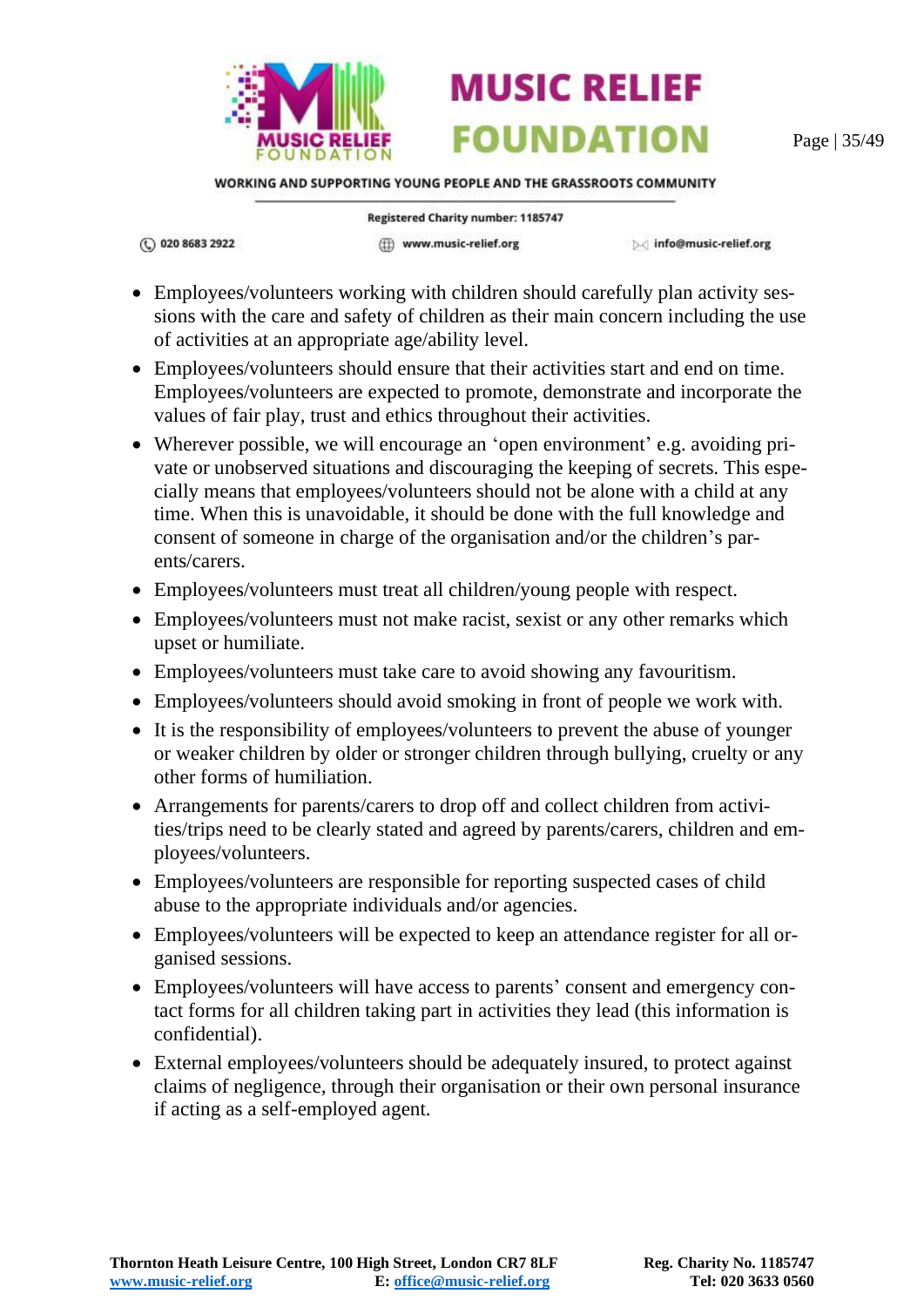

Page | 36/49

WORKING AND SUPPORTING YOUNG PEOPLE AND THE GRASSROOTS COMMUNITY

(C) 020 8683 2922

Registered Charity number: 1185747 ((i) www.music-relief.org

▷ info@music-relief.org

#### <span id="page-35-0"></span>**WORKING WITH YOUNG PEOPLE**

MRF and its agents work with young people. It is our aim to ensure the safety and wellbeing of all young people and to support the volunteers in providing a safe, caring environment. Volunteers will work under the direct supervision of an established staff member.

Youth volunteers should set examples of appropriate behaviour, as young people learn by example. Volunteers should avoid using sarcasm, direct criticism, labelling and unnecessary competition or comparison.

- Good behaviour should be positively encouraged.
- Volunteers should not physically punish any young person.
- Volunteers should not deprive any child of food or drink, nor force a child to consume.
- Volunteers should not humiliate or frighten any young person.
- Volunteers should avoid situations in which they put themselves or the young person at risk. This includes being alone with a young person unnecessarily.
- Volunteers should always respect a young person and be sensitive to their feelings.

Employees/volunteers should NEVER:

- engage in rough physical activities, even when playing;
- engage in sexually proactive activities (e.g. allow or engage in inappropriate touching of any form; make sexually suggestive comments about or to a child);
- allow children use inappropriate language;
- let a child's allegation go unanswered; each allegation must be recorded;
- reduce a child to tears as a form of control;
- engage children in tasks for which they feel inadequately trained or feel apprehensive about.

Employees/volunteers should normally not do things of a personal nature for a child. If you do have to do things of a personal nature for a child, e.g. take them to the toilet, support, lift, etc., particularly if they are very young or a child with additional needs, then ensure MRF has the full consent of their parents or obtain permission from the person you are answerable to. In an emergency which requires this type of help, parents and your line manager should be fully informed as soon as practicable.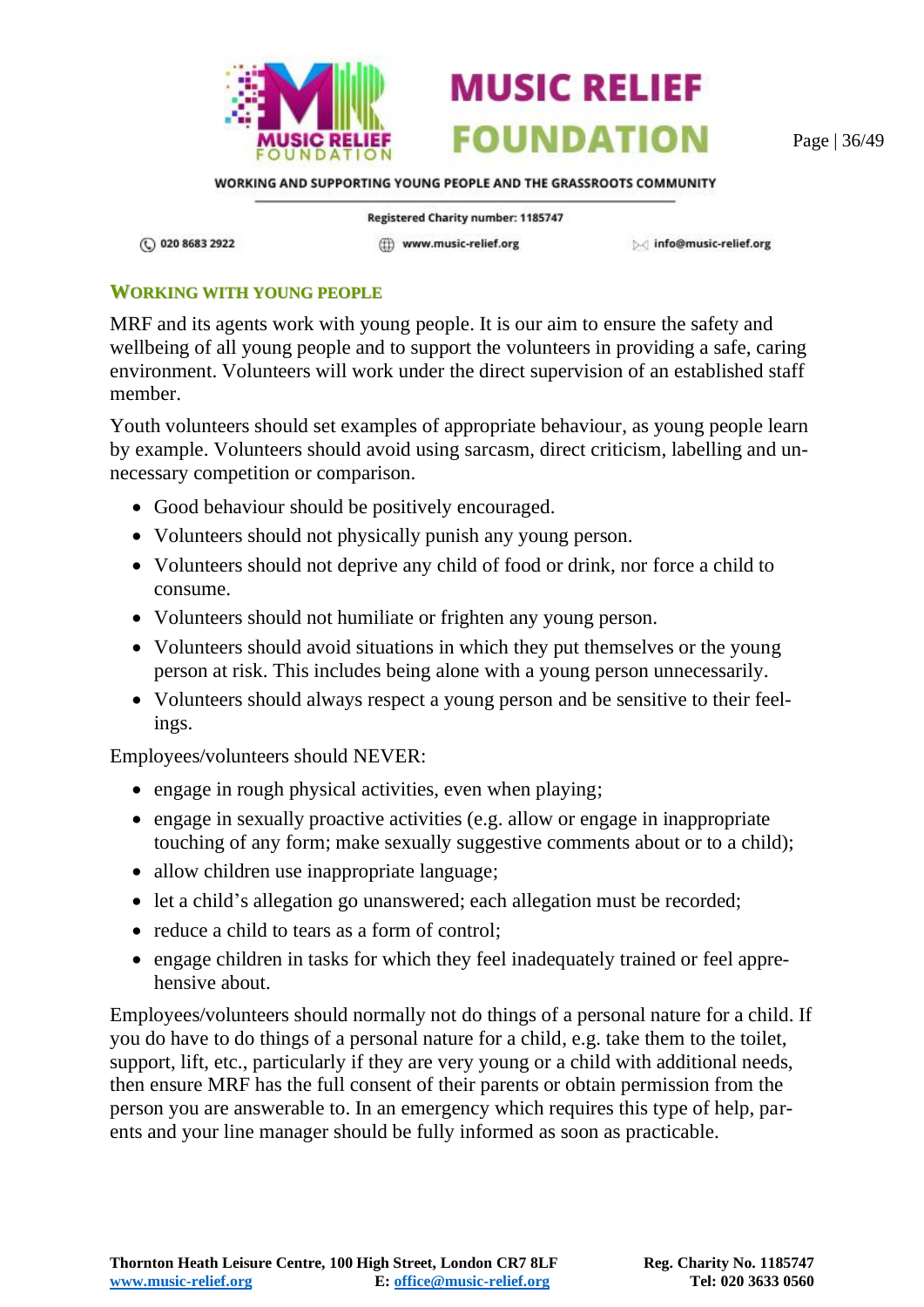

Page | 37/49

WORKING AND SUPPORTING YOUNG PEOPLE AND THE GRASSROOTS COMMUNITY

① 020 8683 2922

Registered Charity number: 1185747 (ff) www.music-relief.org

▷ info@music-relief.org

# <span id="page-36-0"></span>**Adult to child supervision ratios**

MRF will aspire to adhere to the NSPCC-recommended adult to child supervision ratios:

- 1 adult to 8 children aged 9-12 years;
- 1 adult to 10 young people aged 13-18 years.
- A minimum of 2 staff are required for running groups and detached work.

In the situation of the ongoing Covid-19 pandemic, it is recommended that activity groups should not be more than 15, counting both children and adults.

# <span id="page-36-1"></span>**Anti-bullying**

#### <span id="page-36-2"></span>**THE PURPOSE AND SCOPE OF THIS POLICY STATEMENT**

MRF works with children and families as part of its activities. These include youth club activities and outings, holiday programmes, mentoring, after-school activity packages. The purpose of this policy statement is:

- to prevent bullying from happening between children and young people who are a part of our organisation or take part in our activities;
- to make sure bullying is stopped as soon as possible if it does happen and that those involved receive the support they need to provide information to all staff, volunteers, children and their families about what we should all do to prevent and deal with bullying.

This policy statement applies to anyone working on behalf of MRF, including senior managers and the board of trustees, paid staff, volunteers, sessional workers, agency staff and students. Separate documents set out:

- our code of behaviour for children, young people and adults
- our policies and procedures for preventing and responding to bullying and harassment that takes place between adults involved with our organisation.

#### <span id="page-36-3"></span>**WHAT IS BULLYING?**

Bullying shall be defined as: 'Persistent, offensive, abusive, intimidating or insulting behaviour, abuse of power or unfair penal sanctions which makes the recipient feel upset, threatened, humiliated or vulnerable, which undermines their self-confidence and which may cause them to suffer stress.' It includes a range of abusive behaviours that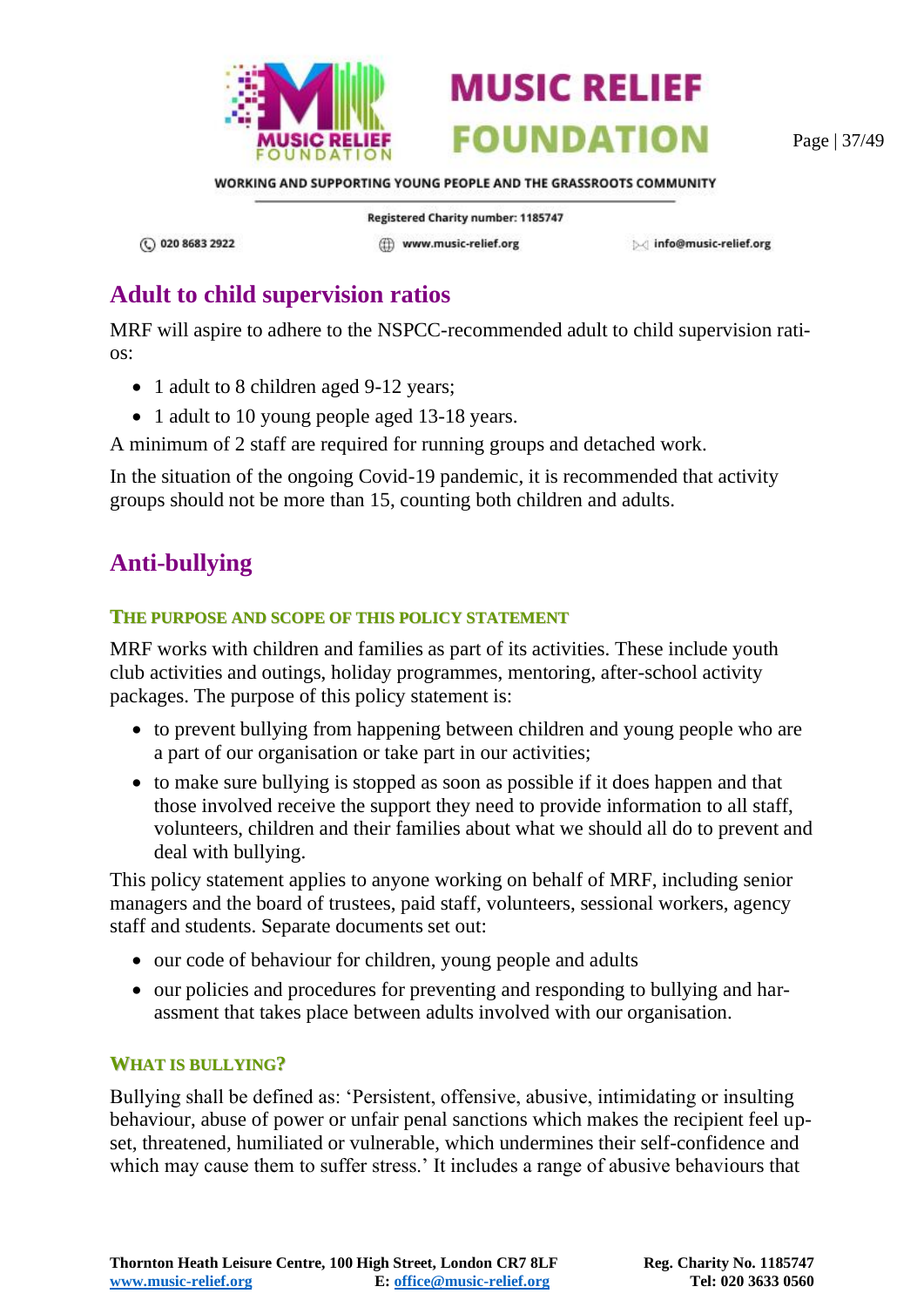

Page | 38/49

WORKING AND SUPPORTING YOUNG PEOPLE AND THE GRASSROOTS COMMUNITY

**MUSIC RELIEF** 

**FOUNDATION** 

(C) 020 8683 2922

**Registered Charity number: 1185747** (ff) www.music-relief.org

▷ info@music-relief.org

are **repeated** and **intended to hurt someone either physically or emotionally**. Types of bullying include:

- physical, such as hitting, kicking, taking belongings;
- verbal, such as name-calling, insulting, unkind remarks, including remarks about race/colour, religion, gender, age, sexual orientation and physical appearance;
- social, such as spreading vicious rumours or excluding someone from social groups.

#### <span id="page-37-0"></span>**LEGAL FRAMEWORK**

This policy has been drawn up on the basis of legislation, policy and guidance that seek to protect children in the UK. The NSPCC provides summaries of the key legislation and guidance on:

- bullying learning.nspcc.org.uk/child-abuse-and-neglect/bullying
- online abuse learning.nspcc.org.uk/child-abuse-and-neglect/online-abuse
- child protection learning.nspcc.org.uk/child-protection-system

#### <span id="page-37-1"></span>**BULLYING PREVENTION**

#### **We at MRF believe that:**

- children and young people should never experience abuse of any kind;
- we have a responsibility to promote the welfare of all children and young people, to keep them safe and to practise in a way that protects them.

#### **We recognise that:**

- bullying causes real distress. It can affect a person's health and development and, at the extreme, can cause significant harm
- all children, regardless of age, disability, gender reassignment, race, religion or belief, sex or sexual orientation, have the right to equal protection from all types of harm or abuse
- everyone has a role to play in preventing all forms of bullying (including online) and putting a stop to bullying.

#### **We will seek to prevent bullying by:**

• developing a code of behaviour that sets out how everyone involved in our organisation is expected to behave, in face-to-face contact and online, and within and outside of our activities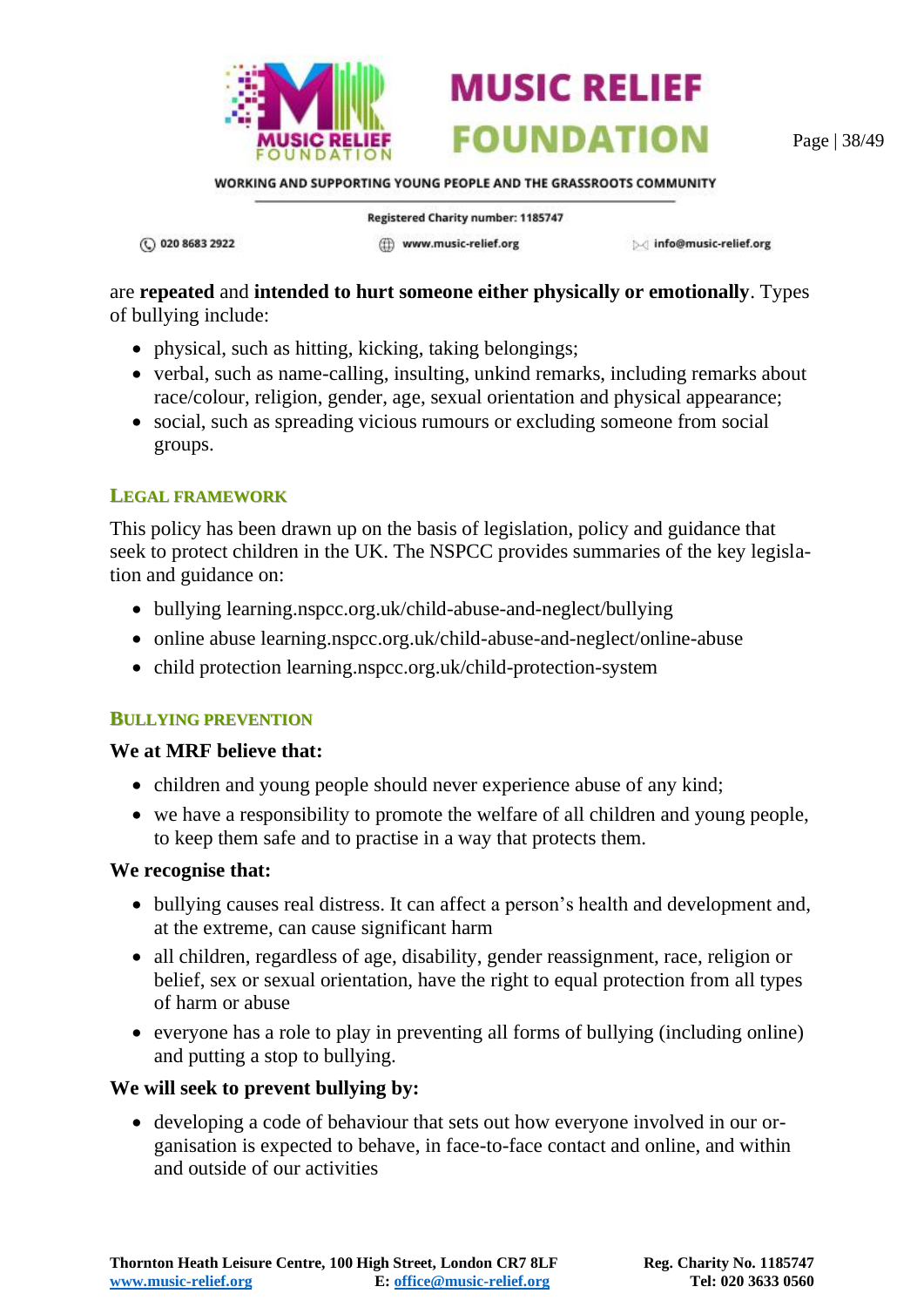

Page | 39/49

WORKING AND SUPPORTING YOUNG PEOPLE AND THE GRASSROOTS COMMUNITY

(C) 020 8683 2922

Registered Charity number: 1185747

(ff) www.music-relief.org

▷ info@music-relief.org

**MUSIC RELIEF** 

**FOUNDATION** 

- holding regular discussions with staff, volunteers, children, young people and families who use our organisation about bullying and how to prevent it. These discussions will focus on:
- group members' responsibilities to look after one another and uphold the behaviour code o practising skills such as listening to each other;
- respecting the fact that we are all different;
- making sure that no one is without friends;
- dealing with problems in a positive way;
- checking that our anti-bullying measures are working well.
- providing support and training for all staff and volunteers on dealing with all forms of bullying, including racial, sexist, homophobic and sexual bullying
- putting clear and robust anti-bullying procedures in place
- making sure our response to incidents of bullying takes into account:
- the needs of the person being bullied,
- the needs of the person displaying bullying behaviour,
- needs of any bystanders,
- our organisation as a whole.
- reviewing the plan developed to address any incidents of bullying at regular intervals, in order to ensure that the problem has been resolved in the long term.

We recognise that bullying is closely related to how we respect and recognise the value of diversity. Hence, we will be proactive about:

- seeking opportunities to learn about and celebrate difference,
- increasing diversity within our staff, volunteers, children and young people,
- welcoming new members to our organisation.

#### <span id="page-38-0"></span>**REPORTING BULLYING**

All incidents of bullying should be reported to the manager, or where this is not possible to a senior staff or board member.

MRF will not tolerate bullying of any sort in the workplace. We will:

- pursue all complaints made with as much confidentiality as possible;
- treat all complaints fairly and seriously;
- record, sign and date all complaints;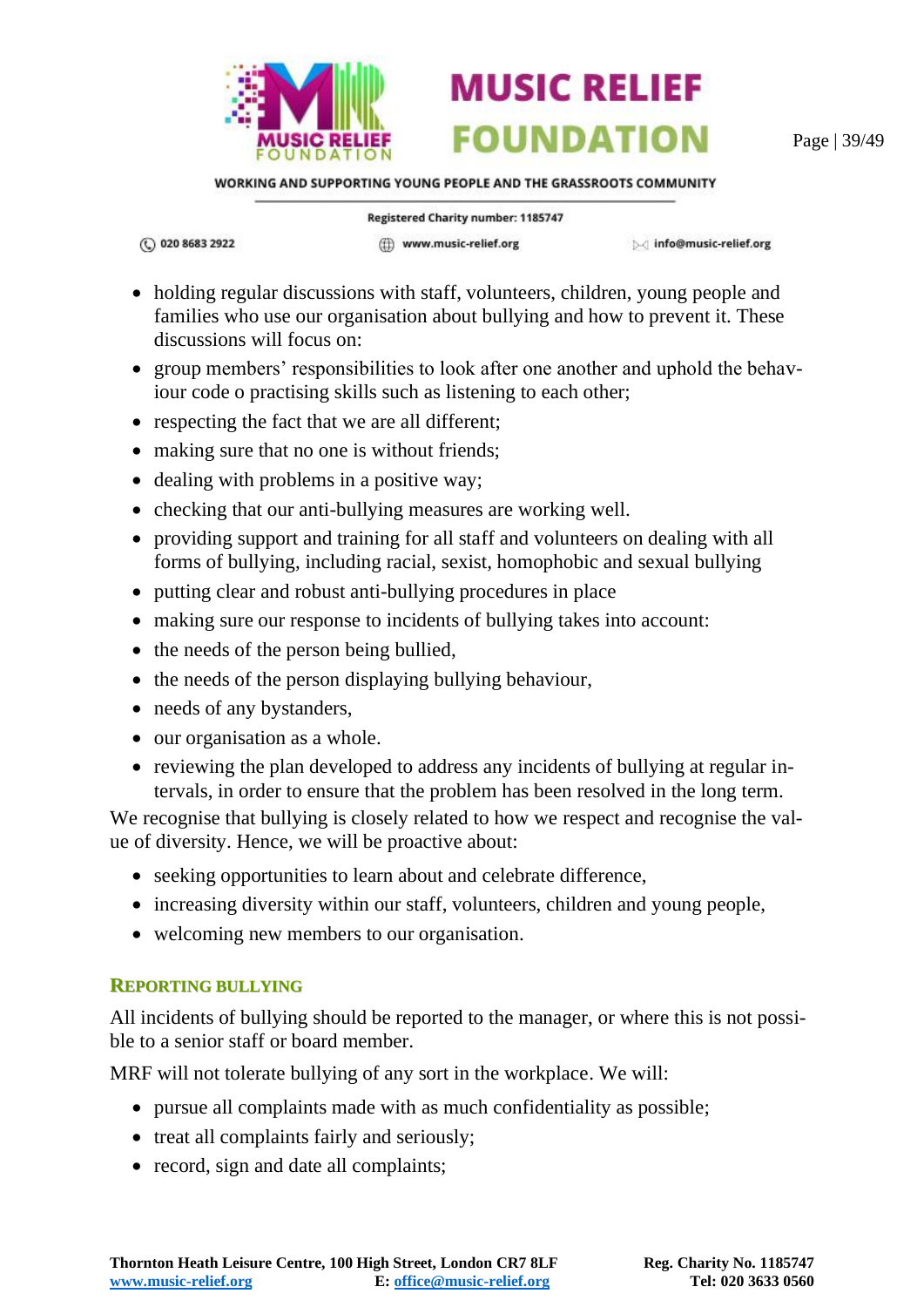

Page | 40/49

WORKING AND SUPPORTING YOUNG PEOPLE AND THE GRASSROOTS COMMUNITY

**MUSIC RELIEF** 

**FOUNDATION** 

(C) 020 8683 2922

Registered Charity number: 1185747 (ff) www.music-relief.org

Minfo@music-relief.org

- recognise that the situation must be resolved;
- deal with conflict swiftly;
- recognise that staff have the right to withdraw from any situation considered to be bullying;
- make every effort to provide professional, managerial and emotional support as necessary.
- enforce disciplinary action, as outlined in the disciplinary policy if a member of staff is found guilty of bullying. Staff found guilty of harassment will face disciplinary action as outlined in the MRF disciplinary procedures.

More information on bullying and cyberbullying is available from [http://learning.nspcc.org.uk/child-abuse-and-neglect/bullying.](http://learning.nspcc.org.uk/child-abuse-and-neglect/bullying)

### <span id="page-39-0"></span>**Photography and image sharing guidance**

Formal permission from parent/carer should be obtained before taking photographs, videos, etc. using the form below. No consent means no photography. (See [Appendix](#page-45-0)  [3: Photography/videoing consent form,](#page-45-0) p. [46.](#page-45-0))

# <span id="page-39-1"></span>**Media Policy**

This policy applies to the MRF website, social media pages as well as dealing with the media.

#### <span id="page-39-2"></span>**MRF WEBSITE AND SOCIAL MEDIA PAGES**

Only approved employees and volunteers will be allowed to post on the MRF website or social media pages.

Only approved employees/volunteers will be allowed to send/receive messages on social media and official web page.

All employees who admin for MRF have a duty to monitor MRF social media accounts, remove any offensive posts and report to the manager.

Approved employees/volunteers are responsible for content they post and must not upload any abusive, pornographic, discriminatory or derogatory content.

Complaints received on social media will be referred to the senior management and will be responded to **within 21 days**.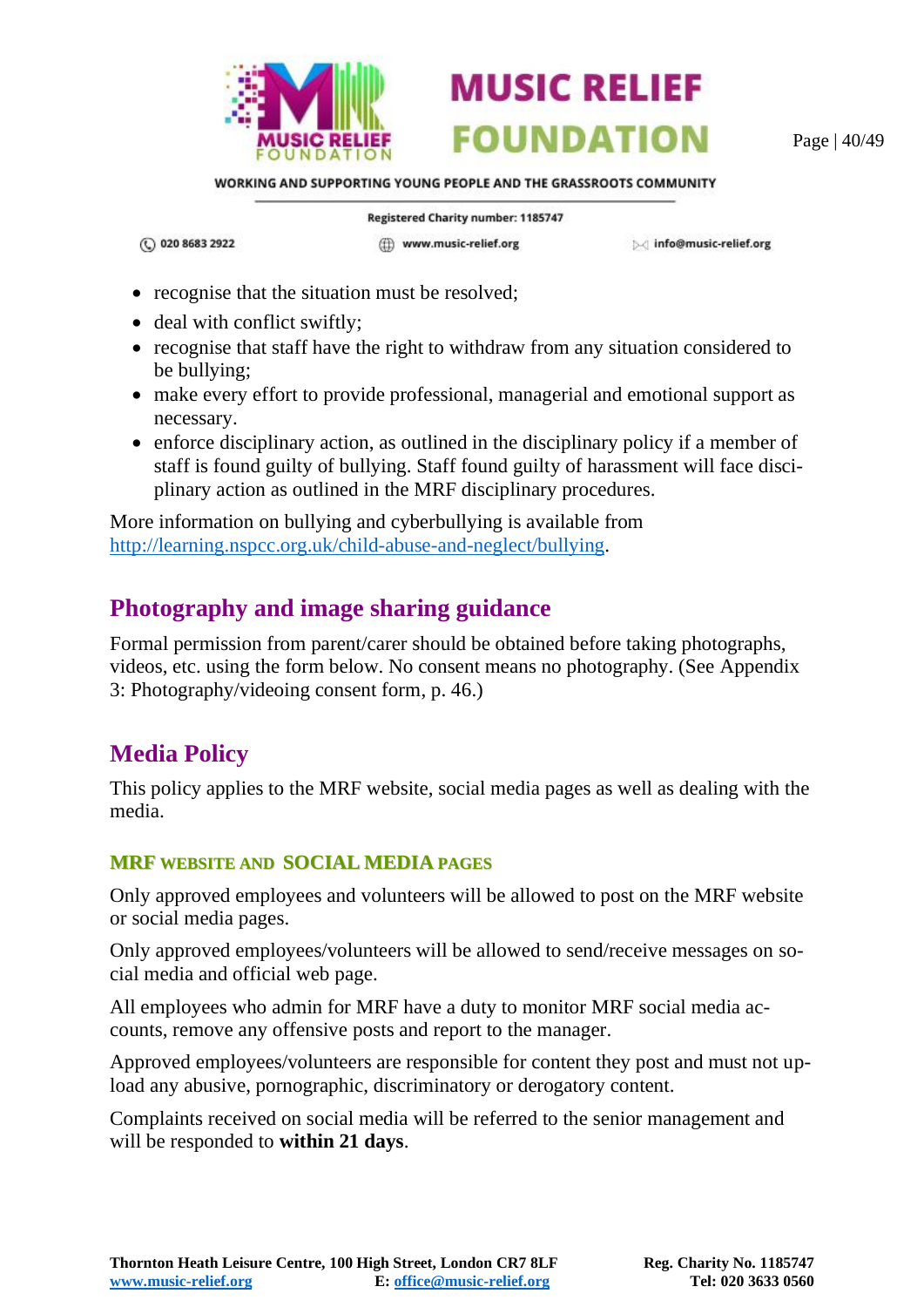



Page | 41/49

WORKING AND SUPPORTING YOUNG PEOPLE AND THE GRASSROOTS COMMUNITY

(C) 020 8683 2922

Registered Charity number: 1185747 (ff) www.music-relief.org

▷ info@music-relief.org

Employees should not add, use personal accounts to message or communicate with young people attending MRF activities. It is good practice for all employees to have their personal accounts set to private.

#### <span id="page-40-0"></span>**DEALING WITH THE MEDIA**

To continue to promote the reputable image of MRF, all communications with the media should first be approved by the management. If any staff member/volunteer is approached by the media in regards to MRF please refer them to the senior manager.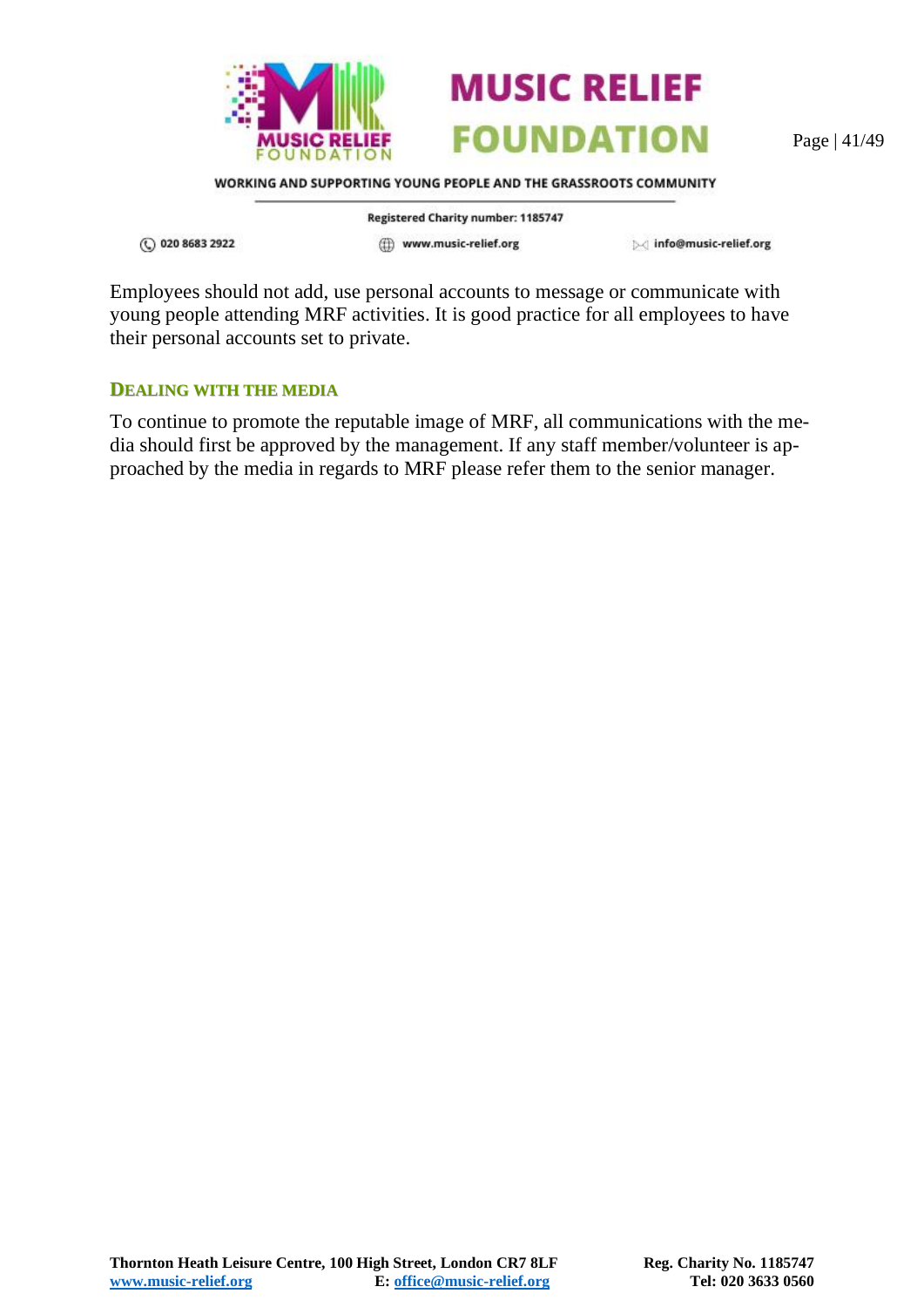



Page | 42/49

WORKING AND SUPPORTING YOUNG PEOPLE AND THE GRASSROOTS COMMUNITY

Registered Charity number: 1185747

(C) 020 8683 2922

(ff) www.music-relief.org

Minfo@music-relief.org

# <span id="page-41-0"></span>**Appendix 1: Reporting procedure for suspected cases of child abuse (decision flowchart)**

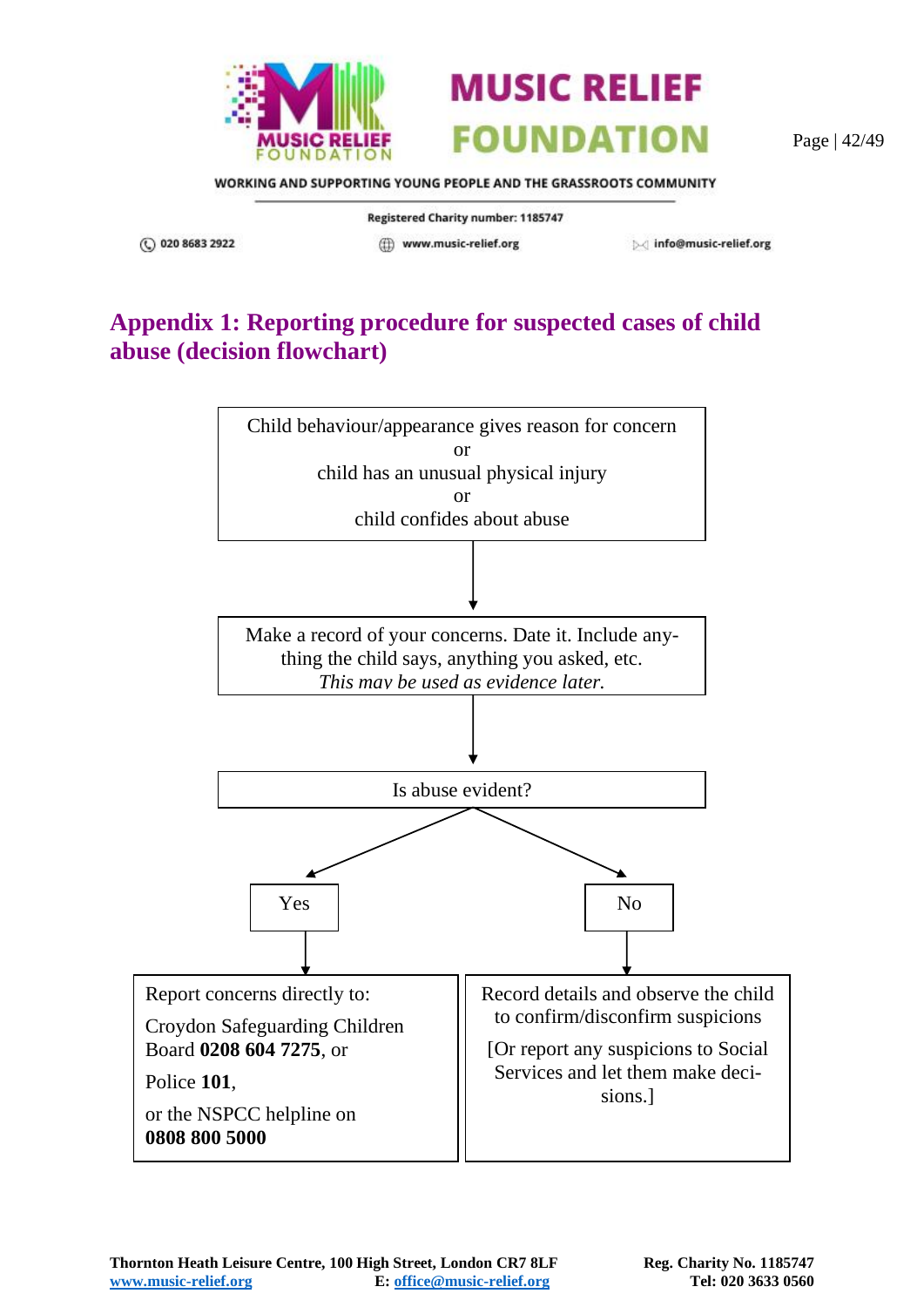



Page | 43/49

WORKING AND SUPPORTING YOUNG PEOPLE AND THE GRASSROOTS COMMUNITY

(C) 020 8683 2922

Registered Charity number: 1185747 (ff) www.music-relief.org

Minfo@music-relief.org

# <span id="page-42-0"></span>**Appendix 2: Incident Report Form**

#### **Part 1 to be completed by person receiving the allegation or raising the concern. Part 2 to be completed by the CEO or trustee dealing with this incident.**

*Please remember to maintain confidentiality on the 'need to know' basis – do not discuss this incident with anyone other than your manager or those who need to know. Please take advice on this point from your manager if you are uncertain.* 

| PART <sub>1</sub>                                                                                                                               |                            |  |
|-------------------------------------------------------------------------------------------------------------------------------------------------|----------------------------|--|
| Name of a person who has received the allegation:                                                                                               |                            |  |
|                                                                                                                                                 |                            |  |
| Role / link to MRF (e.g. volunteer, service user etc.)                                                                                          |                            |  |
| Date of notification:                                                                                                                           | Time of notification:      |  |
| Young person's details:                                                                                                                         |                            |  |
| Name:                                                                                                                                           | Age (enter $18+$ if adult) |  |
| How was this allegation received and how was the safeguarding concern raised (include                                                           |                            |  |
| location, setting, circumstances, etc.):                                                                                                        |                            |  |
|                                                                                                                                                 |                            |  |
|                                                                                                                                                 |                            |  |
| What was said and/or observed (include the appearance and behaviour of the victim, de-<br>scription of any injuries incl. location, size etc.): |                            |  |
|                                                                                                                                                 |                            |  |
|                                                                                                                                                 |                            |  |
|                                                                                                                                                 |                            |  |
|                                                                                                                                                 |                            |  |
| $Action(s)$ taken (e.g. persons consulted, agencies called – specify when):                                                                     |                            |  |
|                                                                                                                                                 |                            |  |
|                                                                                                                                                 |                            |  |
|                                                                                                                                                 |                            |  |
|                                                                                                                                                 |                            |  |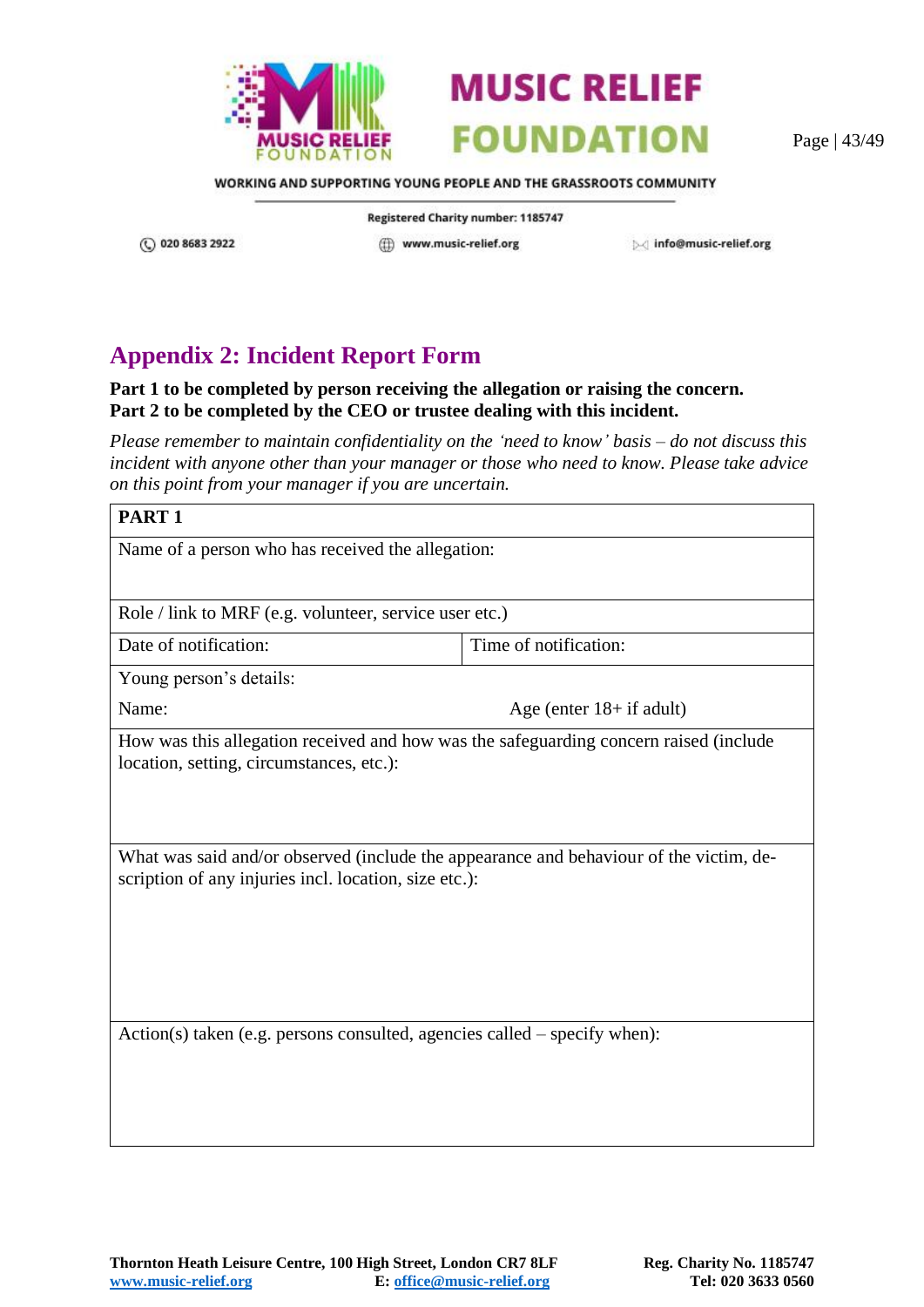



Page | 44/49

#### WORKING AND SUPPORTING YOUNG PEOPLE AND THE GRASSROOTS COMMUNITY

**Registered Charity number: 1185747** 

(C) 020 8683 2922

(ff) www.music-relief.org

▷ info@music-relief.org

Signature of person filling in Part 1 of this form:

Date:

Have the parents been informed that contact is going to be made with social services (cross out as appropriate): Yes / No

NB: *Parents should always be informed unless doing so could place the child at risk of further harm. Please seek advice of the duty social worker if you are uncertain.*

For advice, consult Croydon's Single Point of Contact (SPOC): Phone: **020 8255 2888**, Monday to Friday, 9am to 5pm or out of hours: Croydon's Emergency Duty Team: Phone: **0208 726 6400**, Monday to Friday, 5pm to 9am, 24 hours on weekends and bank holidays

### **Incident Report Form cont'd: Part 2**

#### **Part 1 to be completed by person receiving the allegation or raising the concern. Part 2 to be completed by the CEO or trustee dealing with this incident.**

| PART <sub>2</sub>                                     |                                                           |                                         |
|-------------------------------------------------------|-----------------------------------------------------------|-----------------------------------------|
| Name of a person who has received the completed form: |                                                           |                                         |
|                                                       |                                                           |                                         |
| Position in MRF:                                      |                                                           |                                         |
|                                                       | Date report of allegation was received:                   | Time report of allegation was received: |
|                                                       |                                                           |                                         |
| Action(s) taken (include dates $/$ times):            |                                                           |                                         |
|                                                       |                                                           |                                         |
|                                                       |                                                           |                                         |
|                                                       |                                                           |                                         |
|                                                       |                                                           |                                         |
|                                                       |                                                           |                                         |
|                                                       | External referral made (e.g. Children's Social Services): |                                         |
|                                                       | Date:                                                     |                                         |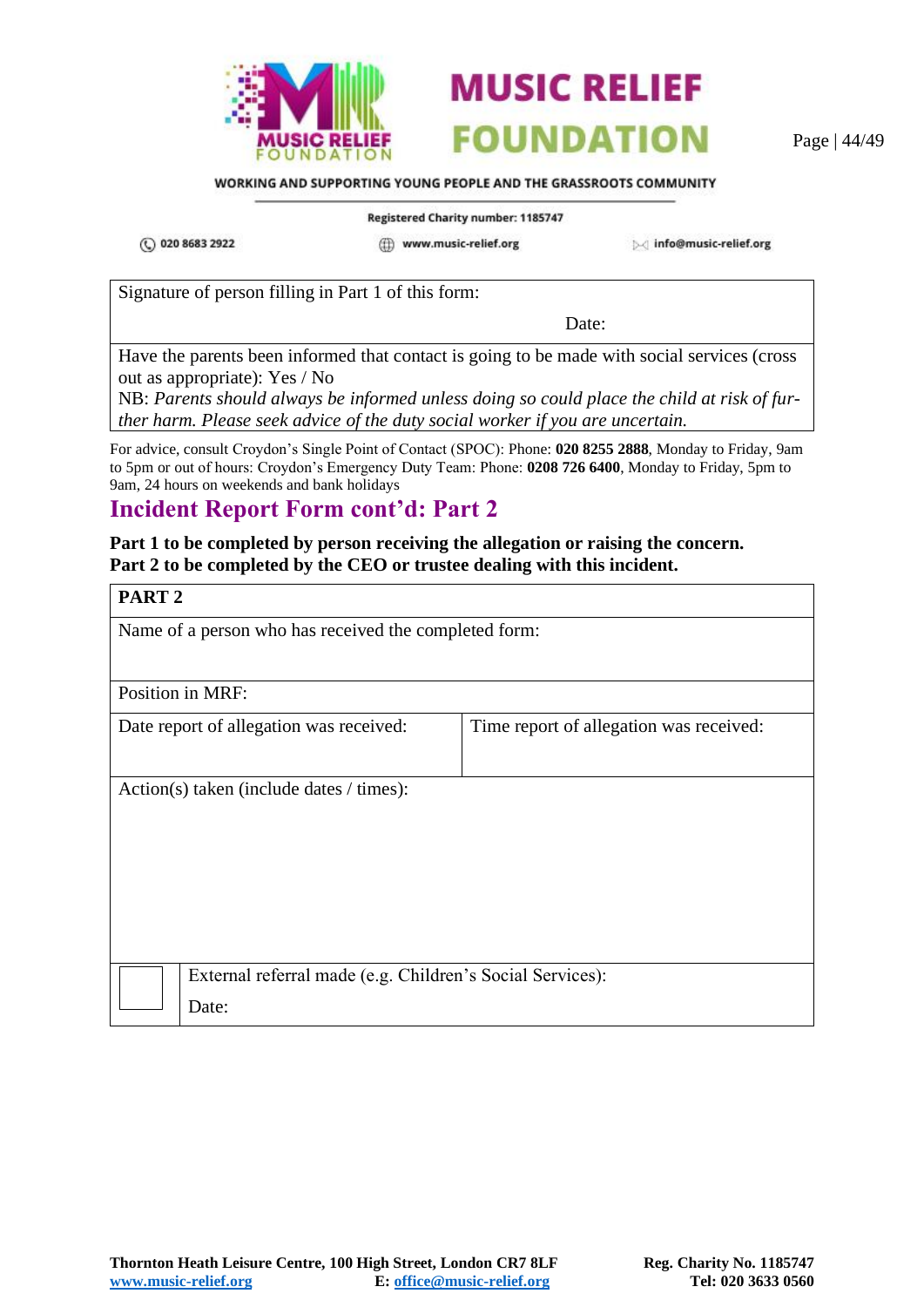



Page | 45/49

#### WORKING AND SUPPORTING YOUNG PEOPLE AND THE GRASSROOTS COMMUNITY

#### Registered Charity number: 1185747

(C) 020 8683 2922

(ff) www.music-relief.org

▷ info@music-relief.org

Other comments including outcomes:

Signature of person closing the incident:

Date:

#### **Contact numbers for reporting:**

If the child is in immediate danger, call 999.

Croydon Social Services: Report your concern to Croydon's Single Point of Contact (SPOC):

Phone: **020 8255 2888**, Monday to Friday, 9am to 5pm

Out of hours: if you have any urgent concerns which need an immediate response at night or on the weekend, please contact Croydon's Emergency Duty Team: Phone: **0208 726 6400**, Monday to Friday, 5pm to 9am, 24 hours on weekends and bank holidays

Croydon Safeguarding Children Board: 0208 604 7275

Police **101**

NSPCC helpline **0808 800 5000**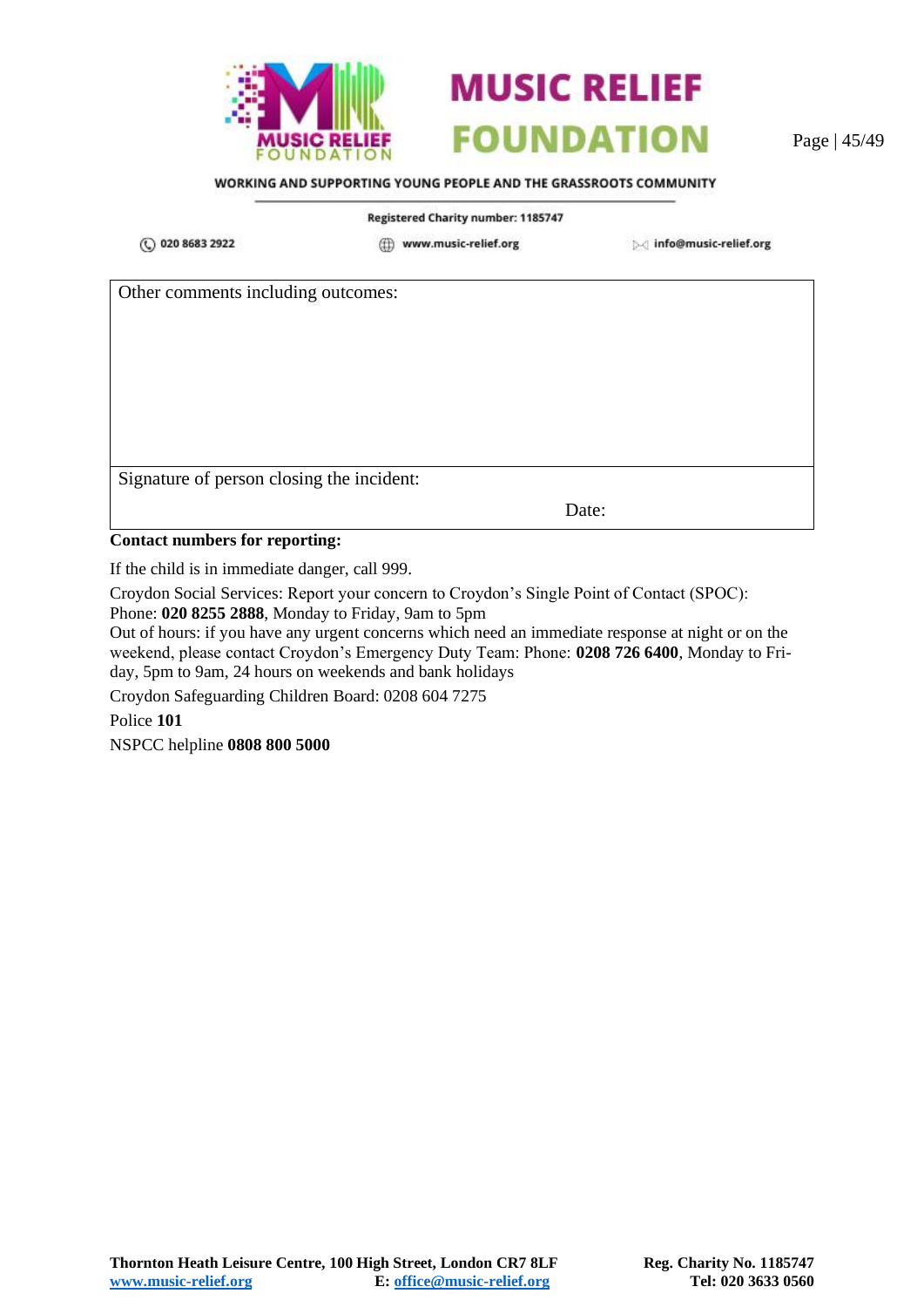



Page | 46/49

WORKING AND SUPPORTING YOUNG PEOPLE AND THE GRASSROOTS COMMUNITY

Registered Charity number: 1185747 (iii) www.music-relief.org

▷ info@music-relief.org

# <span id="page-45-0"></span>**Appendix 3: Photography/videoing consent form**

# **Photography/Video Consent Form**

Name of child:

(C) 020 8683 2922

Occasionally, we may take photos/videos of the children engaged in the activity provided by Music Relief. We may use these images as a record of the day and as part of Music Relief promotional materials. We may also use them on our website and our social media accounts.

If we use photographs of individual children, we will not use the name of that child in the accompanying text or photo caption. If we name a child in the text, we will not use a photograph of that child to accompany the article. If a child has won an award and the parent would like the name of their child to accompany their picture, we will obtain permission from the parent before using the image.

To comply with the GDPR regulations, we need your permission before we can photograph or make any recordings of your child. Please answer the questions below, then sign and date the form where shown and return the completed form to the Music Relief.

Please circle your answer

| I give permission for my child's photograph to be used in Music Relief pro-<br>motional and informational materials.  | Yes / No |
|-----------------------------------------------------------------------------------------------------------------------|----------|
| I give permission for my child's image to be used on our website.                                                     | Yes / No |
| I give permission for my child's image to be used on the Music Relief social<br>media sites (e.g. Facebook & Twitter) | Yes / No |
| I give permission for my child to appear in the media.                                                                | Yes / No |

Parent's/guardian's signature \_\_\_\_\_\_\_\_\_\_\_\_\_\_\_\_\_\_\_\_\_\_\_\_\_\_\_\_\_\_\_\_ Date: \_\_\_\_\_\_\_\_\_\_\_\_\_\_\_\_

Please print name\_\_\_\_\_\_\_\_\_\_\_\_\_\_\_\_\_\_\_\_\_\_\_\_\_\_\_\_\_\_\_\_\_\_\_\_\_\_\_\_\_\_\_\_\_\_\_

#### **Conditions of use**

This form is valid indefinitely from the date you sign it.

We will not re-use any photographs or recordings a year after your child leaves the activity. Historic photographs will remain on our website and social media feeds.

We will not use the personal details or full names (which means first name and surname) of any child or adult in a photographic image or video on our website, on our social media platforms, in our promotional leaflets (unless requested to do so by the parent or guardian).

If we use photographs of individual children, we will not use the name of that child in the accompanying text or photo caption.

If we name a child in the text, we will not use an individual photograph of that child to accompany the article.

We may use group photographs or footage with very general labels, such as 'a fencing session' or 'muse-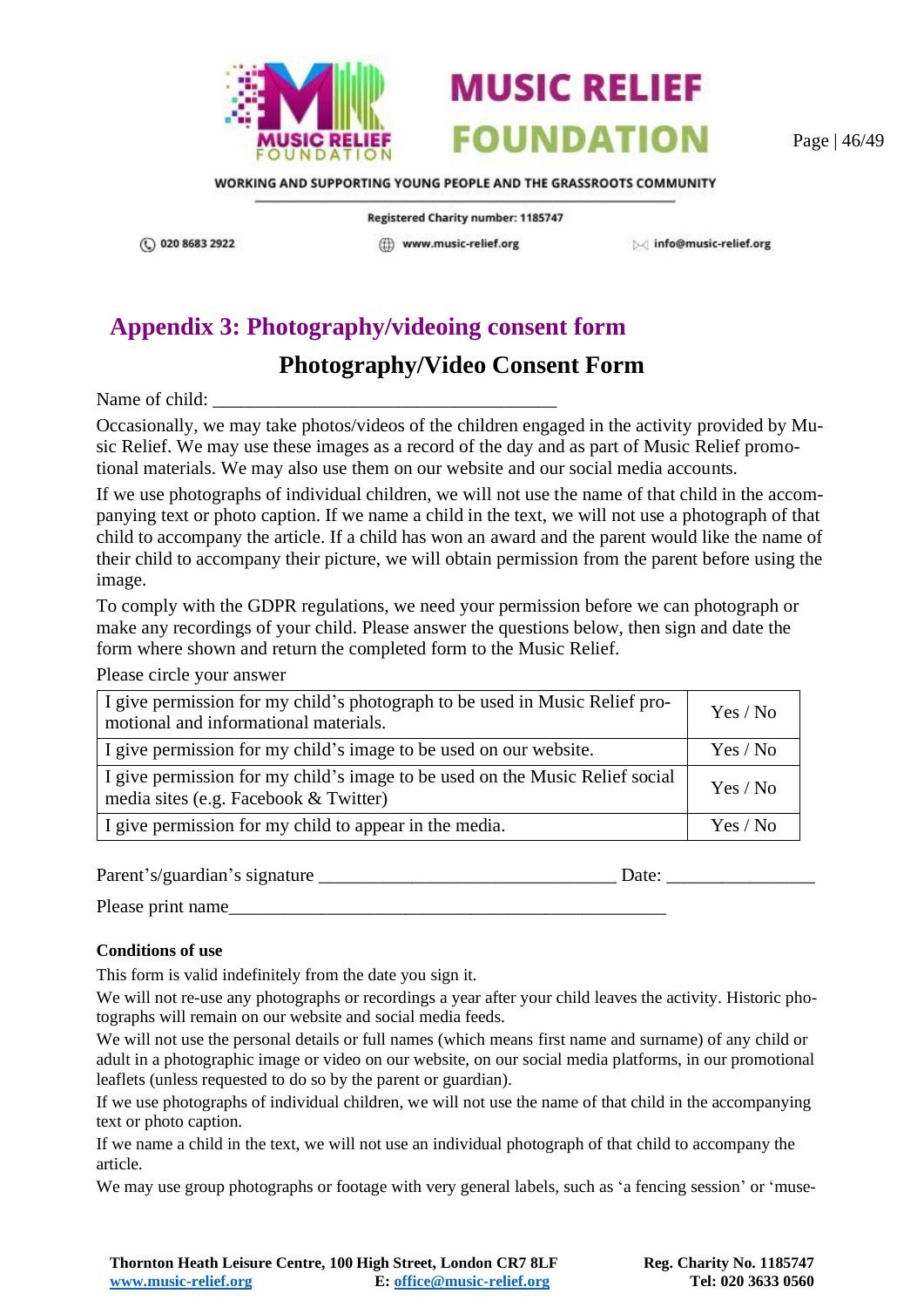



Page | 47/49

WORKING AND SUPPORTING YOUNG PEOPLE AND THE GRASSROOTS COMMUNITY

Registered Charity number: 1185747

(C) 020 8683 2922

(ff) www.music-relief.org

Minfo@music-relief.org

um outing'.

We will only use images of children who are suitably dressed, to reduce the risk of such images being used inappropriately.

Websites and social media platforms can be viewed throughout the world and not just in the United Kingdom where UK law applies.

# <span id="page-46-0"></span>**Appendix 4: Online conduct agreement**

MRF activities are not normally involved with the internet, although it has become indispensable during the Covid-19 pandemic. Nevertheless, MRF understands the importance of young people's being able to use the internet for education and personal development. This includes social media platforms, games and apps. We aim to support young people in making constructive use of these resources. Yet, safeguards need to be in place to ensure young people are kept safe at all times. This agreement is part of our overarching code of behaviour for children and young people, as well as for staff and volunteers, and represents our online safety policy.

#### **ONLINE CONDUCT AGREEMENT**

**Young person:** Please read the following agreement and discuss it with your parents/carers and group leader.

**Parents/carers**: please read and discuss this agreement with your child and then sign it, ask your child to sign it, and return it to the group leader. If you have any questions or concerns, please speak to Magdalene Adenaike, the CEO.

#### **Young person's agreement:**

- I will be responsible for my behaviour when using the internet, including social media.
- This includes the resources I access and the language I use.
- I will not deliberately browse, download or upload material that could be considered offensive or illegal. If I accidentally come across any such material, I will report it immediately to the group leader.
- I will not send anyone material that could be considered threatening, bullying, offensive or illegal.
- I will not give out any personal information online, such as my name, phone number or address.
- I will not reveal my passwords to anyone.
- I will not arrange a face-to-face meeting with someone I meet online unless I have discussed this with my parents and/or group leader and am accompanied by a trusted adult.
- If I am concerned or upset about anything I see on the internet or any messages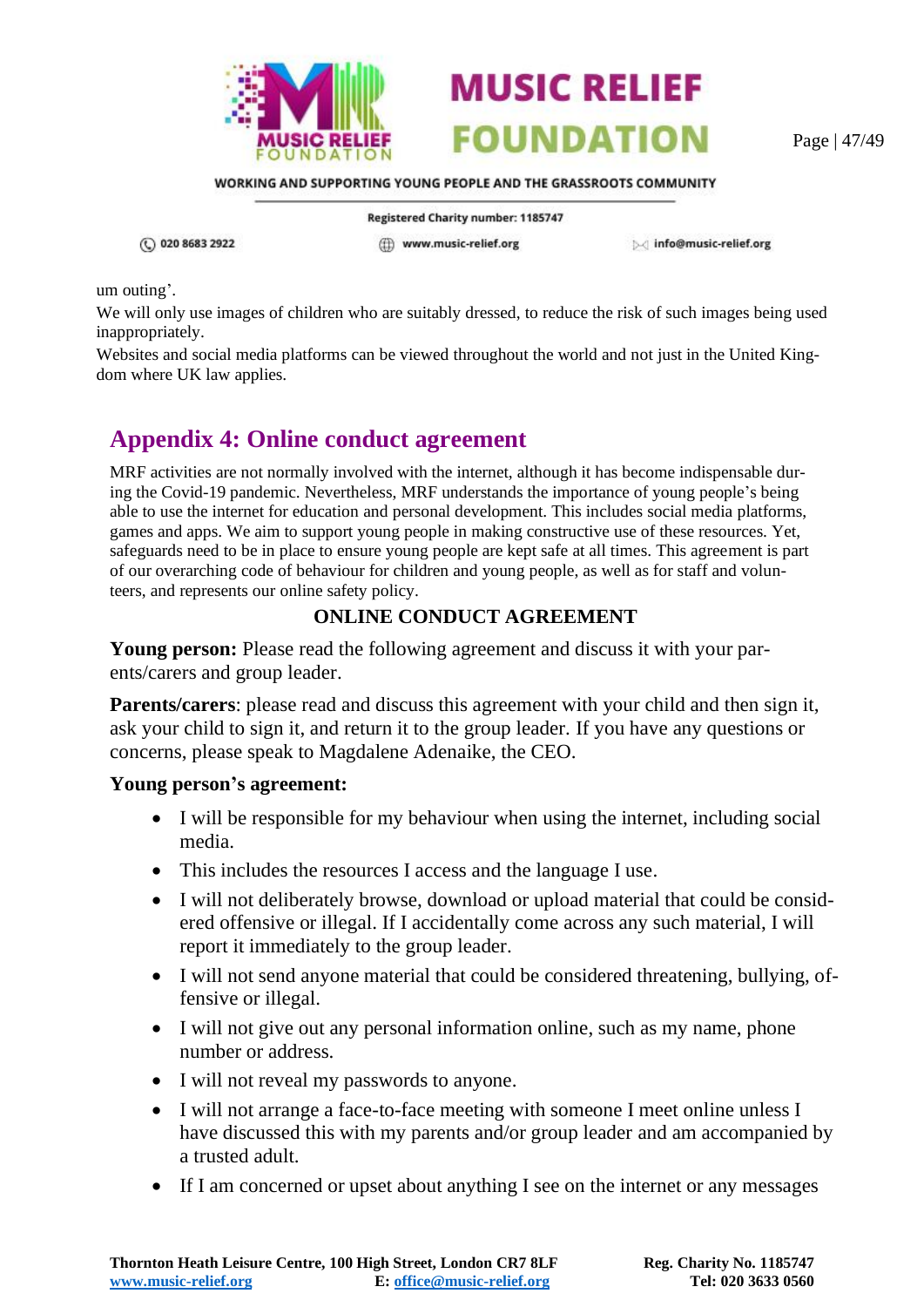

Page | 48/49

WORKING AND SUPPORTING YOUNG PEOPLE AND THE GRASSROOTS COMMUNITY

(C) 020 8683 2922

Registered Charity number: 1185747 (ff) www.music-relief.org

Minfo@music-relief.org

that I receive, I know I can talk to a MRF representative.

I understand that these rules are designed to keep me safe and that if I choose not to follow them, MRF may contact my parents/carers.

#### **Signatures:**

We have discussed this online safety agreement and [child's name] agrees to follow the rules set out above.

# <span id="page-47-0"></span>**Appendix 5: Sample Parental Consent Form**

#### **PARENT/GUARDIAN/CARER CONSENT FORM**

| All sessions are run in compliance with safeguarding guidelines. |                                                                                                  |  |
|------------------------------------------------------------------|--------------------------------------------------------------------------------------------------|--|
| delivered on arrival) by: [date]                                 | Please complete the following, sign and return to: office@music-relief.com (hard copies could be |  |
|                                                                  |                                                                                                  |  |
|                                                                  |                                                                                                  |  |
|                                                                  |                                                                                                  |  |
|                                                                  |                                                                                                  |  |
|                                                                  |                                                                                                  |  |
|                                                                  |                                                                                                  |  |
|                                                                  |                                                                                                  |  |
|                                                                  |                                                                                                  |  |
| Does your child suffer from any medical conditions/allergies     |                                                                                                  |  |
|                                                                  |                                                                                                  |  |

**Thornton Heath Leisure Centre, 100 High Street, London CR7 8LF Reg. Charity No. 1185747 www.music-relief.org E: office@music-relief.org Tel: 020 3633 0560**